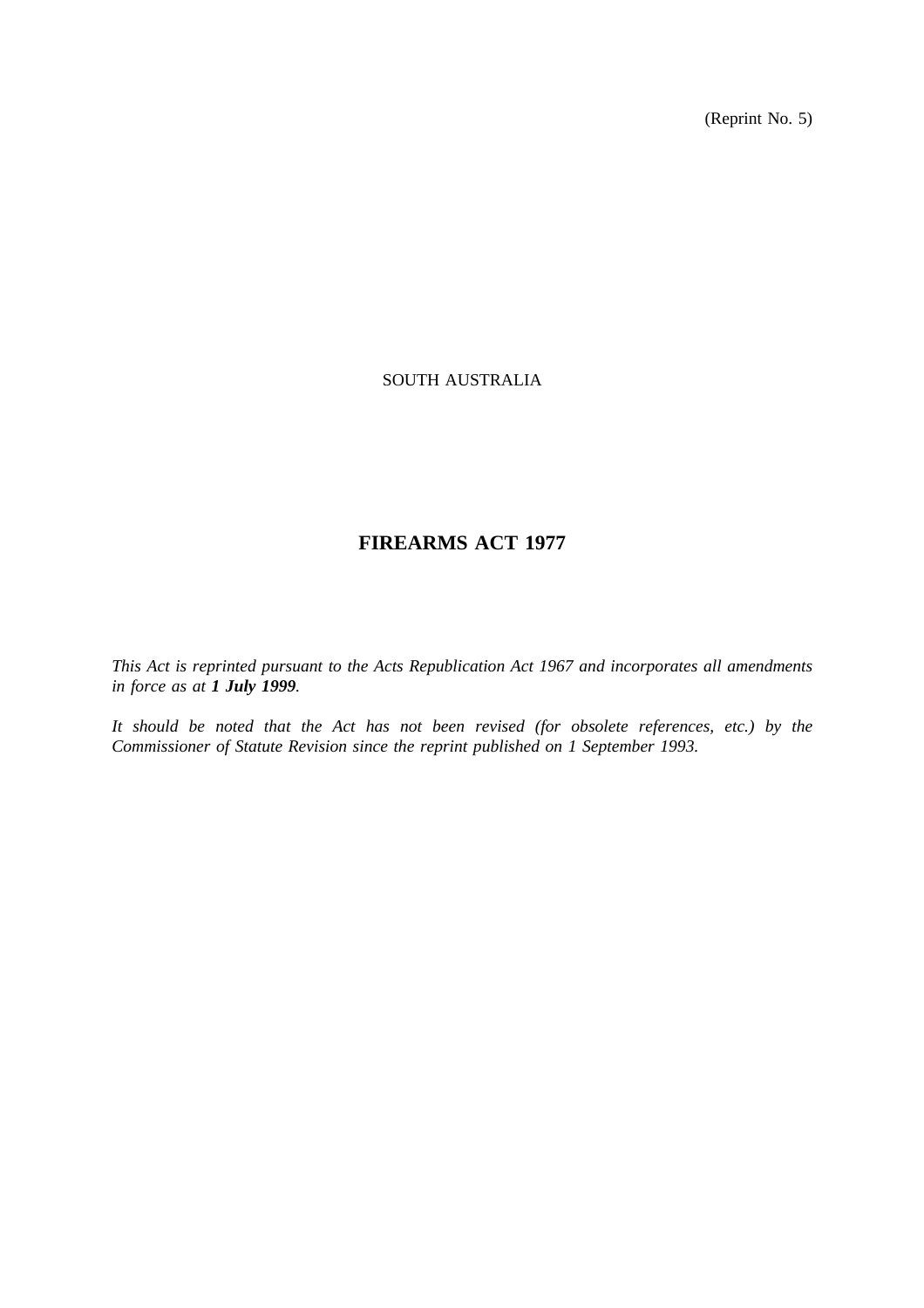## **SUMMARY OF PROVISIONS**

## **PART 1 PRELIMINARY**

1. Short title

5. Interpretation

5A. Crown not bound

#### **PART 2 ADMINISTRATION**

#### **DIVISION 1—THE REGISTRAR OF FIREARMS**

6. The Registrar

## **DIVISION 2—THE FIREARMS CONSULTATIVE COMMITTEE**

- 7. Establishment of consultative committee
- 8. Quorum, etc.
- 9. Allowances and expenses
- 10. Procedure of the consultative committee

#### **PART 3**

## **POSSESSION OF FIREARMS AND DEALING IN FIREARMS AND AMMUNITION**

#### **DIVISION 1—POSSESSION AND USE OF FIREARMS**

- 11. Possession and use of firearms
- 12. Application for firearms licence
- 13. Provisions relating to firearms licences

## **DIVISION 2—ACQUISITION OF FIREARMS**

- 14. Acquisition of firearms
- 15. Application for permit
- 15A. Reasons for refusal of permit

## **DIVISION 2A—TRANSFER OF POSSESSION OF FIREARMS**

- 15B. Transfer of possession<br>15C. Obligations of dealer,
- Obligations of dealer, authorised officer or police officer
- 15D. What constitutes possession of a firearm

#### **DIVISION 3—DEALING IN FIREARMS AND AMMUNITION**

- 16. Requirement for dealer's licence
- 17. Application for dealer's licence
- 18. Records

#### **DIVISION 4—LICENCES**

- 19. Term and renewal of licence
- 19A. Licences to include photographs
- 20. Cancellation, variation and suspension of licence
- 20A. Reporting obligations of certain persons and clubs
- 21. Breach of conditions, etc.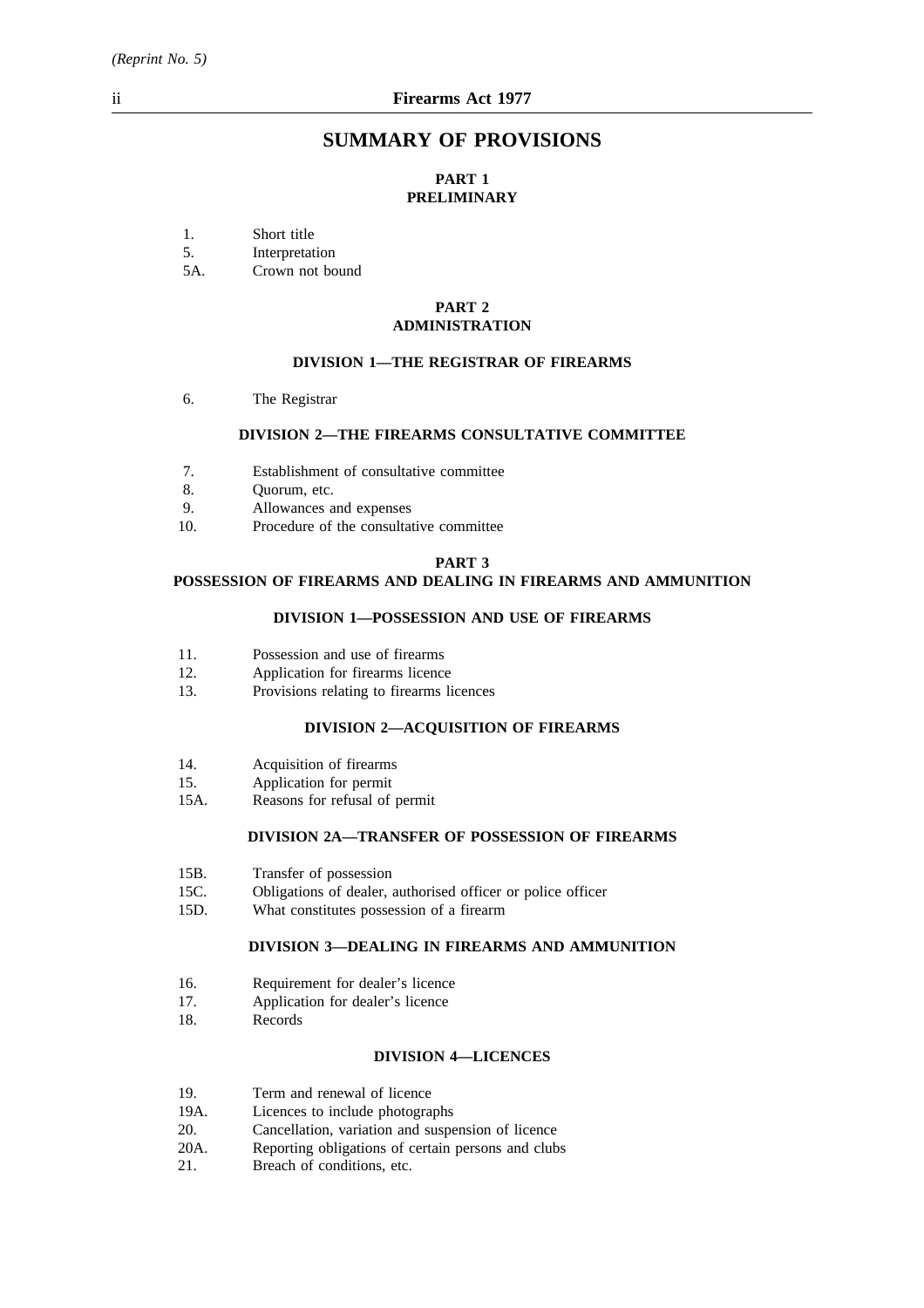- 21A. Notice of change of address
- 21AB. Return of licence to Registrar

## **DIVISION 5—ACQUISITION OF AMMUNITION**

- 21B. Acquisition of ammunition
- 21BA. Cancellation or suspension of permit<br>21BB. Limit on quantity of ammunition
- Limit on quantity of ammunition

## **DIVISION 6—GENERAL**

21D. Appeals

## **PART 4 REGISTRATION OF FIREARMS**

- 22. Application of this Part
- 23. Duty to register firearms<br>24. Registration of firearms
- 24. Registration of firearms<br>24A. Identification of firearms
- 
- 24A. Identification of firearms<br>25. Notice by owner of regist Notice by owner of registered firearm
- 26. Notice of change of address

## **PART 5**

## **MISCELLANEOUS**

| 26A.  | Recognised firearms clubs                                               |
|-------|-------------------------------------------------------------------------|
| 26B.  | Recognised paint-ball operators                                         |
| 26BA. | Recognised commercial range operators                                   |
| 26C.  | Approval of grounds of recognised firearms clubs or paint-ball operator |
| 26D.  | Approval of range of recognised commercial range operator               |
| 27.   | Registers                                                               |
| 28.   | False information                                                       |
| 29.   | Handling firearms when under the influence                              |
| 29A.  | Possession of silencer and other parts of firearms                      |
| 29B.  | Possession of the receiver of a firearm                                 |
| 29C.  | Duty to carry licence                                                   |
| 30.   | Information to be given to police officer                               |
| 31.   | Production of licence and certificate of registration                   |
| 31A.  | Period of grace on cancellation, suspension, etc., of licence           |
| 32.   | Power to seize firearms, etc.                                           |
| 33.   | Obstruction of police officer                                           |
| 34.   | Forfeiture of firearms, etc.                                            |
| 34AA. | Return of licence that has been delivered or seized                     |
| 34A.  | Forfeiture of firearms by court                                         |
| 35.   | Disposal of forfeited firearms, etc.                                    |
| 35A.  | Transporting of firearms                                                |
| 35B.  | Advertising firearms for sale                                           |
| 35C.  | Dealing with firearms by executors, etc.                                |
| 35D.  | Notice to Registrar when storing firearms                               |
| 36.   | Evidentiary provisions                                                  |
| 36A.  | General defence                                                         |
| 36B.  | Service of notices                                                      |
| 37.   | General amnesty                                                         |
| 38.   | Commencement of proceedings for offences                                |
| 39.   | Regulations                                                             |
|       |                                                                         |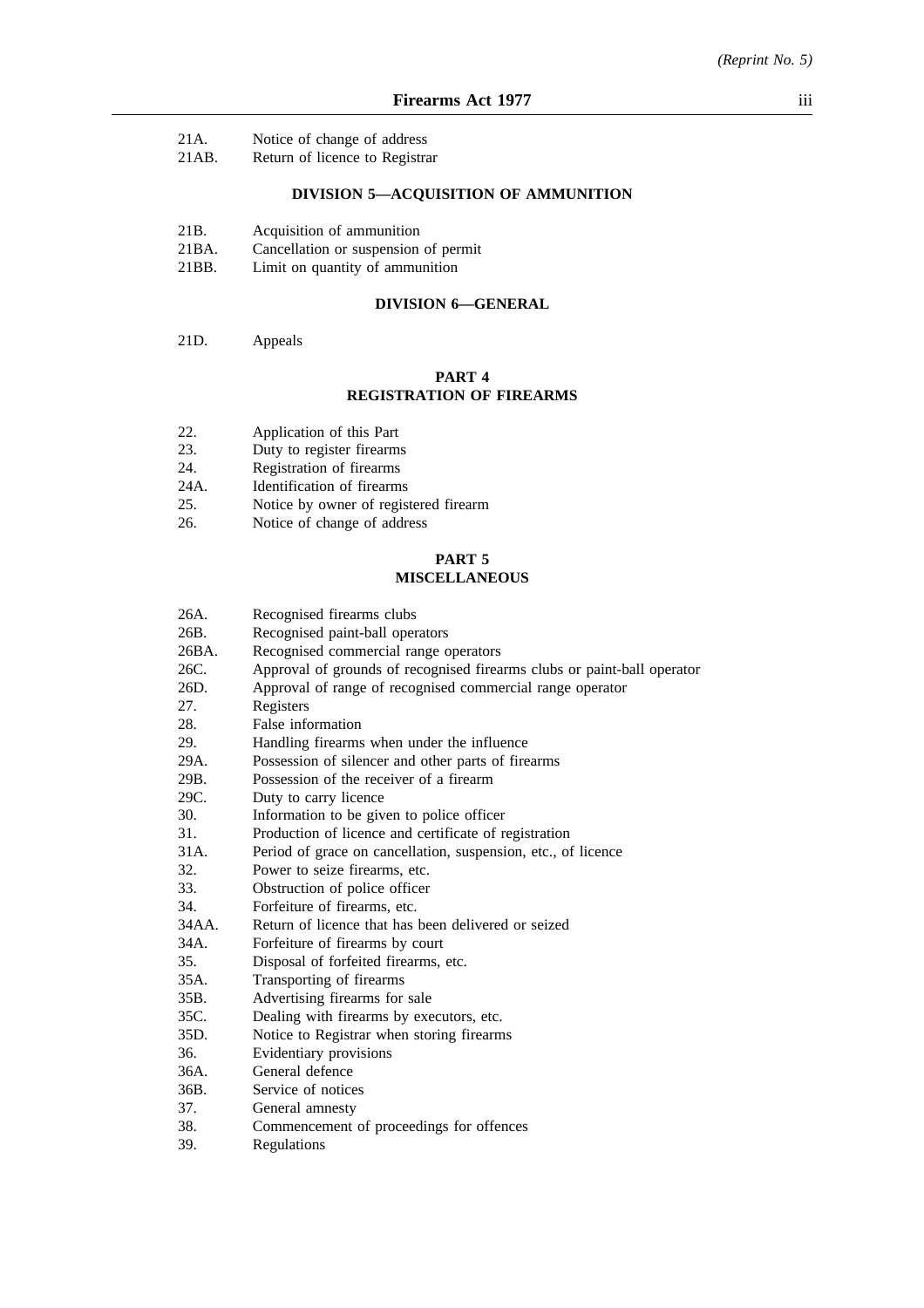## iv **Firearms Act 1977**

# **SCHEDULE**

*Transitional Provisions*

## **APPENDIX LEGISLATIVE HISTORY**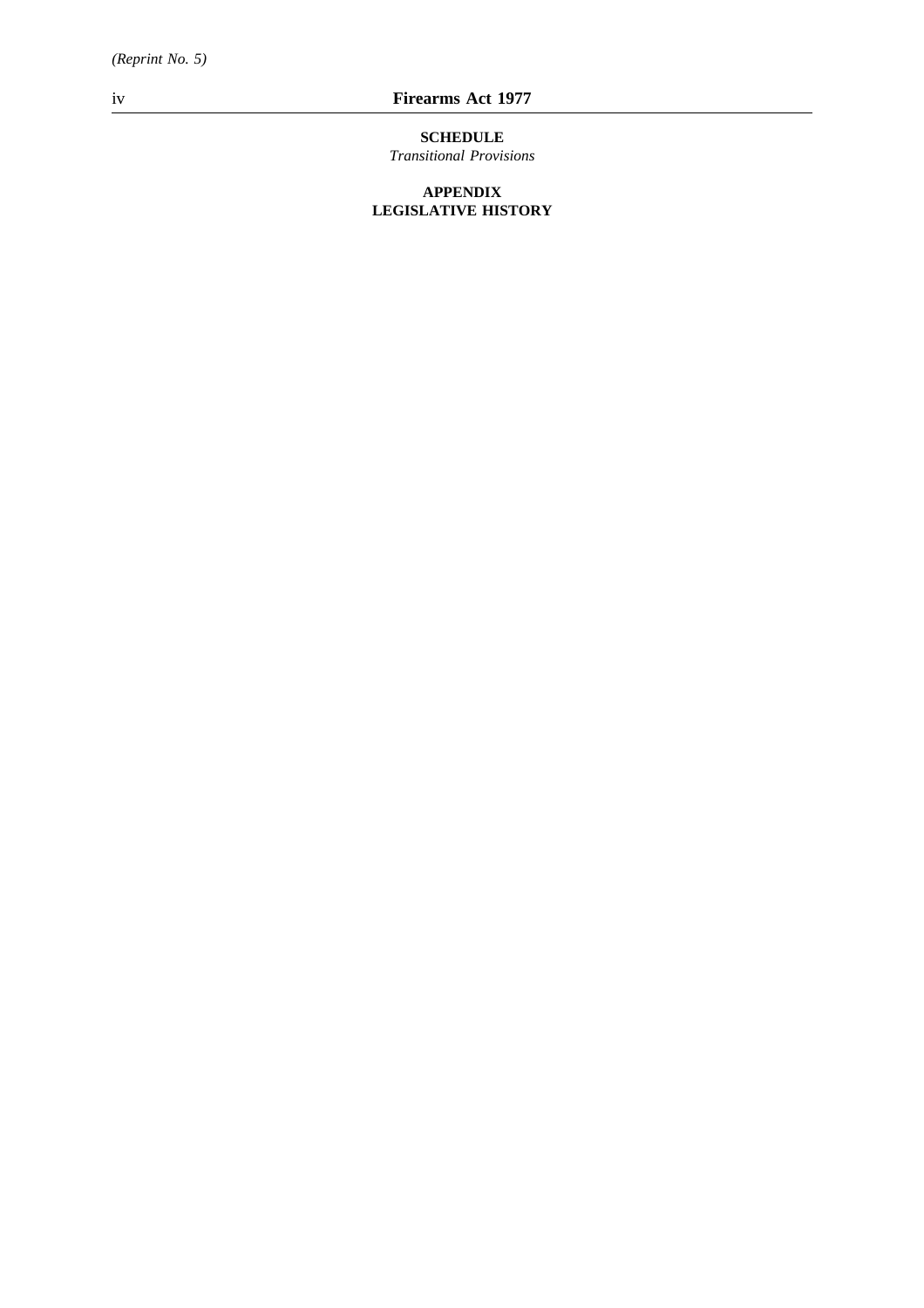## **FIREARMS ACT 1977**

being

#### Firearms Act 1977 No. 26 of 1977 [Assented to 12 May 1977]<sup>1</sup>

as amended by

Firearms Act Amendment Act 1986 No. 60 of 1986 [Assented to 23 October 1986]<sup>2</sup>

Firearms Act Amendment Act 1988 No. 87 of 1988 [Assented to 1 December 1988]<sup>3</sup>

Firearms (Miscellaneous) Amendment Act 1993 No. 13 of 1993 [Assented to 25 March 1993]<sup>4</sup>

Firearms (Miscellaneous) Amendment Act 1996 No. 70 of 1996 [Assented to 22 August 1996]<sup>5</sup>

Firearms Regulations 1993 No. 68 of 1993 [*Gaz*. 29 April 1993, p. 1482] (as varied by Regulation No. 208 of 1996 [Gaz. 5 September 1996, p. 1077]<sup>6</sup>)

Statutes Amendment (References to Banks) Act 1997 No. 30 of 1997 [Assented to 12 June 1997]<sup>7</sup>

**Financial Sector Reform (South Australia) Act 1999 No. 33 of 1999 [Assented to 17 June 1999]8**

- <sup>1</sup> Came into operation (including ss. 11 and 13) 1 January 1980: *Gaz*. 6 December 1979, p. 1896.
- <sup>2</sup> Came into operation 23 October 1986: *Gaz*. 23 October 1986, p. 1412.
- <sup>3</sup> Came into operation 1 September 1993: *Gaz*. 24 June 1993, p. 2047.
- <sup>4</sup> Came into operation 1 September 1993: s. 2.
- <sup>5</sup> Came into operation 9 September 1996: *Gaz*. 5 September 1996, p. 1058.
- <sup>6</sup> Came into operation 9 September 1996: reg. 2.
- <sup>7</sup> Part 8 (s. 10) came into operation 3 July 1997: *Gaz*. 3 July 1997, p. 4.
- **<sup>8</sup> Schedule (item 24) came into operation 1 July 1999: being the date specified under section 3(16) of the** *Financial Sector Reform (Amendments and Transitional Provisions) Act (No. 1) 1999* **of the Commonwealth as the transfer date for the purposes of that Act.**

#### *NOTE:*

- *Asterisks indicate repeal or deletion of text.*
- *Entries appearing in bold type indicate the amendments incorporated since the last reprint.*
- *For the legislative history of the Act see Appendix.*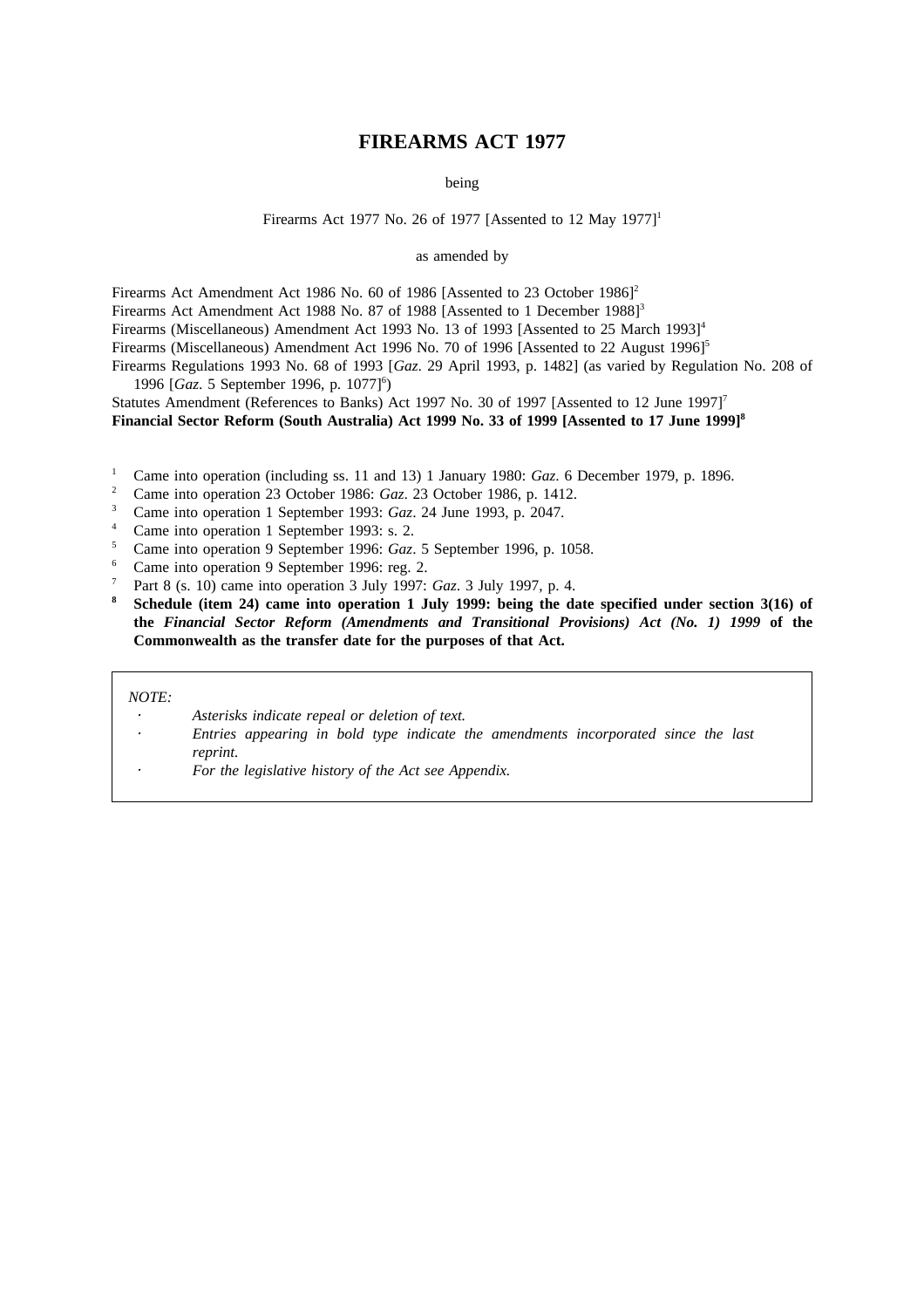## **An Act to control the possession, use and sale of firearms; and for other purposes.**

The Parliament of South Australia enacts as follows:

## **PART 1 PRELIMINARY**

## **Short title**

**1.** This Act may be cited as the *Firearms Act 1977*.

\*\*\*\*\*\*\*\*\*\*

#### **Interpretation**

**5.** (1) In this Act, unless the contrary intention appears—

"**air gun**" means a firearm (other than a rifle or handgun) designed to fire shot, bullets or other projectiles by means of compressed air or other compressed gas and not by means of burning propellant;

"**air rifle**" means a rifle designed to be carried by hand and to fire shot, bullets or other projectiles by means of compressed air or other compressed gas and not by means of burning propellant;

"**ammunition**" means ammunition suitable for use in a firearm and includes primers and propellant;

"**automatic firearm**" means a firearm that is designed to fire a round when the trigger is brought to the firing position and to continue to fire one or more rounds automatically while the trigger is held in that position;

"**class A firearms**" means—

- *(a)* air rifles, air guns and paint-ball firearms; and
- *(b)* .22 rim fire rifles (not being self-loading rifles); and
- *(c)* single or double barrel shotguns (not being self-loading or pump action shotguns);

#### "**class B firearms**" means—

- *(a)* muzzle loading firearms (not being handguns); and
- *(b)* revolving chamber rifles; and
- *(c)* centre fire rifles (not being self-loading centre fire rifles); and
- *(ca)* double barrel centre fire rifles that are not designed to hold additional rounds in a magazine; and
- *(d)* break action combination shotguns and rifles; and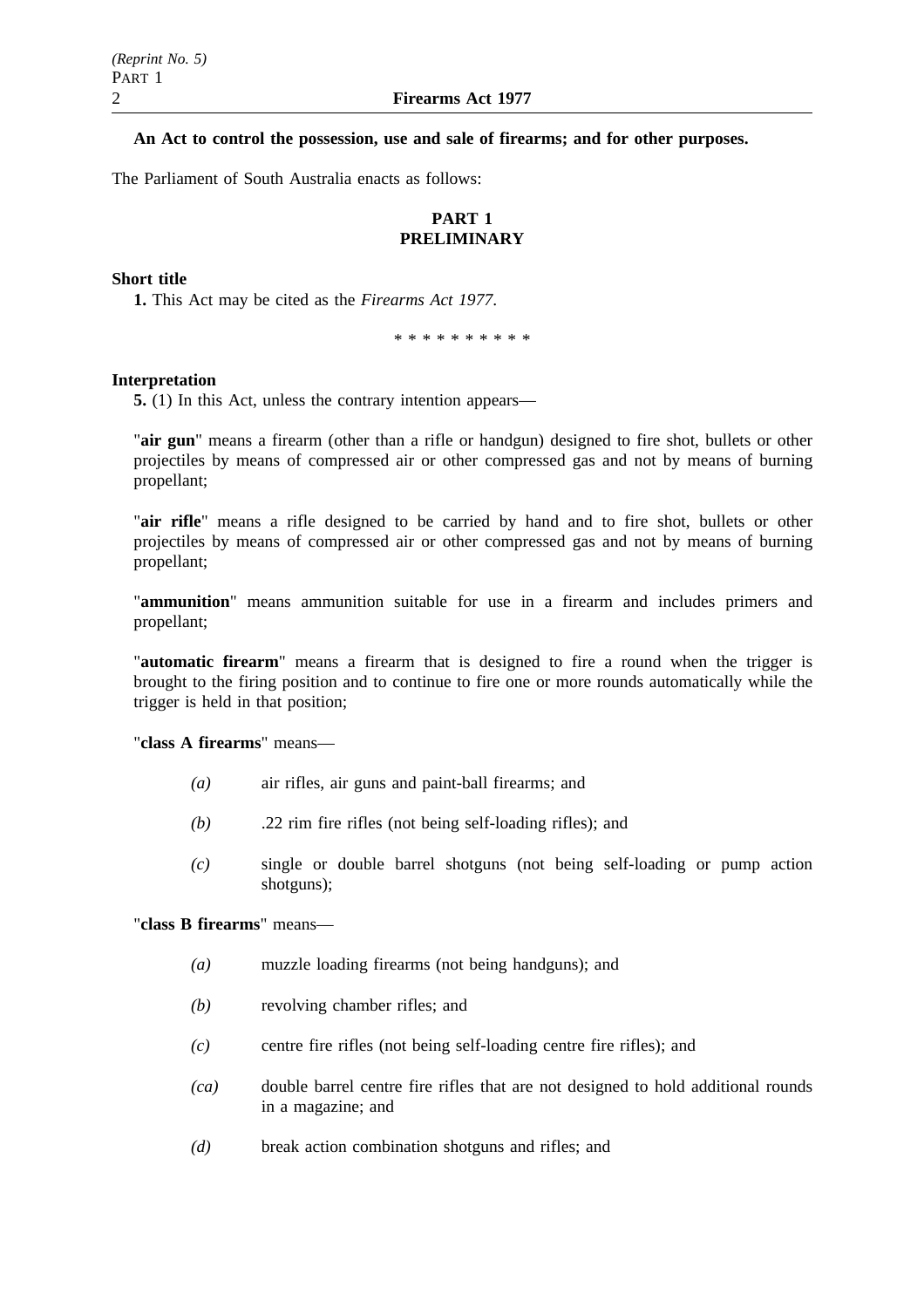*(e)* all other firearms (not being prescribed firearms, handguns, self-loading firearms or pump action shotguns) that are not class A firearms;

"**class C firearms**" means—

- *(a)* self-loading rim fire rifles having a magazine capacity of 10 rounds or less; and
- *(b)* self-loading shotguns having a magazine capacity of five rounds or less; and
- *(c)* pump action shotguns having a magazine capacity of five rounds or less,

but does not include revolving chamber rifles;

"**class D firearms**" means—

- *(a)* self-loading rim fire rifles having a magazine capacity of more than 10 rounds; and
- *(b)* self-loading centre fire rifles; and
- *(c)* self-loading shotguns having a magazine capacity of more than five rounds; and
- *(d)* pump action shotguns having a magazine capacity of more than five rounds,

but does not include revolving chamber rifles;

"**class H firearms**" means handguns;

"**collector's licence**" means a firearms licence that is endorsed with the purpose of collecting and displaying firearms;

"**commercial range operator**" means a person who carries on the business of providing—

- *(a)* a shooting range (not being a shooting gallery) for use by members of the public; and
- *(b)* firearms for use by members of the public at the range;

"**the Commissioner of Police**" means the person for the time being holding, or acting in, the office of Commissioner of Police;

"**the consultative committee**" or "**the committee**" means the Firearms Consultative Committee established under this Act;

"**dealer**", in relation to firearms, means a person—

- *(a)* who carries on the business of manufacturing, repairing, modifying or testing firearms; or
- *(b)* who carries on the business of buying, selling or hiring out, firearms; or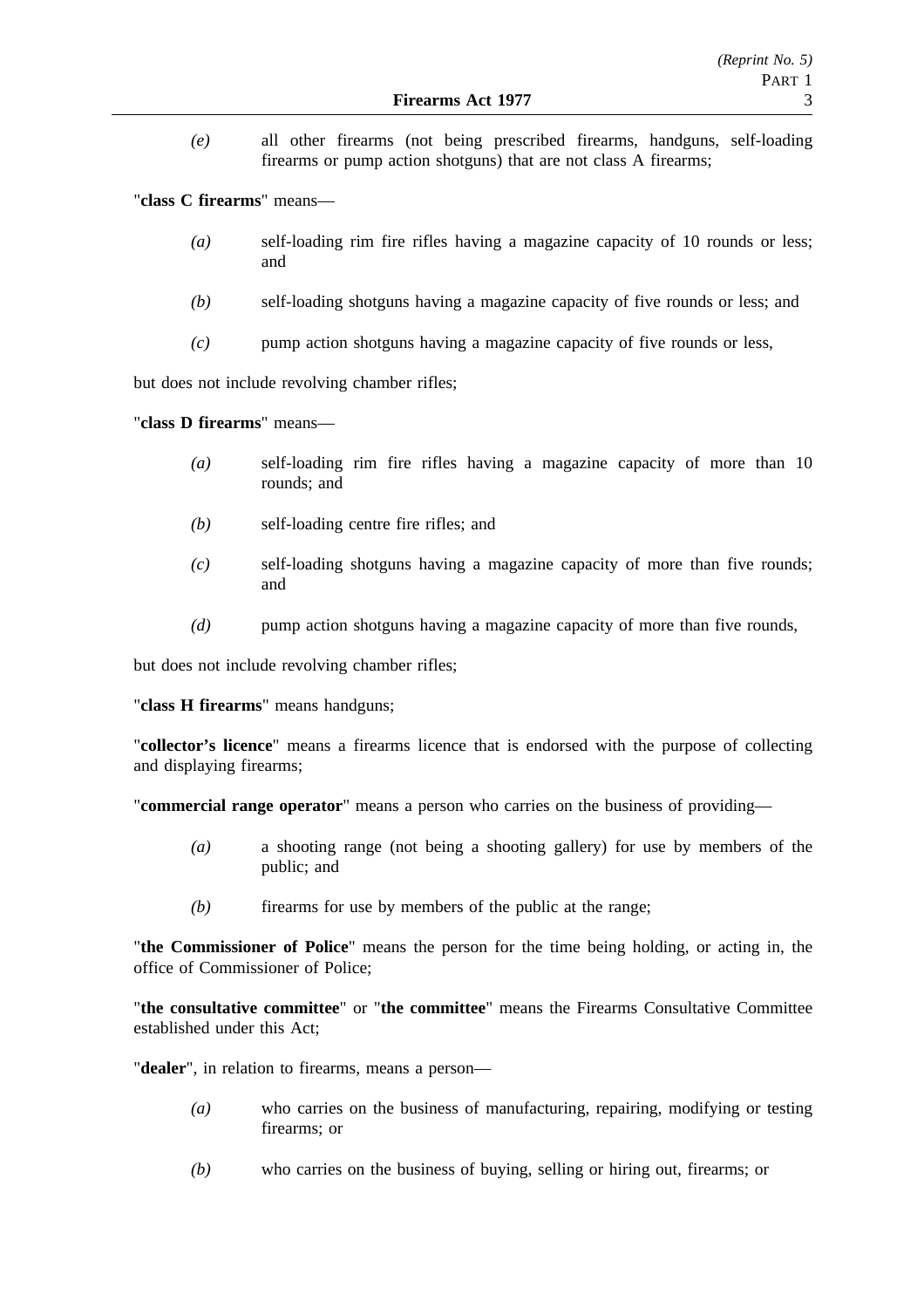*(c)* who carries on the business of a pawnbroker or auctioneer and handles firearms in the course of that business,

and "**dealing**" has a corresponding meaning;

"**dealer's licence**" means a dealer's licence granted under this Act;

"**firearm**" means—

*(a)* a device designed to be carried by hand and to fire shot, bullets or other projectiles by means of burning propellant or by means of compressed air or other compressed gas; or

\*\*\*\*\*\*\*\*\*\*

*(c)* a device of a kind declared by regulation to be a firearm for the purposes of this Act,

and includes a device which, if in working order, would be a firearm within the meaning of this definition (except such a device that has been rendered unusable in a manner stipulated in the regulations or by the Registrar) but does not include a device of a kind excluded by regulation from the provisions of this Act;

"**firearms club**" means a club for the benefit of enthusiasts who are interested in firearms generally or in a particular class of firearms;

"**firearms licence**" means a firearms licence granted under this Act and includes a firearms permit;

"**firearms permit**" means a permit referred to in section 12(4);

"**firing mechanism**" of a firearm means the mechanism of the firearm that is designed for the purpose of firing the firearm;

"**to give**" a firearm means to transfer ownership of the firearm to another person as a gift and includes transfer of the ownership of a firearm to a beneficiary of a deceased estate by the executor or administrator in the distribution of the estate;

"**handgun**" means a firearm the barrel of which is less than 400 millimetres in length and that is designed or adapted for aiming and firing from the hand and is reasonably capable of being carried concealed about the person;

"**licence**" means a firearms licence or a dealer's licence;

"**licensed dealer**" in firearms or ammunition means a person who is licensed under this Act or a corresponding enactment of another State or Territory of the Commonwealth to carry on the business of dealing in firearms or ammunition;

"**loading mechanism**" of a firearm means all the parts of the firearm (except the barrel) that are designed to place or hold or to place and hold a round in position for firing and includes the magazine of the firearm (if any);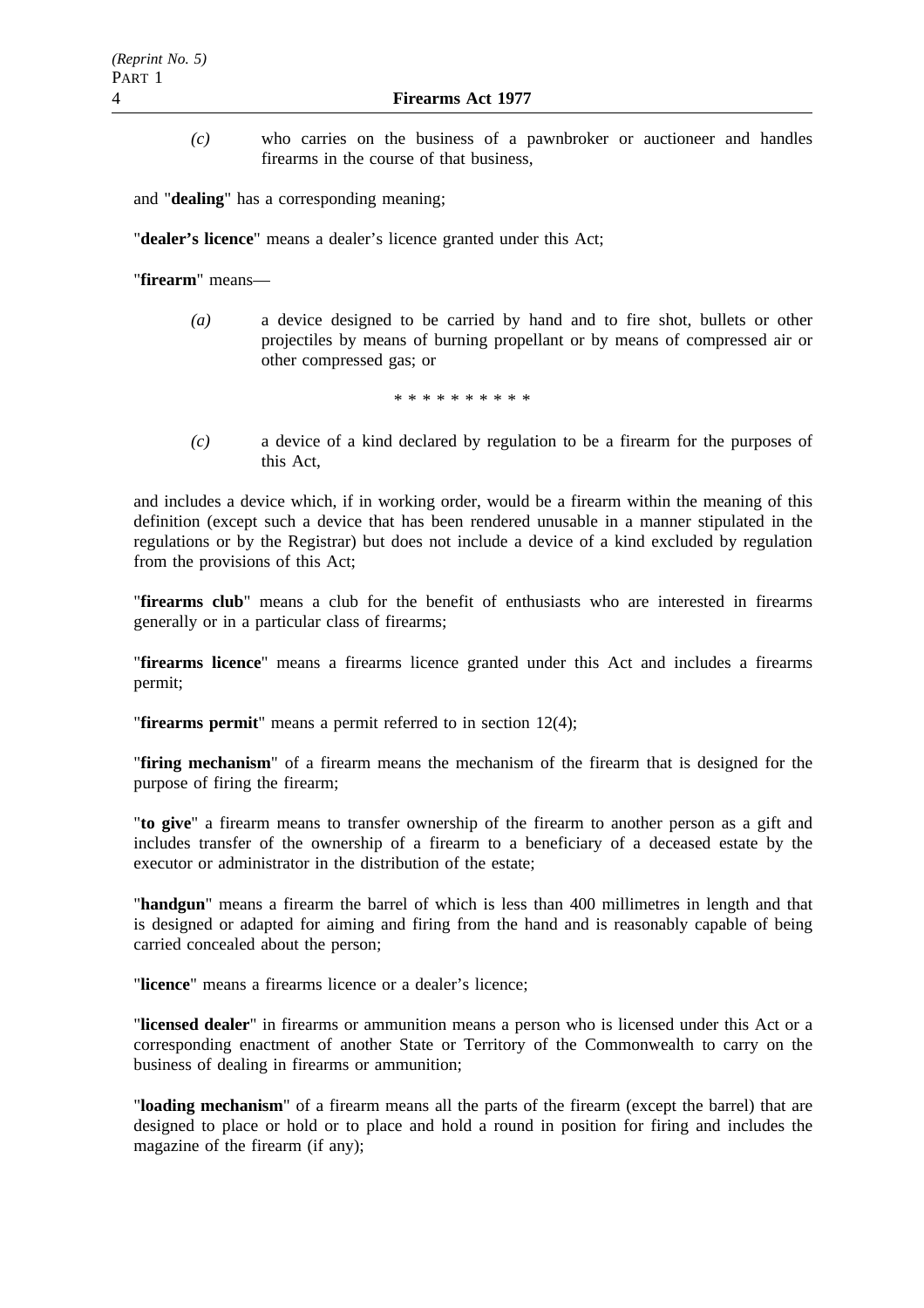"**the Minister**" means the Minister of the Crown to whom the administration of this Act is for the time being committed by the Governor and includes any other Minister of the Crown for the time being discharging the duties of that Minister;

"**owner**" of a firearm includes—

- *(a)* the executor or administrator of a deceased estate that includes a firearm; and
- *(b)* the administrator or manager of the estate of a person who is unable to manage his or her affairs if the estate includes a firearm; and
- *(c)* the donee of an enduring power of attorney during a period of legal incapacity suffered by the donor of the power if the donor is the owner of a firearm; and
- *(d)* the Official Trustee or the registered trustee of a bankrupt estate that includes a firearm;

"**paint-ball firearm**" means an air gun designed to fire a projectile containing dye, paint or other marking substance;

"**paint-ball operator**" means a person or body who provides or arranges for the provision of grounds for use by participants in an organised activity involving the use of paint-ball firearms (but not involving the use of any other firearms);

"**prescribed firearm**" means a firearm of a class prescribed by regulation for the purposes of this definition;

"**pump action shotgun**" means a shotgun that is reloaded manually by moving the forward hand grip which is part of the loading mechanism of the gun backwards and then forwards;

"**to purchase**" includes to acquire by barter or exchange;

"**receiver**" of a firearm means the metal or plastic body or frame of the firearm that is designed to hold the firing mechanism or the loading mechanism or both in place but does not include the stock or barrel of the firearm;

"**recognised commercial range operator**" means a commercial range operator declared to be a recognised commercial range operator by the Minister pursuant to this Act;

"**recognised firearms club**" means a firearms club declared to be a recognised firearms club by the Minister pursuant to this Act;

"**recognised paint-ball operator**" means a paint-ball operator declared to be a recognised paint-ball operator by the Minister pursuant to this Act;

"**the Registrar**" means the Registrar of Firearms;

"**relative**" in relation to a person means the spouse, parent or remoter lineal ancestor, son, daughter or remoter issue or brother or sister of the person;

"**round**" means a projectile and propellant whether held together by a cartridge or not;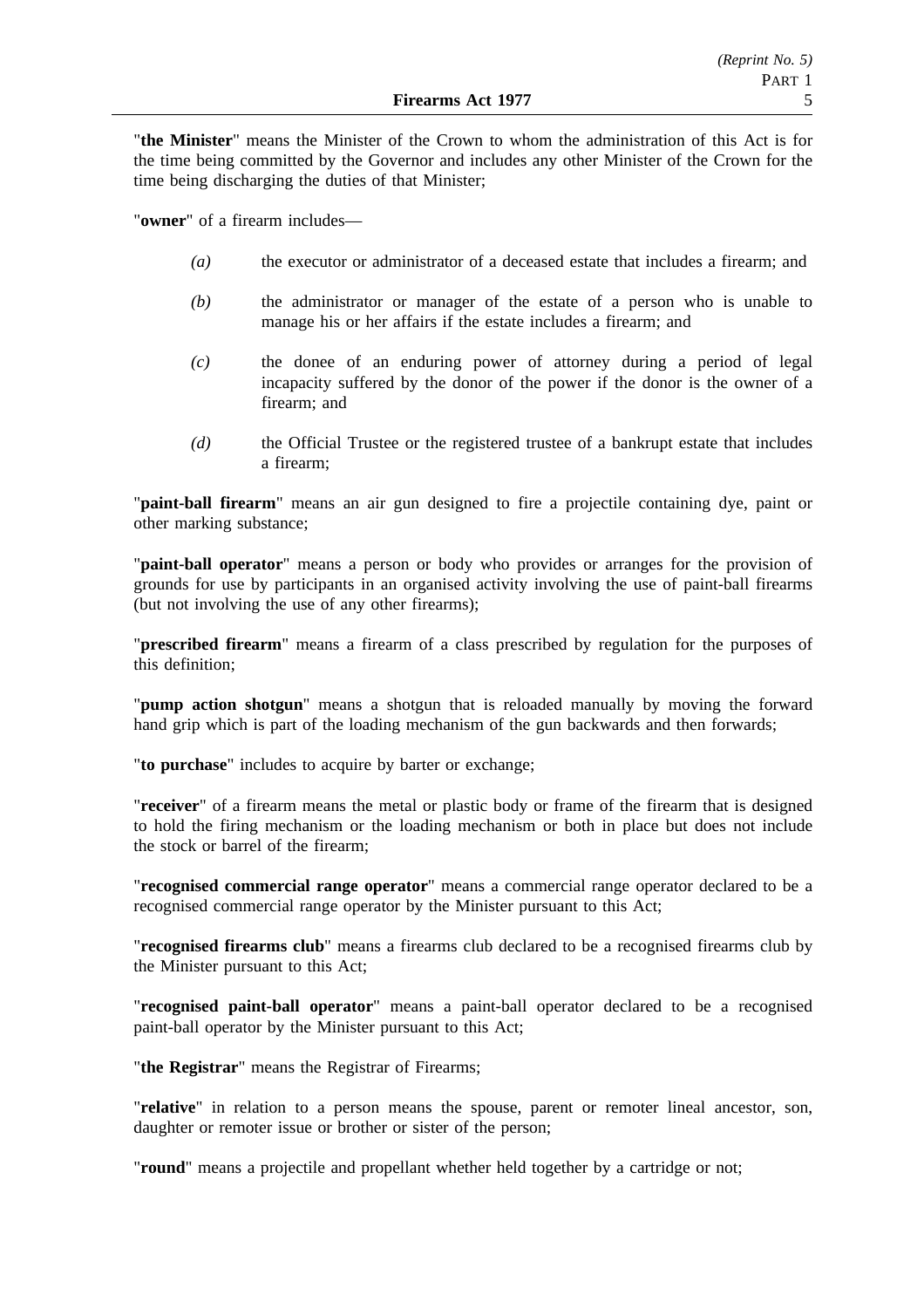"**self-loading firearm**" means—

- *(a)* a firearm that is designed to fire a round when the trigger is brought to the firing position and to continue to fire one or more rounds by releasing the trigger and returning it to the firing position to fire each additional round; but
- *(b)* does not include a double barrel shotgun that is not designed to hold additional rounds in a magazine;

"**to sell**" includes to dispose of by barter or exchange;

"**shooting gallery**" means an indoor or outdoor gallery at which members of the public can use .177 calibre air guns or air rifles (but not paint-ball firearms) that are attached to a shooting bench to shoot at stationary or moving targets;

"**silencer**" means a device designed to be attached to or comprising part of a firearm to muffle the report when the firearm is fired;

"**spouse**" includes a putative spouse (whether or not a declaration of the relationship has been made under the *Family Relationships Act 1975*).

(2) For the purposes of this Act the capacity of a magazine that has been modified to reduce its capacity will only be regarded as having the reduced capacity, instead of its capacity as manufactured, if it has been modified in a manner approved by the Registrar.

(3) A person who purchases or sells more than 20 firearms in any 12 month period will, for the purposes of this Act, be taken to be carrying on the business of dealing in firearms in respect of the firearms purchased or sold in excess of 20 in that period unless he or she establishes on the balance of probabilities that he or she was not carrying on such a business.

(4) Subsection (3) does not apply if all the firearms purchased or sold in a 12 month period were the subject of one transaction or two or more transactions entered into on the same day at an auction.

(5) A person who purchases or sells more than 50 000 rounds of ammunition in any 12 month period will, for the purposes of this Act, be taken to be carrying on the business of dealing in ammunition in respect of the ammunition purchased or sold in excess of 50 000 rounds in that period unless he or she establishes on the balance of probabilities that he or she was not carrying on such a business.

(6) Subsection (5) does not apply—

- *(a)* in relation to a recognised firearms club;
- *(ab)* to the purchase or sale by a recognised paint-ball operator of ammunition suitable for use in paint-ball firearms;
- *(b)* if all the ammunition purchased or sold in a 12 month period was the subject of one transaction or two or more transactions entered into on the same day at an auction.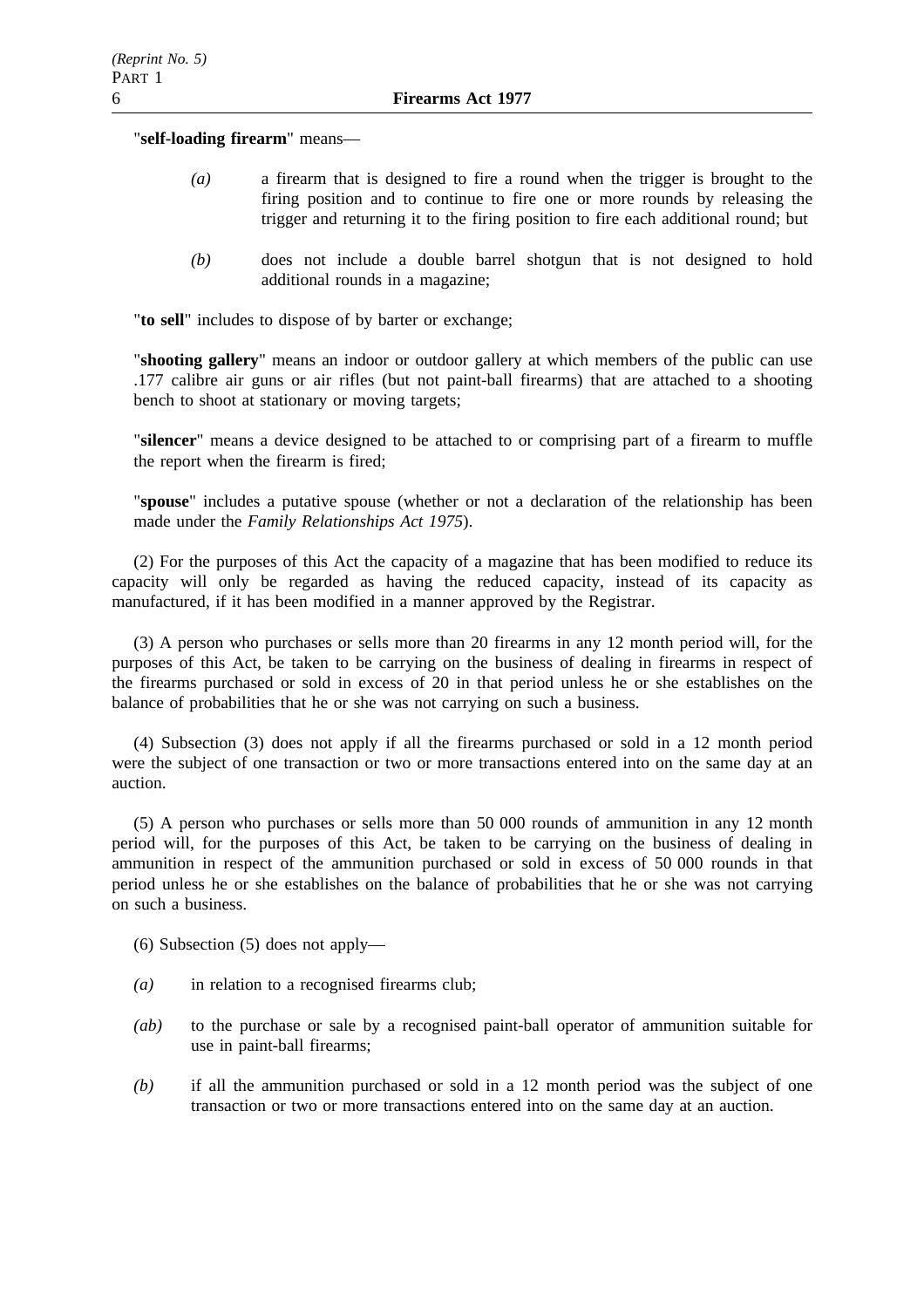(7) For the purposes of this Act, any grounds provided or arranged to be provided by or on behalf of a recognised firearms club for use by members of the club will be taken to be grounds of the club.

(8) For the purposes of this Act, any grounds provided or arranged to be provided by or on behalf of a recognised paint-ball operator for use by participants in an organised activity involving the use of paint-ball firearms will be taken to be grounds of the operator.

(9) A reference in this Act to a person who carries on the business of primary production includes—

- *(a)* where the business is carried on by a company—a director of the company; and
- *(b)* the person (if any) employed to manage the business,

if the director or manager resides on or near the land on which the business is carried on or visits the land frequently for the purposes of the business.

(10) For the purposes of this Act a person who has a mental or physical condition that would make it unsafe for him or her to possess a firearm or ammunition must be taken not to be a fit and proper person to have possession of a firearm or ammunition or to hold or have possession of a licence.

(11) For the purposes of this Act a person may be taken not to be a fit and proper person to have possession of a firearm or ammunition or to hold or have possession of a licence if the person—

- *(a)* has not complied with the requirements of this Act in relation to the safe handling, carriage or use of firearms; or
- *(b)* has been convicted of an offence against this Act or corresponding legislation of another State or Territory of the Commonwealth; or
- *(c)* has been convicted of an offence involving actual or threatened violence in this State or any other State or Territory of the Commonwealth or in any other part of the world; or
- *(d)* has been guilty of fraud or deception for the purpose of obtaining a licence or permit under this Act or under corresponding legislation in another State or Territory of the Commonwealth; or
- *(e)* is the subject, or has in the past been the subject, of a domestic violence restraining order under the *Domestic Violence Act 1994* or any other order of a similar nature made by a court whether in this State or any other State or Territory of the Commonwealth.

(12) Subsection (11) does not limit the grounds on which a person may be taken not to be a fit and proper person for the purposes of this Act.

#### **Crown not bound**

**5A.** This Act does not apply to the Crown in right of this State or to the Crown in any other capacity.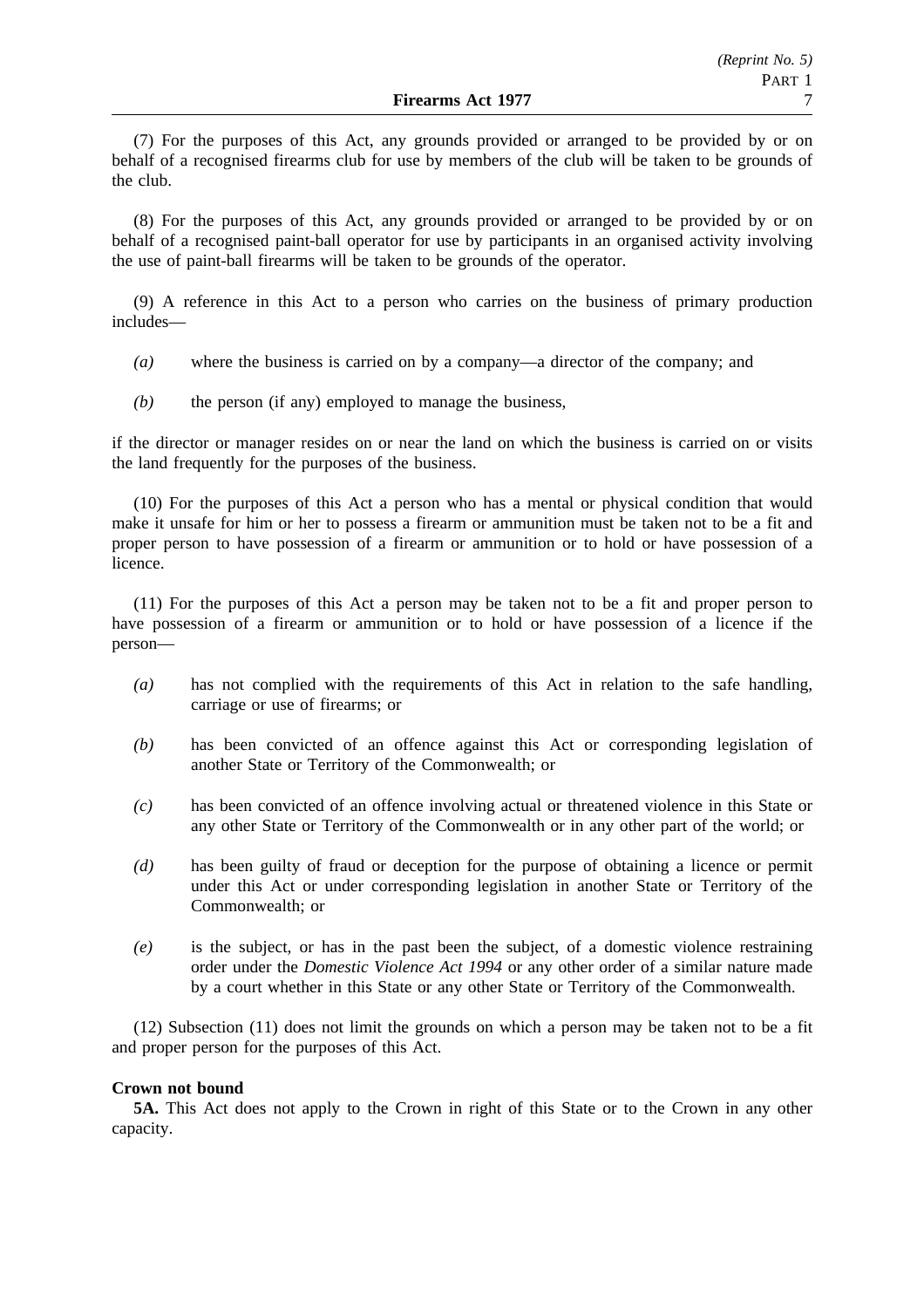## **PART 2 ADMINISTRATION**

## **DIVISION 1—THE REGISTRAR OF FIREARMS**

#### **The Registrar**

**6.** (1) The Commissioner of Police is the Registrar of Firearms.

(2) The Registrar may, by instrument in writing, delegate to any person any of the Registrar's powers and functions under this Act.

(3) A delegation under this section is revocable at will, and does not prevent the exercise of any power or function by the Registrar.

## **DIVISION 2—THE FIREARMS CONSULTATIVE COMMITTEE**

#### **Establishment of consultative committee**

**7.** (1) The Firearms Consultative Committee is established.

(2) The consultative committee consists of six members, appointed by the Governor, of whom—

- *(a)* one must be a legal practitioner of at least seven years standing; and
- *(b)* one must be a person nominated by the Commissioner of Police; and
- *(c)* one must be a person who has, in the opinion of the Governor, wide experience in the use and control of firearms; and
- *(d)* one must be a medical practitioner; and
- *(e)* one must be a person who carries on the business of primary production and uses a firearm or firearms for the purposes of that business; and
- *(f)* one must be a person who has experience in the administration of, or in participating in, a competitive discipline using firearms being a discipline in which shooters compete at the Olympic Games or the Commonwealth Games.

(2a) The committee must include at least two men and two women.

(3) The Governor may appoint any member of the consultative committee to be chairman of the committee.

(4) The Governor may appoint a suitable person to be a deputy of any member of the committee, and such a person while acting in the absence of the member has all the powers, authorities, duties and obligations of that member.

#### **Quorum, etc.**

**8.** (1) Four members of the consultative committee constitute a quorum of the committee and no business may be transacted by the committee unless a quorum is present.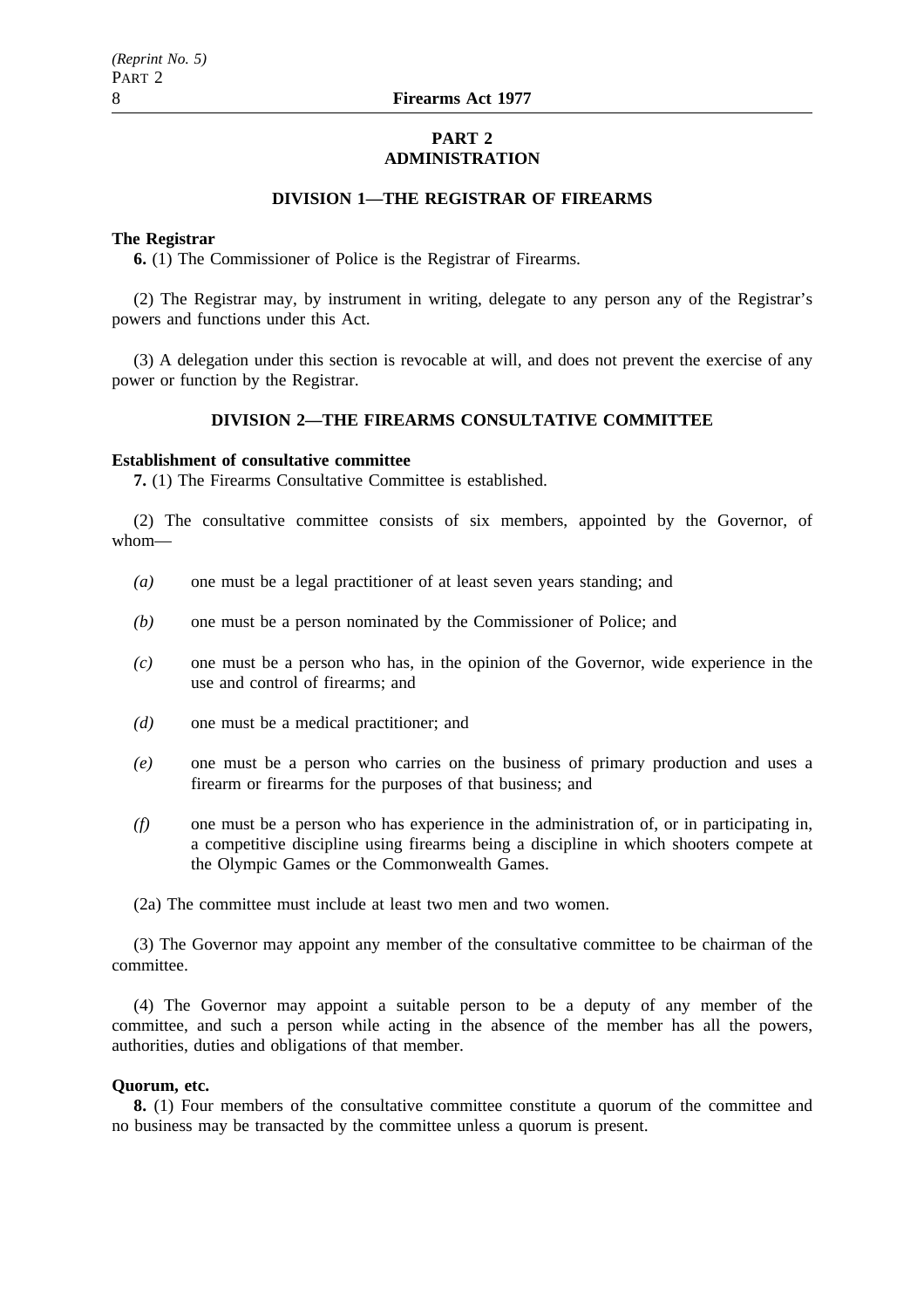(2) A decision carried by a majority of votes cast by members at a meeting is a decision of the committee.

(3) Each member present at a meeting has one vote on any question arising for decision and, if the votes are equal, the person presiding at the meeting may exercise a casting vote.

## **Allowances and expenses**

**9.** The members of the consultative committee are entitled to such allowances and expenses as the Minister may determine.

#### **Procedure of the consultative committee**

**10.** (1) Before the consultative committee makes any decision upon a matter arising under this Act, it must allow the Registrar, and any other person with a direct interest in the matter, a reasonable opportunity to make representations orally or in writing to the committee.

(2) In investigating any matter arising under this Act, the consultative committee is not bound by the rules of evidence but may inform itself in any manner it thinks fit.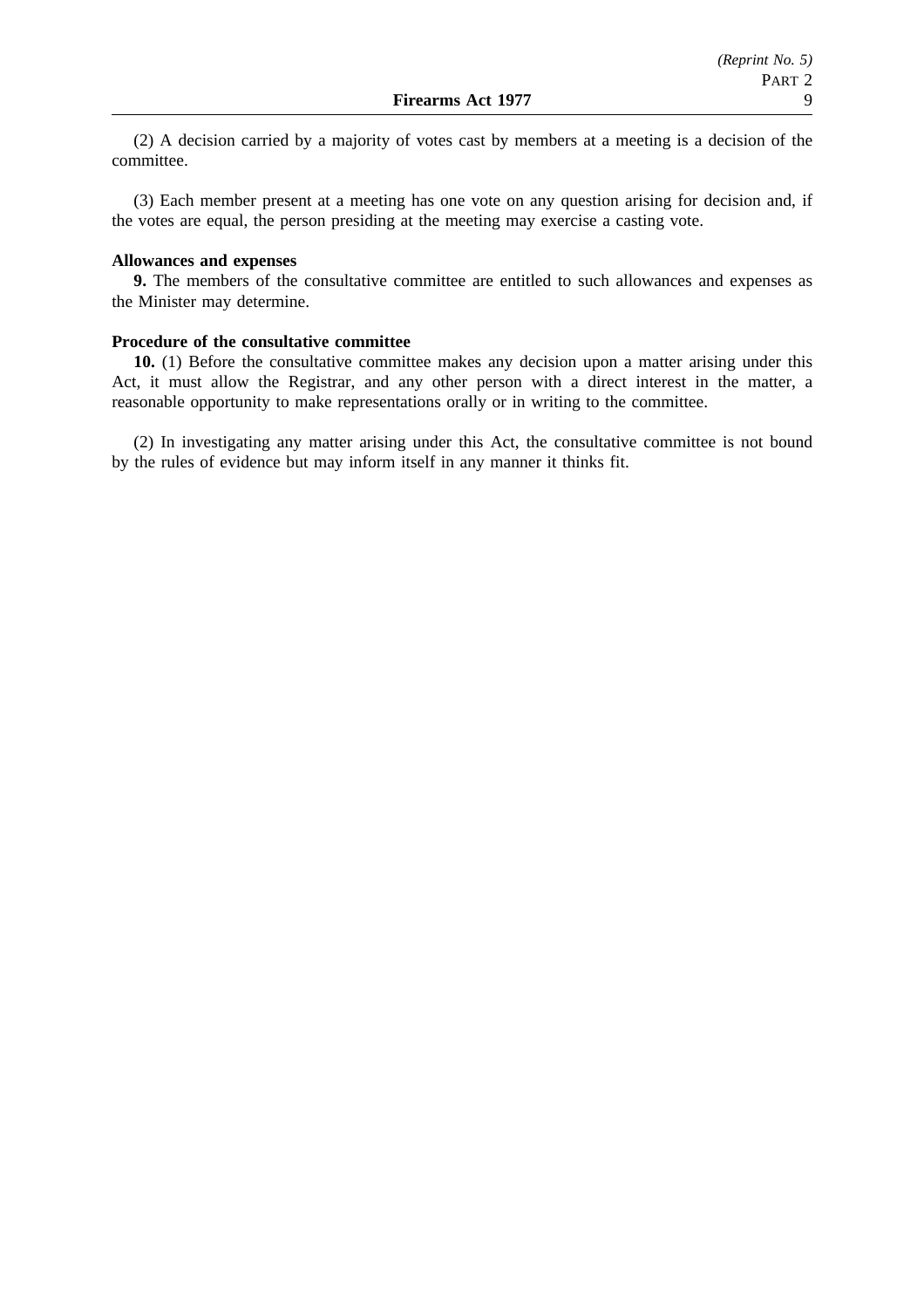#### **PART 3**

## **POSSESSION OF FIREARMS AND DEALING IN FIREARMS AND AMMUNITION**

## **DIVISION 1—POSSESSION AND USE OF FIREARMS**

#### **Possession and use of firearms**

**11.** (1) A person who has possession of a firearm without holding a firearms licence authorising possession of that firearm is guilty of an offence.

(2) A person who has possession of a firearm, or who uses a firearm, for a purpose that is not authorised by a firearms licence held by that person is guilty of an offence.

(3) If, in proceedings for an offence against subsection (2), the evidence gives rise to a reasonable inference that the purpose for which the defendant had possession of the firearm, or used the firearm, was not authorised by the licence, the onus shifts to the defendant to establish that the purpose for which he or she had possession of the firearm, or used the firearm, was authorised by the licence.

(4) No offence is committed under this section in relation to a class A, B or H firearm by virtue of the fact that—

- *(a)* a person has possession of, or uses, the firearm on the range of a recognised commercial range operator or at a shooting gallery in the normal course of the operation of the commercial range operator or the shooting gallery if the commercial range or the gallery is under the supervision of a responsible person who holds a firearms licence authorising possession of that firearm;
- *(b)* a person has possession of, or uses, the firearm on the grounds of a recognised firearms club for the purpose of shooting in a manner authorised by the club;
- *(ba)* a person has possession of, or uses, a paint-ball firearm on grounds of a recognised paint-ball operator while participating in an organised activity involving the use of paint-ball firearms (but no other firearms);
- *(c)* a person has possession of the firearm in the ordinary course of the business of carrying or storing goods;
- *(d)* a person has possession of, or uses, the firearm in the ordinary course of business as a licensed dealer in firearms.

(4a) No offence is committed under this section in relation to a class C or D firearm by virtue of the fact that—

- *(a)* a person has possession of the firearm in the ordinary course of the business of carrying or storing goods; or
- *(b)* a person has possession of, or uses, the firearm in the ordinary course of business as a licensed dealer in firearms if his or her dealer's licence authorises dealing in that class of firearm.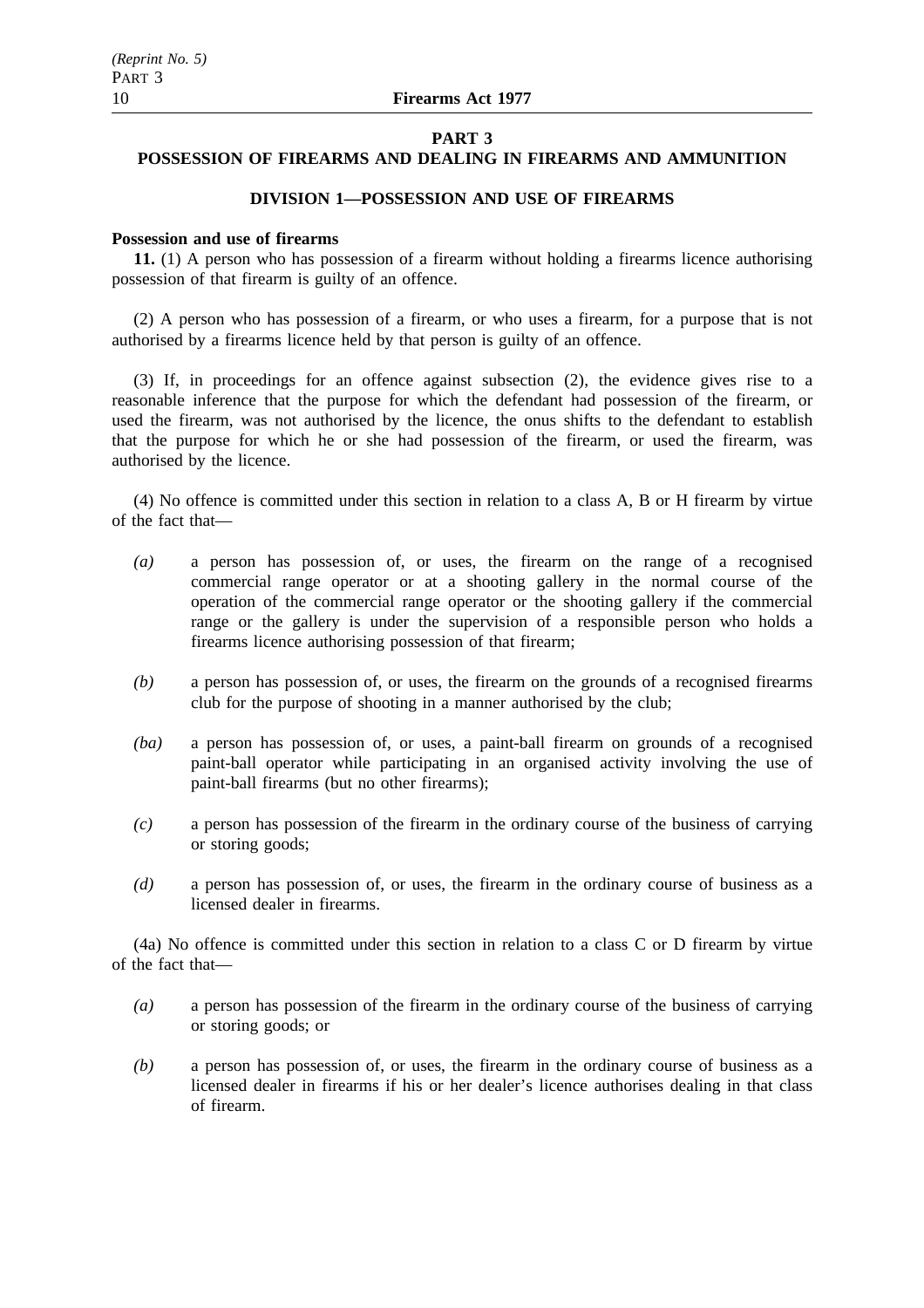(4b) No offence is committed under this section in relation to a class A, B, C, D or H firearm or a prescribed firearm by virtue of the fact that a person has possession of the firearm if he or she has possession of it on behalf of the Crown.

(5) No offence is committed under this section in relation to a firearm by virtue of the fact that—

- *(a)* a person has possession of the firearm as executor of the will, or administrator of the estate, of a deceased person;
- *(b)* a person has possession of the firearm—
	- (i) as the administrator, committee, guardian or manager of the estate of a person who is unable to manage his or her affairs; or
	- (ii) as the donee of an enduring power of attorney during a period of legal incapacity suffered by the donor of the power; or
	- (iii) as the Official Trustee or the registered trustee of a bankrupt estate;
- *(c)* a person has possession of, or uses, the firearm in circumstances prescribed by regulation.
- (6) For the purposes of this section—
- *(a)* a person who handles a firearm—
	- (i) in the presence, and with the consent, of a person who is the owner of the firearm and who is authorised by or under this Act to have possession of it; or
	- (ii) in the premises of a licensed dealer in firearms for the purpose of inspecting the firearm,

does not have possession of the firearm;

- *(b)* a person who has possession of a self-loading rim fire rifle that does not have an inbuilt magazine and does not have possession of any magazine that can be fitted to the rifle has possession of a class C firearm;
- *(c)* a person who has possession of a self-loading rim fire rifle and also has possession of a magazine with a capacity of more than ten rounds that can be fitted to the rifle has possession of a class D firearm even though the magazine is not fitted to the rifle;
- *(d)* a person who has possession of a self-loading or pump action shotgun that does not have an inbuilt magazine and does not have possession of any magazine that can be fitted to the shotgun has possession of a class C firearm;
- *(e)* a person who has possession of a self-loading or pump action shotgun and also has possession of a magazine with a capacity of more than five rounds that can be fitted to the shotgun has possession of a class D firearm even though the magazine is not fitted to the shotgun.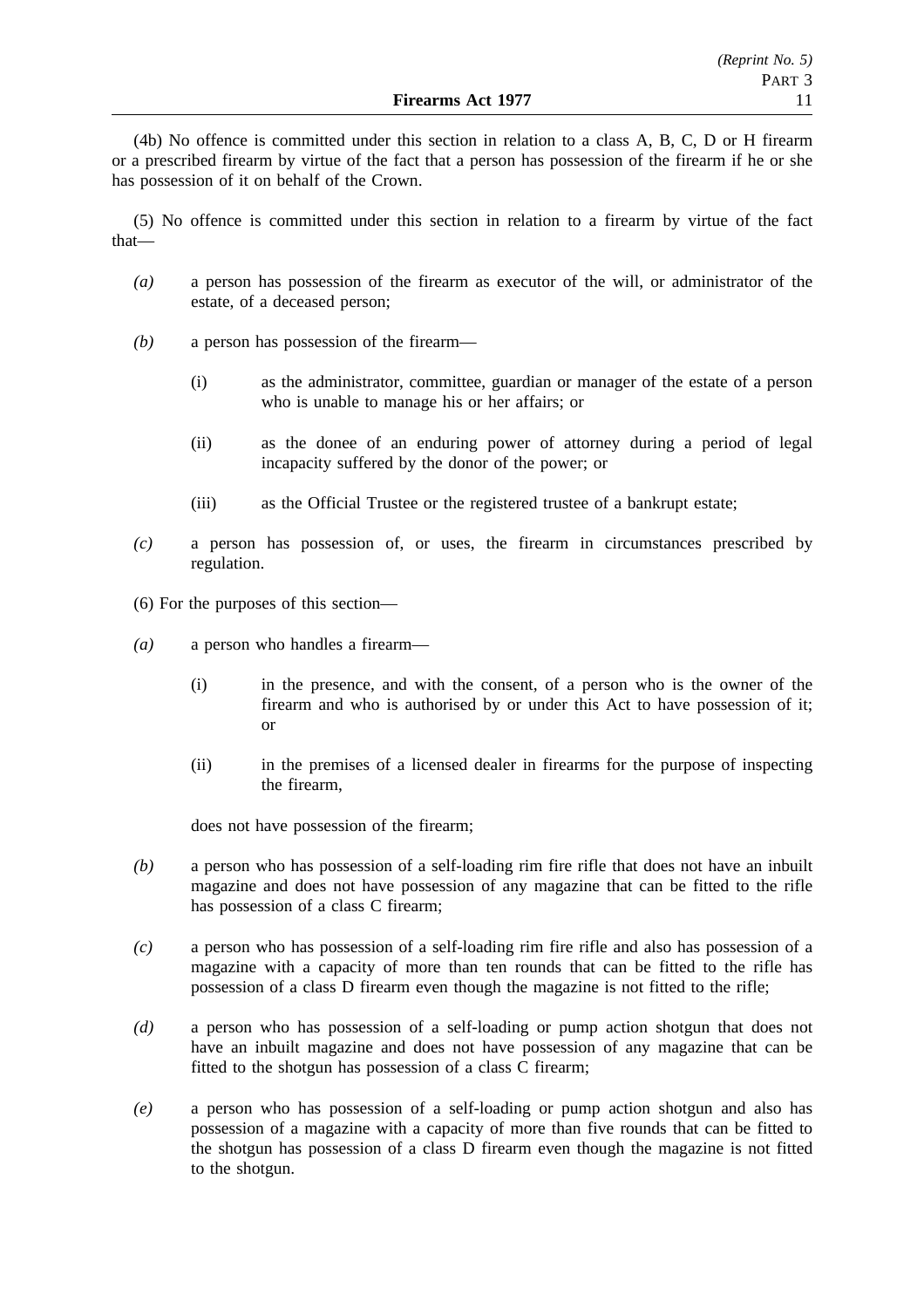- (7) The maximum penalty for an offence against this section is as follows:
- *(a)* where the firearm is a prescribed firearm—\$20 000 or imprisonment for four years;
- *(b)* where the firearm is a class C, D or H firearm—\$10 000 or imprisonment for two years;
- *(c)* where the firearm is any other kind of firearm—\$5 000 or imprisonment for one year.

## **Application for firearms licence**

**12.** (1) An application for a firearms licence—

- *(a)* must be made to the Registrar in the prescribed manner and form; and
- *(b)* must contain the prescribed information; and
- *(c)* must be accompanied by any certificates, declarations, references, reports or other documents required by the regulations or by the Registrar.

\*\*\*\*\*\*\*\*\*\*

- (2) The Registrar may require an applicant—
- *(a)* to furnish such further information as may be necessary to enable the Registrar to determine the application; or
- *(b)* to verify by statutory declaration information furnished in relation to the application.

(3) Subject to subsection (4), an application for a firearms licence cannot be made by a person under the age of 18 years.

(4) An application for a firearms permit may be made by a person who has reached the age of 15 years but who has not reached the age of 18 years if that person is the spouse, child, brother, sister or employee of a person who holds a firearms licence and who carries on the business of primary production.

(4a) A firearms permit may only authorise the possession and use of class A or B firearms registered in the name of the spouse, parent, brother, sister or employer of the licence holder and may only authorise use of the firearm for the purposes of the business of primary production carried on by that person.

(5) The Registrar must not grant an application for a firearms licence unless satisfied—

- *(a)* as to the identity of the applicant (the Registrar may require the applicant to identify himself or herself in the same manner and to the same extent as could be required if the applicant were opening an account at an ADI); and
- *(ab)* as to the age and the residential and postal addresses of the applicant; and
- *(b)* that the applicant intends using the firearm, or a firearm of the class, to which the licence relates for the purpose or purposes endorsed on the licence in relation to that firearm or firearms of that class.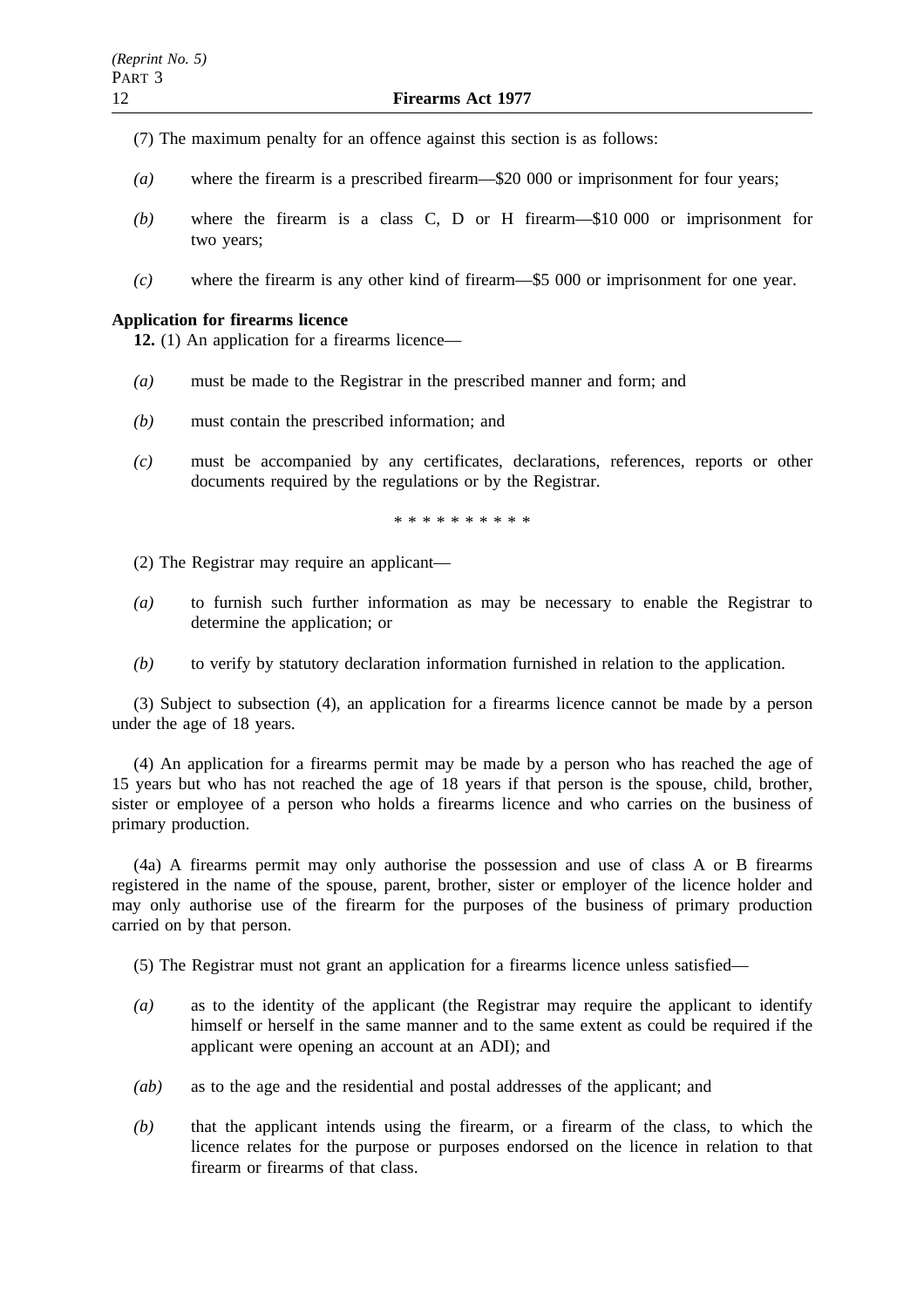(5a) The Registrar may refuse an application for a firearms licence if the applicant is not usually resident in the State.

(6) Subject to this section, where an application for a firearms licence is properly made the Registrar may only refuse the application if—

 $(a)$ 

- (i) the Registrar is not satisfied that the applicant is a fit and proper person to hold the licence applied for; or
- (ii) the proposed licence would authorise possession of a class C or D firearm and the Registrar would not be prepared to grant a permit to the applicant to acquire a firearm of that class; or
- (iii) the Registrar is not satisfied that the applicant will keep firearms in his or her possession secured in accordance with this Act; or
- (iv) the Registrar is satisfied that the applicant could not use any firearm for the purpose or one or more of the purposes to be endorsed on the licence; or
- (v) the Registrar is satisfied that the applicant could not use any firearm of the class or one or more of the classes to be endorsed on the licence in accordance with the conditions of the licence; or
- (vi) to grant the application would, in the Registrar's opinion, be contrary to the public interest; and
- *(b)* the consultative committee agrees that the application should be refused.

(7) An application for a firearms licence authorising possession of a prescribed firearm can only be granted if the Registrar is satisfied—

- *(a)* that the prescribed firearm will be used for a purpose authorised by the regulations; and
- *(b)* that the applicant is a fit and proper person to have possession of the prescribed firearm.

(8) An application for a new firearms licence (as distinct from the renewal of a licence) must not be granted until at least 28 days after the application was made.

(9) The Registrar will be taken to have refused an application for a firearms licence if the application has not been granted within 90 days after it was made.

(10) A firearms licence does not come into force until the prescribed application fee has been paid.

(11) A person may hold a collector's licence and another firearms licence for other purposes at the same time.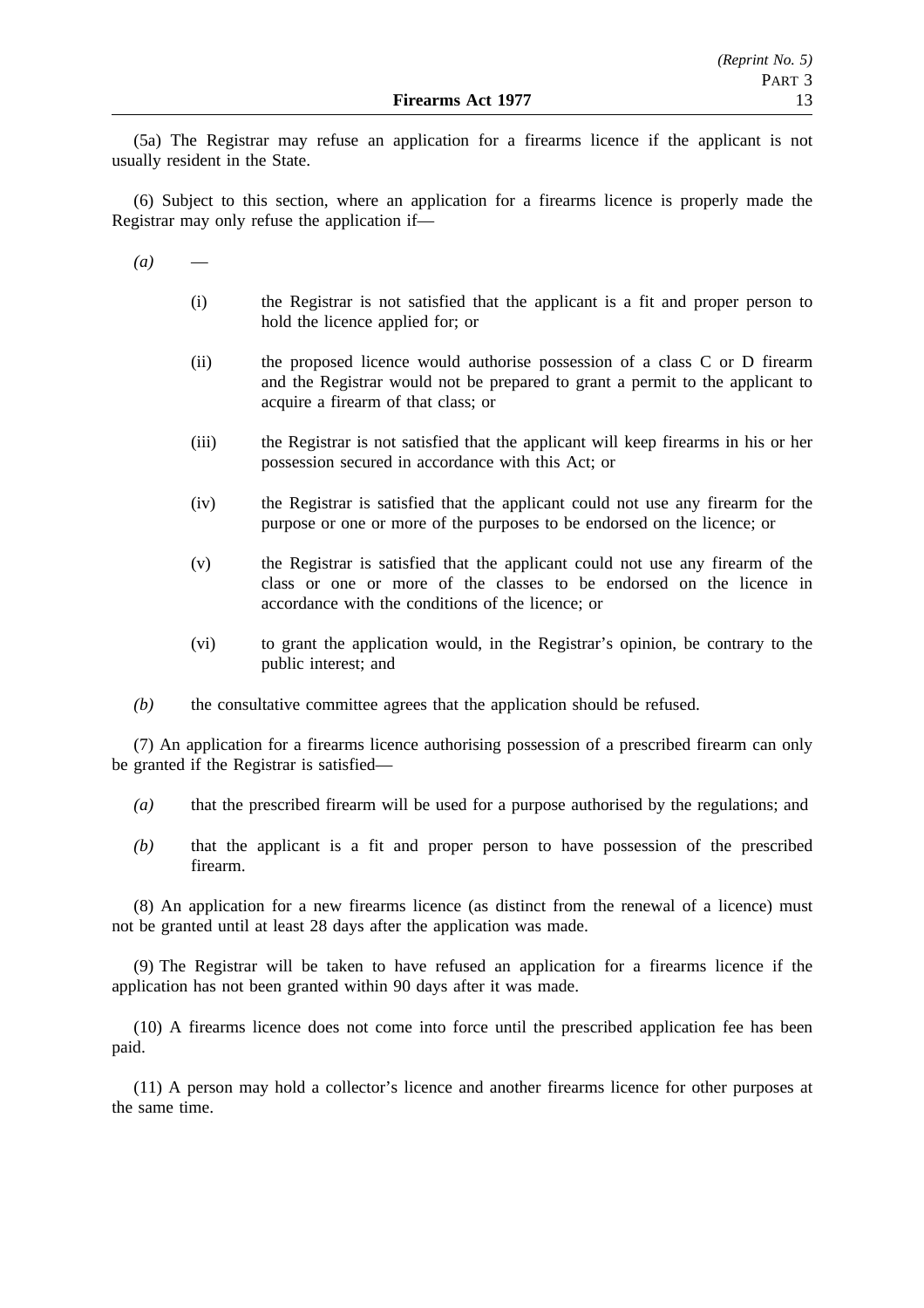#### **Provisions relating to firearms licences**

**13.** (1) A firearms licence may authorise possession of a particular firearm or firearms of a particular class, and must be endorsed by the Registrar with the purpose or purposes for which that firearm or firearms of that class may be used by the holder of the licence.

(2) A firearms licence can only be endorsed with a purpose or purposes prescribed by regulation or approved by the Registrar pursuant to the regulations.

(2a) Where a firearms licence is endorsed with the purpose of collecting and displaying firearms no other purpose may be endorsed on that licence.

(3) A firearms licence that authorises possession of a prescribed firearm must be specially endorsed by the Registrar to that effect.

(3a) A firearms licence does not authorise the possession and use of a firearm acquired by the holder of the licence on or after the commencement of the *Firearms (Miscellaneous) Amendment Act 1996* if possession of the firearm was transferred to the holder in contravention of Division 2A.

(4) Subject to this section, a firearms licence is subject to—

- *(a)* any licence conditions prescribed by the regulations; and
- *(b)* any licence conditions imposed by the Registrar with the approval of the consultative committee; and
- *(c)* any licence conditions imposed by the Registrar with the agreement of the holder of the licence.

(5) The Registrar may impose licence conditions pursuant to subsection (4) on the grant or renewal of the licence or at any time during the term of the licence.

(6) A licence condition imposed pursuant to subsection  $(4)(b)$  during the term of the licence does not operate until the Registrar has given the holder of the licence (either personally or by certified mail) notice in writing of the condition.

\*\*\*\*\*\*\*\*\*\*

(8) The Registrar may, on his or her own initiative or on the application of the holder of a firearms licence—

- *(a)* extend or restrict the classes of firearms to which the licence relates;
- *(b)* vary or revoke a purpose endorsed on the licence pursuant to subsection (1) or endorse a further purpose or purposes on the licence;
- *(c)* vary or revoke a licence condition (including a condition to which the licence is subject by virtue of the regulations).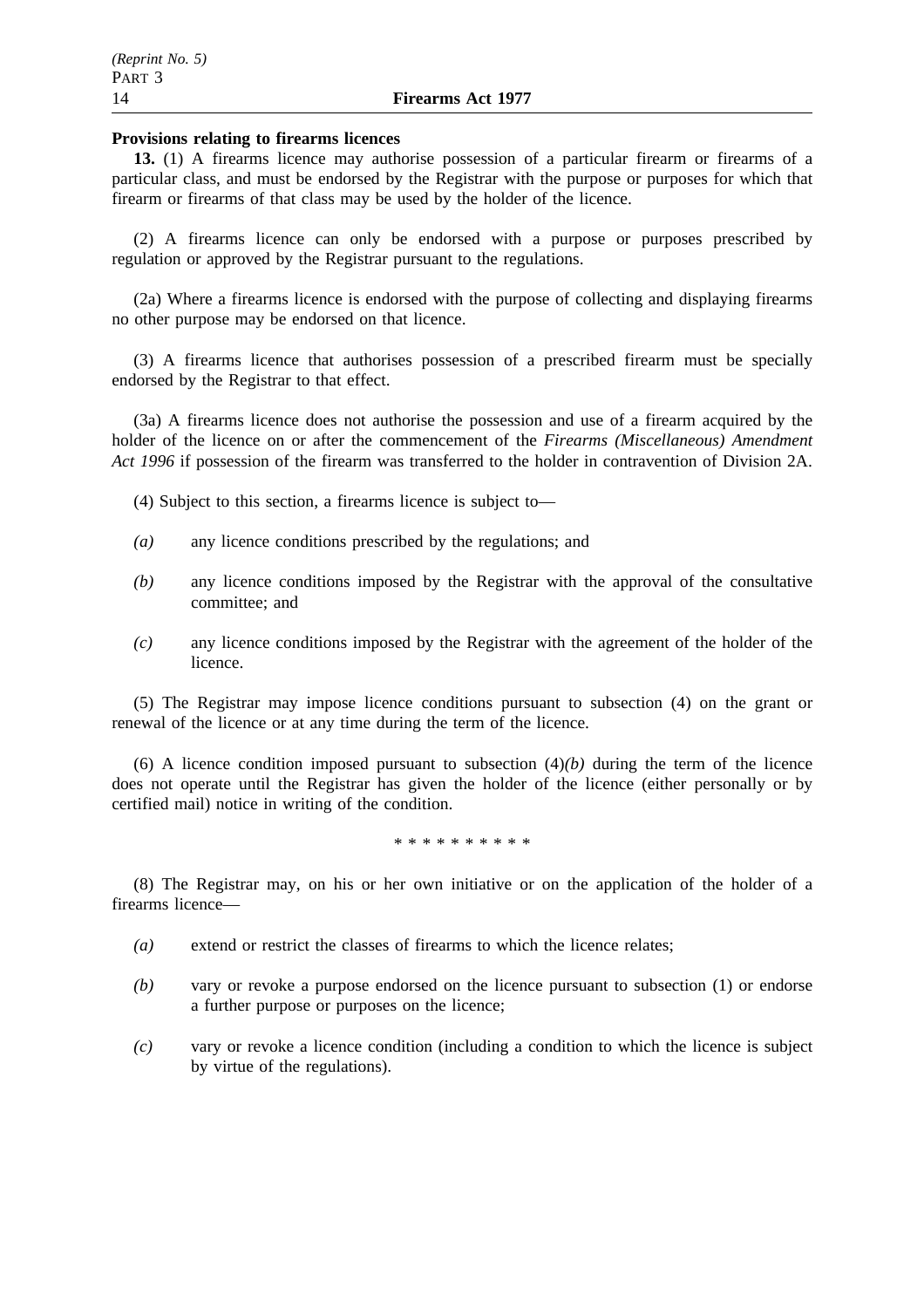(8a) Where the Registrar is considering taking action under subsection (8), he or she may require the holder of the licence—

- *(a)* to furnish such information as may be necessary or desirable to enable the Registrar to take that action; or
- *(b)* to verify, by statutory declaration, information already furnished to the Registrar.

Maximum penalty: \$5 000.

(9) An alteration under subsection (8) relating to a licence does not operate until the Registrar has given the holder of the licence (either personally or by post) notice in writing of the alteration or the licence has been appropriately endorsed.

## **DIVISION 2—ACQUISITION OF FIREARMS**

#### **Acquisition of firearms**

**14.** (1) Subject to this section, a person who acquires a firearm (whether by purchasing the firearm, receiving it as a gift or borrowing or hiring it), without holding a permit granted by the Registrar under this Division (or granted under corresponding legislation in another State or Territory of the Commonwealth) authorising acquisition of the firearm by that person is guilty of an offence.

(2) A person (whether a dealer or not) who sells, gives, lends or hires a firearm to another person without taking reasonable steps to satisfy himself or herself that the person acquiring the firearm—

- *(a)* holds a permit under this Division (or under corresponding legislation of another State or Territory of the Commonwealth) authorising his or her acquisition of the firearm; or
- *(b)* is a licensed dealer in firearms and acquires the firearm in the ordinary course of dealing in firearms pursuant to his or her licence,

is guilty of an offence.

(3) Subsection (1) does not apply to a person who purchases a firearm in the ordinary course of carrying on business as a licensed dealer in firearms pursuant to his or her licence.

(4) It is a defence to prosecution for an offence against subsection  $(1)$  or  $(2)$  to prove that—

- *(a)* the owner of the firearm carried on the business of primary production and that the firearm was lent temporarily to an employee or relative of the owner for the purposes of that business; or
- *(b)* the owner of the firearm carried on the business of guarding property and that the firearm was lent temporarily to an employee of the owner for the purposes of that business; or
- *(c)* the firearm was lent or hired in circumstances (prescribed by or under section 11) in which the person who borrowed or hired the firearm was not required to hold a licence authorising the possession or use of the firearm; or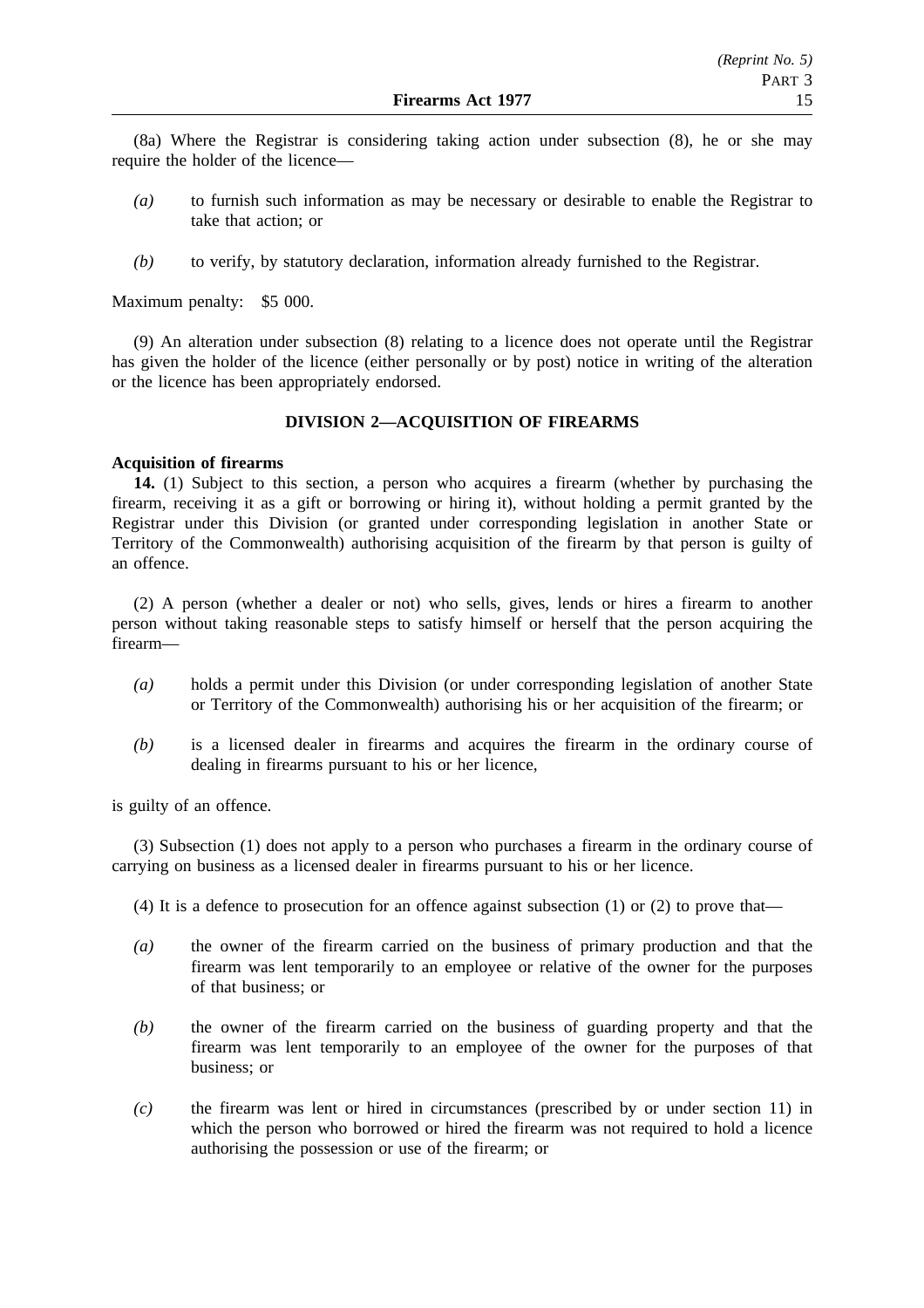- *(d)* the firearm was a class A, B or H firearm and was lent pursuant to a written or oral agreement between the owner and borrower that the borrower would only use the firearm for a purpose or purposes specified in the agreement and would return the firearm to the owner within 10 days; or
- *(e)* the firearm was borrowed or hired in circumstances prescribed for the purposes of this subsection by regulation.

(5) Subject to subsection (6), a person (whether a dealer or not) who sells, gives, lends or hires the receiver of a firearm to another person is guilty of an offence unless the receiver is sold, given, lent or hired in accordance with this Act.

- (6) Subsection (5) does not prevent a licensed dealer in firearms from—
- *(a)* selling a receiver to another dealer who is entitled to deal in receivers of that kind in the ordinary course of dealing in firearms pursuant to his or her licence; or;
- *(b)* selling a receiver to the owner of a firearm in the course of the dealer repairing or modifying the firearm pursuant to his or her licence.
- (7) The maximum penalty for an offence against this section is as follows:
- *(a)* where the firearm is a prescribed firearm or class C, D or H firearm or the receiver is suitable for a prescribed firearm or a class C, D or H firearm—\$10 000 or imprisonment for two years;
- *(b)* where the firearm or receiver is any other kind of firearm or receiver—\$5 000 or imprisonment for one year.

## **Application for permit**

**15.** (1) An application for a permit authorising the acquisition of a firearm—

- *(a)* must be made to the Registrar in the prescribed manner and form; and
- *(b)* must contain the prescribed information.
- (2) The Registrar may require an applicant—
- *(a)* to furnish such further information as may be necessary to enable the Registrar to determine the application; or
- *(b)* to verify by statutory declaration information furnished in relation to the application.

(3) Subject to subsection (4) a permit authorising the acquisition of a firearm can only be granted—

- *(a)* after the expiration of 28 days after the application for the permit was made; and
- *(b)* if the applicant holds a firearms licence that authorises possession of the firearm.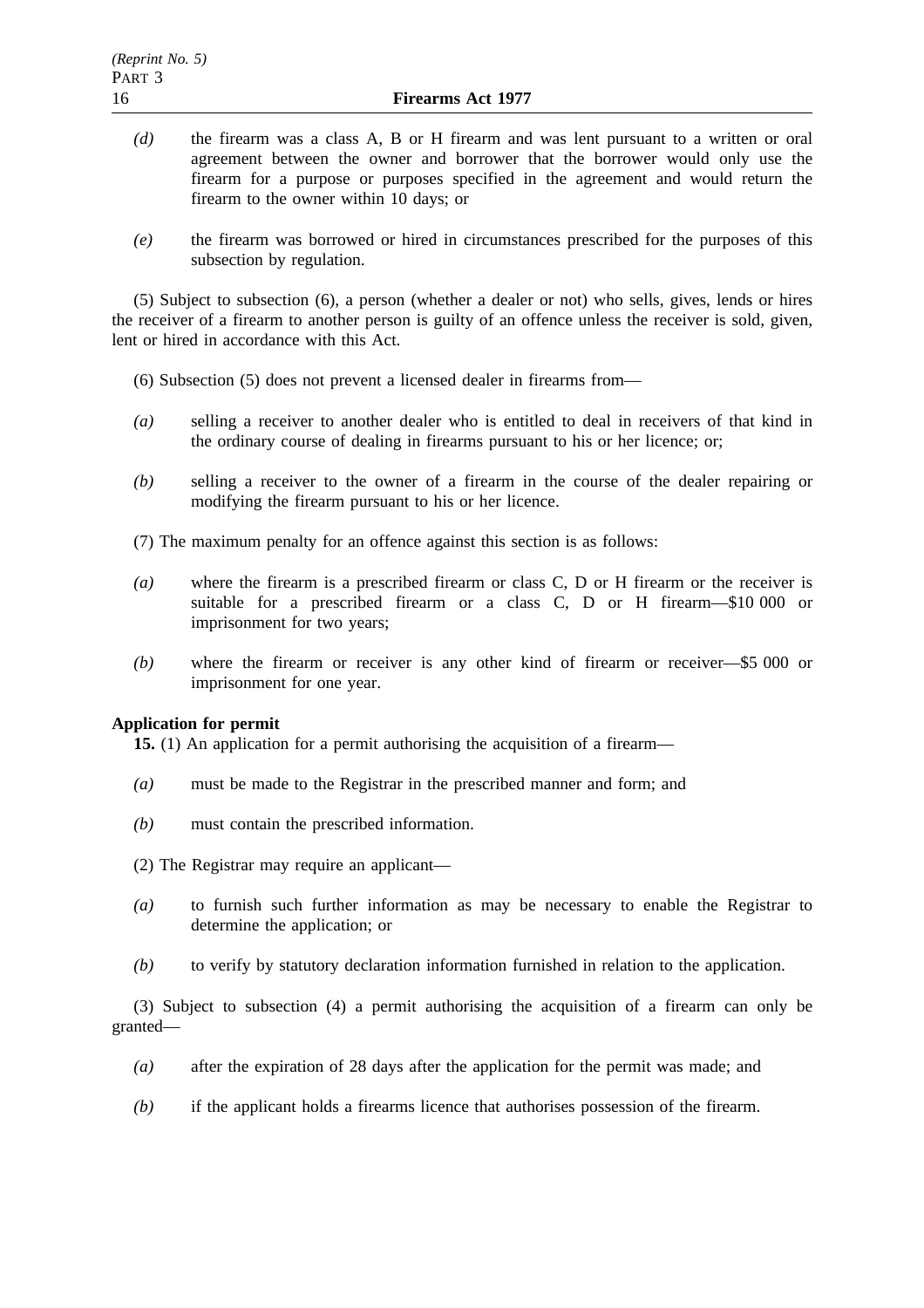(4) The Registrar may grant a permit before the expiration of 28 days after the application for the permit was made if the Registrar is satisfied that it is safe to do so and that there are special reasons for doing so.

\*\*\*\*\*\*\*\*\*\*

(5) A licence, to the extent that it authorises possession of a firearm for the purposes of employment by a person carrying on the business of guarding property is not sufficient for the purposes of subsection  $(3)(b)$  to justify the granting of a permit to acquire a firearm.

\*\*\*\*\*\*\*\*\*\*

(8) The period for which a permit remains in force must be set out in the permit.

#### **Reasons for refusal of permit**

**15A.** (1) Subject to this section the Registrar may refuse an application for a permit to acquire a firearm of any class if he or she is satisfied that—

- *(a)* the firearm is particularly dangerous by reason of its design, construction or any other factor; or
- *(b)* the firearm can easily be converted to an automatic firearm; or
- *(c)* the firearm is, by reason of its size or any other factor, more readily concealed than other firearms of the same class and is for that, or any other reason, particularly suited to unlawful use; or
- *(d)* the applicant has in the past acquired a firearm that he or she has failed to produce to the Registrar for registration in accordance with this Act or has been guilty of any other offence against this Act.

(2) Subject to this Act, where the application is for a permit to acquire a class B or class H firearm and the application is properly made the Registrar may only refuse the application if—

- *(a)* the Registrar is of the opinion that the applicant does not have a genuine reason for acquiring the firearm; or
- *(b)* the Registrar is entitled to refuse the application under subsection (1).
- (3) The Registrar must refuse an application for a permit to acquire a class C firearm unless—
- *(a)* the following requirements are satisfied:
	- (i) the applicant—
		- (A) must carry on the business of primary production; or
		- (B) must be an employee of a person who carries on the business of primary production and must live on or near the land on which that business is carried on and must be employed in the carrying on of that business; or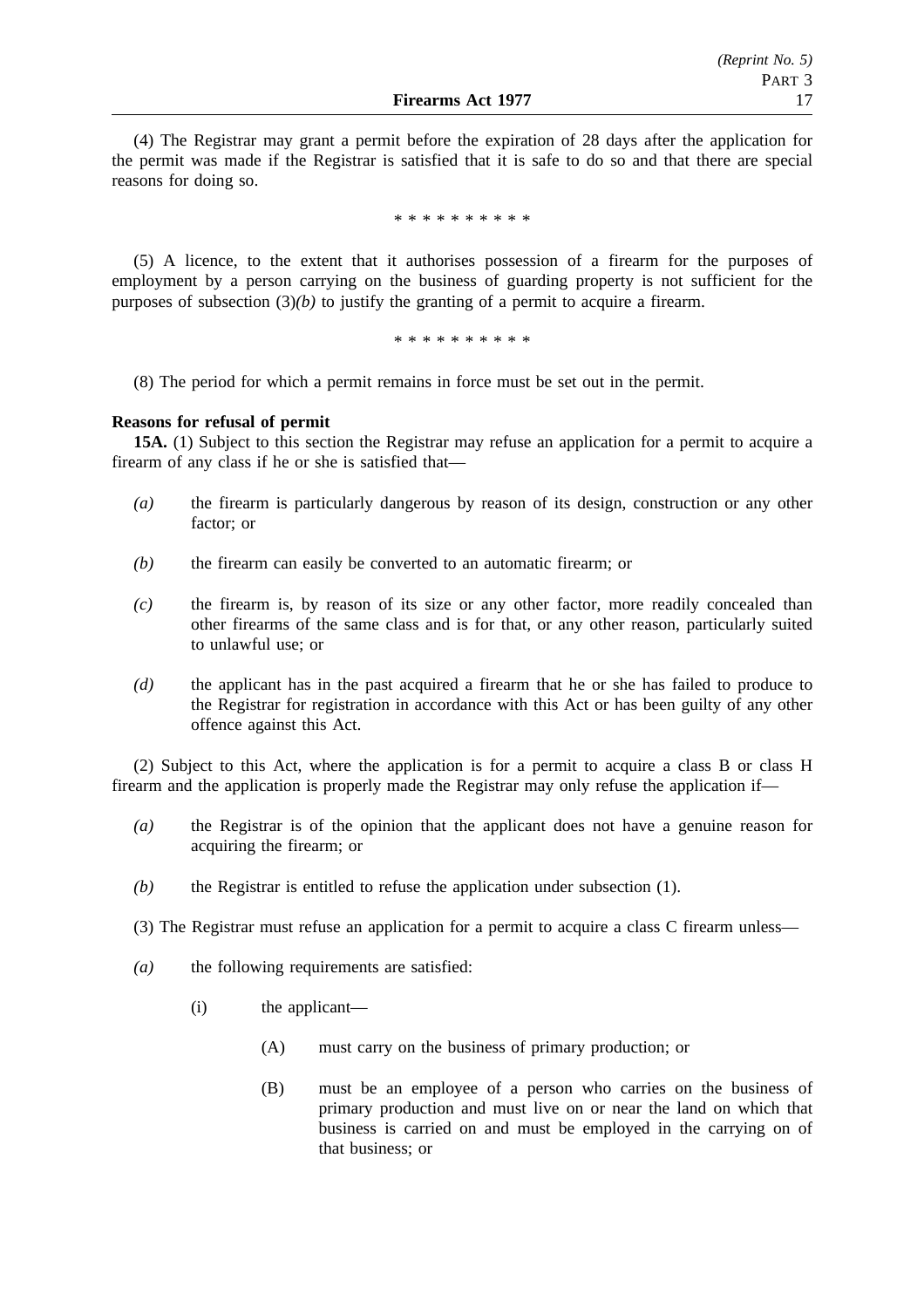- (C) must be a relative of a person who carries on that business and must live on or near the land on which that business is carried on and must be employed in the carrying on of that business; and
- (ii) the Registrar must be satisfied that the applicant needs the firearm for the purposes of that business and that there is no satisfactory alternative to using a firearm of that class; and
- (iii) if the application is for a self-loading rifle—the applicant does not have possession of any other self-loading rifle; and
- (iv) if the application is for a self-loading shotgun—the applicant does not have possession of any other self-loading shotgun or a pump action shotgun; and
- (v) if the application is for a pump action shotgun—the applicant does not have possession of any other pump action shotgun or a self-loading shotgun; or
- *(b)* the following requirements are satisfied:
	- (i) the applicant is a member of The South Australian Clay Target Association Incorporated or the Australian Clay Target Association Incorporated and is also a member of a recognised firearms club affiliated with either of those associations; and
	- (ii) the Registrar is satisfied that the applicant needs the firearm for the purpose of an activity of the club conducted in accordance with the rules of the Australian Clay Target Association Incorporated and in accordance with regulations under this Act; or
- *(c)* the Registrar could, in accordance with subsection (4), grant a permit to the applicant to acquire a class D firearm; or
- *(d)* requirements prescribed by regulation for the purposes of this paragraph are satisfied.
- (4) The Registrar must refuse an application for a permit to acquire a class D firearm unless—
- *(a)* he or she is satisfied that—
	- (i) the applicant gains his or her livelihood wholly or partly from professional shooting; and
	- (ii) the applicant needs the firearm to destroy animals in the course of professional shooting; or
- *(b)* requirements prescribed by regulation for the purposes of this paragraph are satisfied.

(5) Where the Registrar decides that the application should be refused the applicant may, within one month after receiving notice in writing of the Registrar's decision, require the Registrar to refer the application to the consultative committee.

(6) If the committee does not agree with the Registrar's decision the committee may direct the Registrar to grant the application.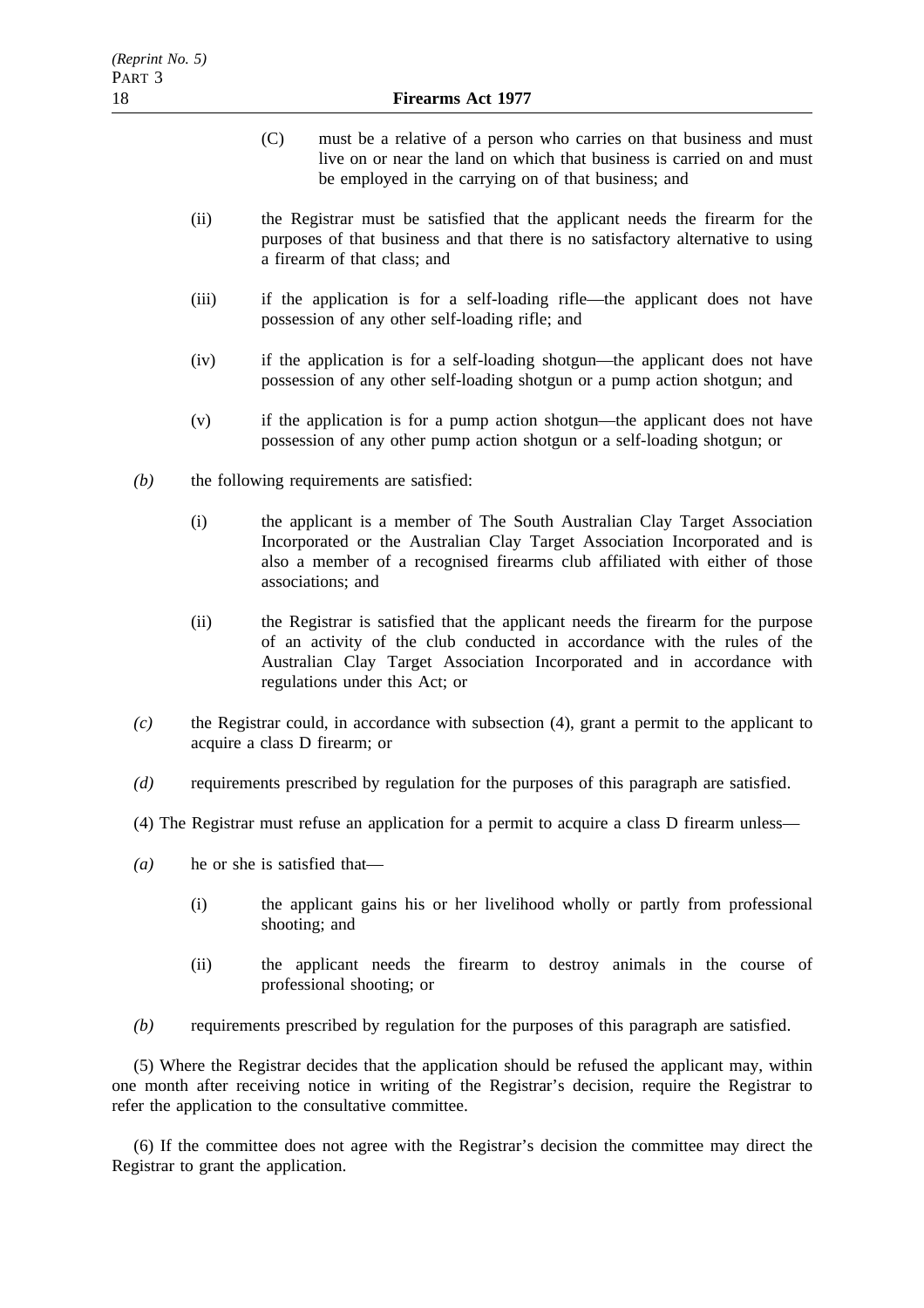## **DIVISION 2A—TRANSFER OF POSSESSION OF FIREARMS**

#### **Transfer of possession**

**15B.** (1) The owner of a firearm may only transfer possession of the firearm to another person—

- *(a)* if he or she is selling, giving, lending or hiring the firearm to the other person and transfers possession in accordance with subsection (9); or
- *(b)* if the firearm is a class A, B or H firearm and is lent pursuant to a written or oral agreement between the owner and borrower that the borrower will only use the firearm for a purpose or purposes specified in the agreement and will return the firearm to the owner within 10 days; or
- *(c)* if the other person is a licensed dealer in firearms and possession is transferred—
	- (i) to enable the dealer to repair, modify or test the firearm or to display the firearm on behalf of the owner for the purpose of sale; or
	- (ii) to the dealer to hold the firearm during a period during which the owner is not entitled to be in possession of the firearm; or
- *(d)* if the owner of the firearm carries on the business of primary production and possession of the firearm is transferred temporarily to an employee or relative of the owner for the purposes of that business; or
- *(e)* if the owner of the firearm carries on the business of guarding property and possession of the firearm is transferred temporarily to an employee of the owner for the purposes of that business; or
- *(f)* in circumstances (prescribed by or under section 11) in which the person acquiring possession is not required to hold a licence authorising the possession and use of the firearm; or
- *(g)* in circumstances authorised by regulation.

(2) Subsections  $(1)(a)$  and (9) do not apply in relation to the sale of a firearm if the person selling or purchasing the firearm is a licensed dealer in firearms acting in the normal course of carrying on the business of dealing in firearms pursuant to his or her licence.

(3) Subsections (1)*(a)* and (9) do not apply in relation to the hiring of a firearm that is owned and is hired to another person by a licensed dealer in firearms acting in the normal course of carrying on the business of dealing in firearms pursuant to his or her licence.

- (4) When—
- *(a)* selling, lending or hiring a firearm to another person on his or her own behalf; or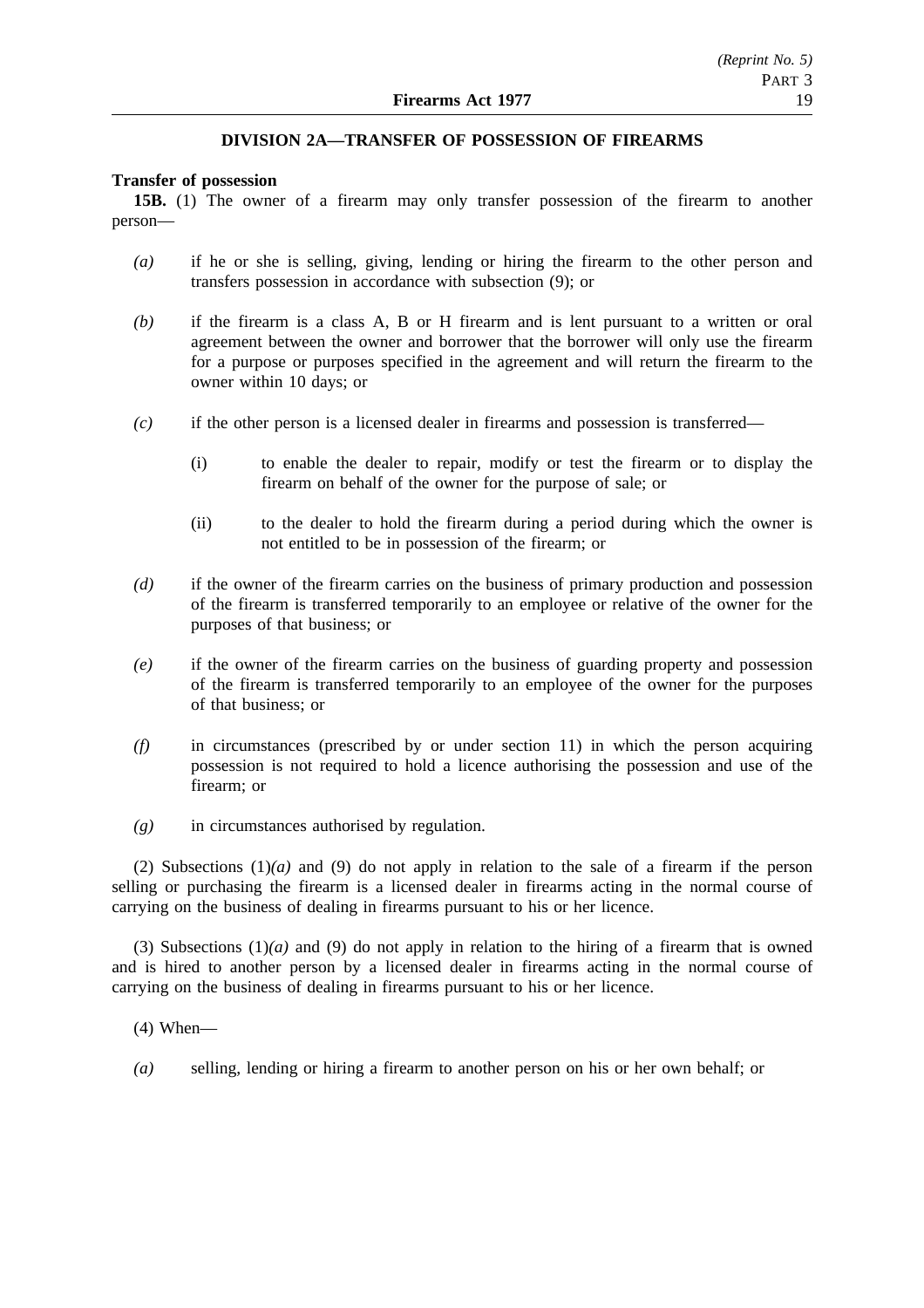*(b)* selling, giving, lending or hiring a firearm as agent for the owner of the firearm,

a licensed dealer in firearms may, subject to subsection (5), only transfer possession of the firearm to the person purchasing, borrowing or hiring the firearm or receiving it as a gift (or, where that person is a company, to a nominee of the company) and must not—

- *(c)* transfer possession of the firearm to another person on that person's behalf; or
- *(d)* consign the firearm to Australia Post or any other carrier for delivery to that person.

(5) Subsection (4) does not apply in relation to the sale, lending or hiring of a firearm by a licensed dealer in firearms to another licensed dealer pursuant to his or her licence.

(6) A person must not transfer possession of a firearm under subsection  $(1)(b)$  unless—

- *(a)* immediately before transferring possession he or she has inspected the firearms licence held by the person who is to borrow the firearm and is satisfied that the borrower is authorised to possess the firearm and use it for the agreed purpose or purposes; and
- *(b)* he or she believes on reasonable grounds that the borrower will not use the firearm for any other purpose.

(7) A person must not transfer possession of a firearm under subsection (1)*(d)* or *(e)* or under circumstances prescribed by regulation unless he or she is satisfied, on reasonable grounds, that the person to whom possession is transferred is authorised by a firearms licence to possess and use the firearm for the purpose or purposes for which the firearm is transferred.

(8) A person who borrows a firearm under subsection  $(1)(b)$  must return it to the owner within 10 days.

(9) When selling, giving, lending or hiring a firearm to another person, the owner, or former owner, of the firearm may only transfer possession of the firearm to the other person—

- *(a)* if—
	- (i) the owner, or former owner, and the person acquiring possession are together in the presence of a licensed dealer in firearms or a responsible officer of a recognised firearms club who has been authorised by the Registrar to witness the transfer for the purposes of this subsection (an "authorised officer") or a member of the police force and the transfer is witnessed by the dealer, authorised officer or member of the police force; and
	- (ii) the owner, or former owner, and the person acquiring possession, provide the dealer, authorised officer or the member of the police force with the information, and produce the licences and permit necessary to enable the dealer, authorised officer or the member of the police force to comply with his or her obligations under this Division; or
- *(b)* through the agency of a licensed dealer.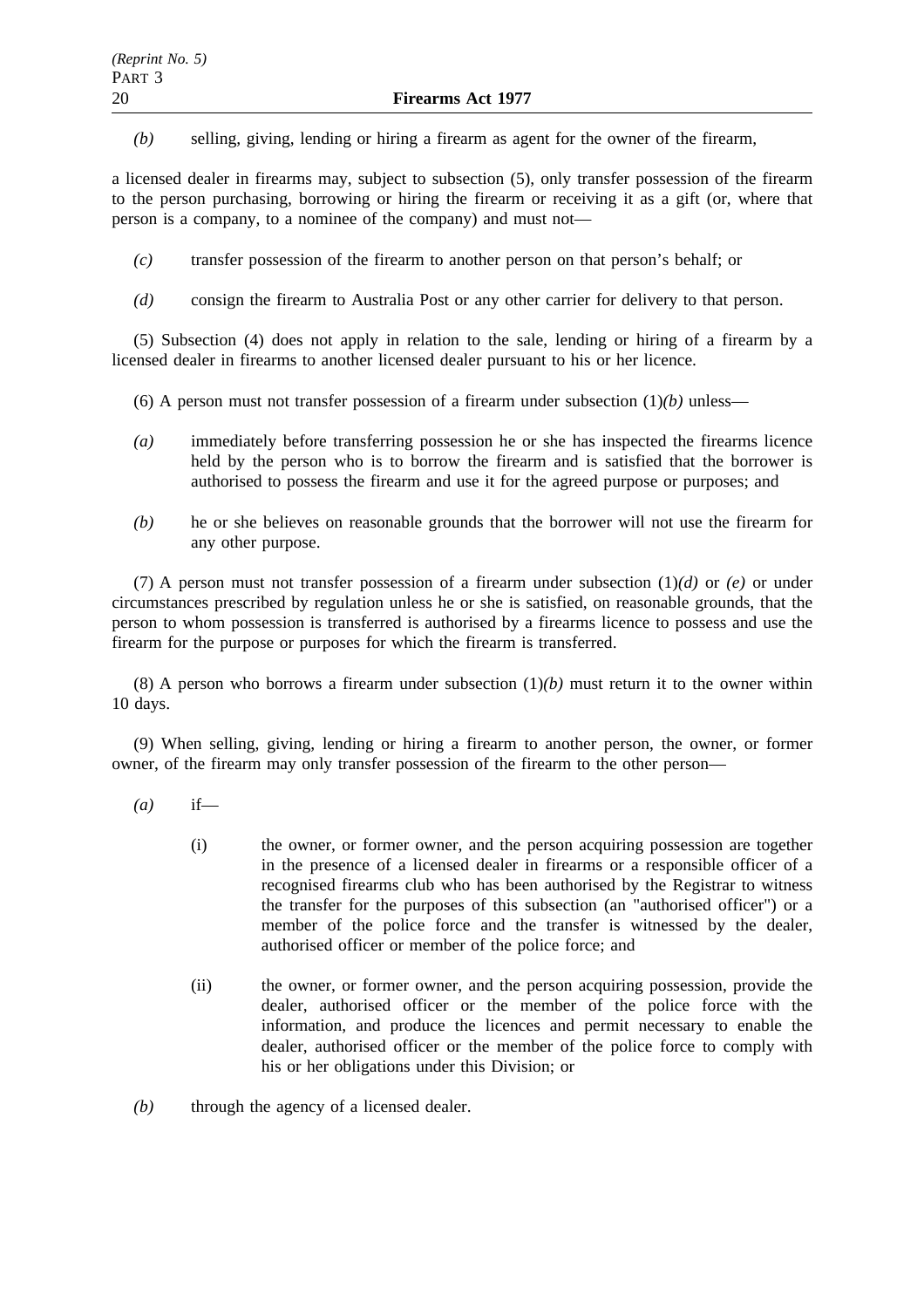(10) Where the owner or the person acquiring the firearm is a company, the requirements of subsection (9) are satisfied if a nominee of the company attends before a licensed dealer in firearms or a member of the police force on behalf of the company.

(11) A person must not accept the transfer of possession of a firearm unless possession is transferred to him or her in accordance with this section.

(12) A person to whom possession of a firearm is transferred under subsection (1) who is not the owner of the firearm must not (unless authorised by or under this Act) transfer possession of the firearm to any other person except the owner of the firearm.

(13) A person who contravenes or fails to comply with a provision of this section is guilty of an offence.

Maximum penalty: where the offence is committed in relation to a prescribed firearm or a class C, D or H firearm—\$10 000 or imprisonment for two years

> where the offence is committed in relation to any other kind of firearm—\$5 000 or imprisonment for one year.

#### **Obligations of dealer, authorised officer or police officer**

**15C.** (1) A dealer, authorised officer or member of the police force who witnesses the transfer of possession of a firearm for the purposes of this Division must—

- *(a)* satisfy himself or herself by inspecting the relevant permit and licence that the person acquiring the firearm is entitled to acquire and possess it; and
- *(b)* record—
	- (i) the name and address of the person transferring and the person acquiring the firearm and the number of each of their firearms licences; and
	- (ii) the class, make, calibre and serial number or other identification of the firearm; and
	- (iii) where the firearm is lent or hired—the duration and the terms of the loan or hire; and
	- (iv) such other information as is prescribed by regulation; and
- *(c)* provide the Registrar with the information recorded under paragraph *(b)* within one month after possession of the firearm is transferred.

(2) If a dealer, authorised officer or member of the police force is unable to comply with subsection (1) because a person refuses or fails to produce a licence or permit for inspection or to provide information required by subsection  $(1)(b)$ , the dealer, authorised officer or police officer must prepare and submit a report to the Registrar setting out such information as the Registrar requires in relation to the matter.

(3) A dealer, authorised officer or member of the police force may refuse to witness the transfer of possession of a firearm as required by this Division if he or she is not first paid the fee prescribed by regulation.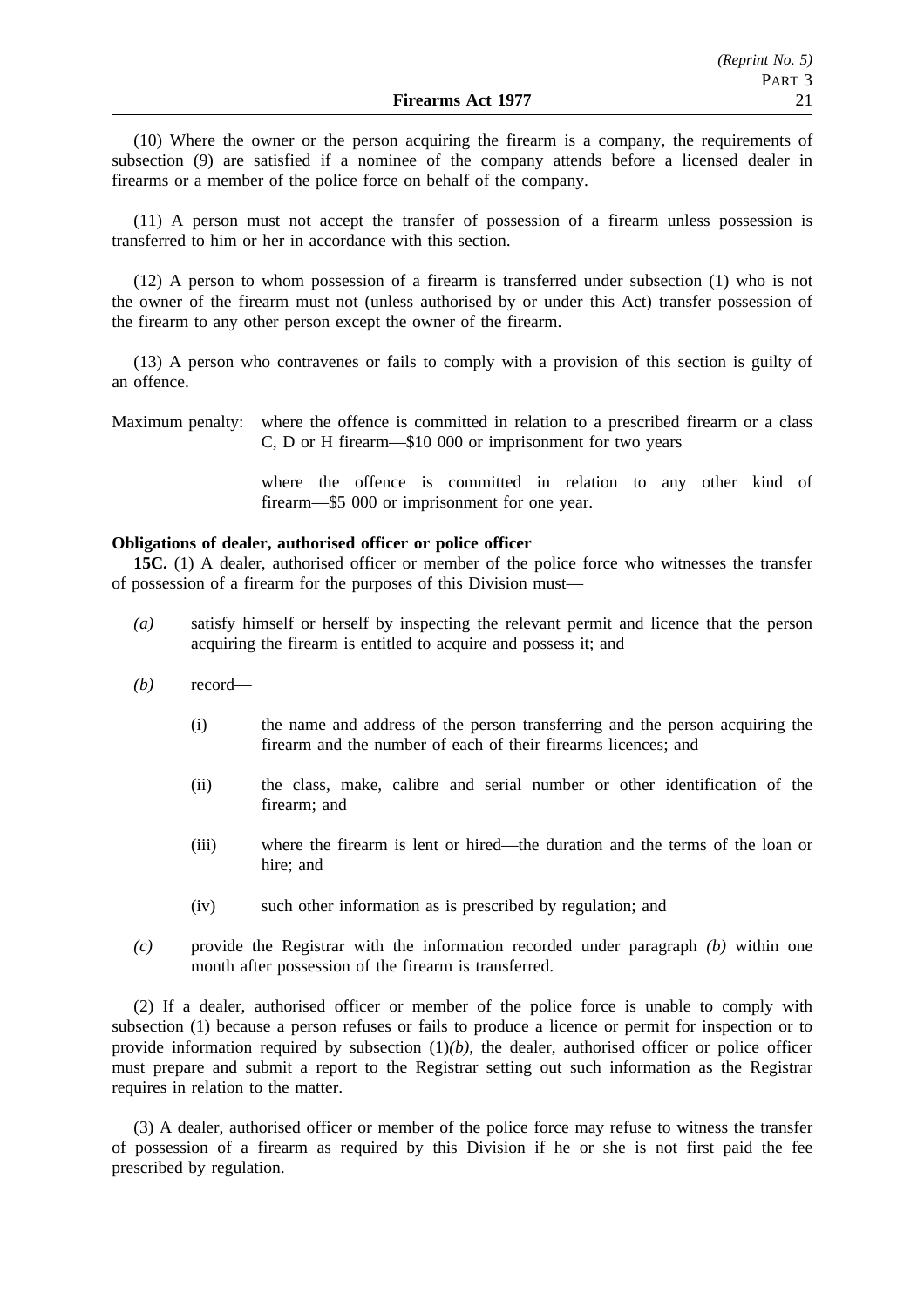(4) A dealer or authorised officer who contravenes or fails to comply with a requirement of this section is guilty of an offence.

Maximum penalty: \$5 000.

## **What constitutes possession of a firearm**

**15D.** (1) For the purposes of this Division, the owner, or a person to whom the owner has transferred possession, of a firearm has possession of the firearm (and therefore has not transferred possession for the purposes of this Division) while it is in his or her physical possession or is under his or her control.

(2) Without limiting subsection (1), a firearm will be taken to be in the physical possession or under the control of the owner or a person to whom the owner has transferred possession—

- *(a)* while he or she is handling the firearm or the firearm is under his or her control; or
- *(b)* while the firearm is—
	- (i) on premises at which the owner or other person usually resides or premises at which the owner or other person is for the time being residing; or
	- (ii) in a vehicle, vessel or aircraft in which the owner or other person is for the time being travelling or residing; or
- *(c)* where the firearm is used by the owner or other person in the course of carrying on a business—while the firearm is on premises at which that business is carried on; or
- *(d)* while the firearm is in the physical possession or under the control of an employee of the owner of the firearm or other person in the course of that employment; or
- *(e)* while the firearm is in the possession of a person on behalf of the owner or other person in the normal course of the firstmentioned person carrying on the business of carrying or storing goods; or
- *(f)* in any other circumstances prescribed by regulation.

## **DIVISION 3—DEALING IN FIREARMS AND AMMUNITION**

#### **Requirement for dealer's licence**

**16.** A person who carries on the business of dealing in firearms or ammunition or both in this State without holding a dealer's licence granted under this Act authorising the carrying on of that business is guilty of an offence.

Maximum penalty: \$10 000 or imprisonment for two years.

## **Application for dealer's licence**

**17.** (1) An application for a dealer's licence—

- *(a)* must be made to the Registrar in the prescribed manner and form; and
- *(b)* must contain the prescribed information; and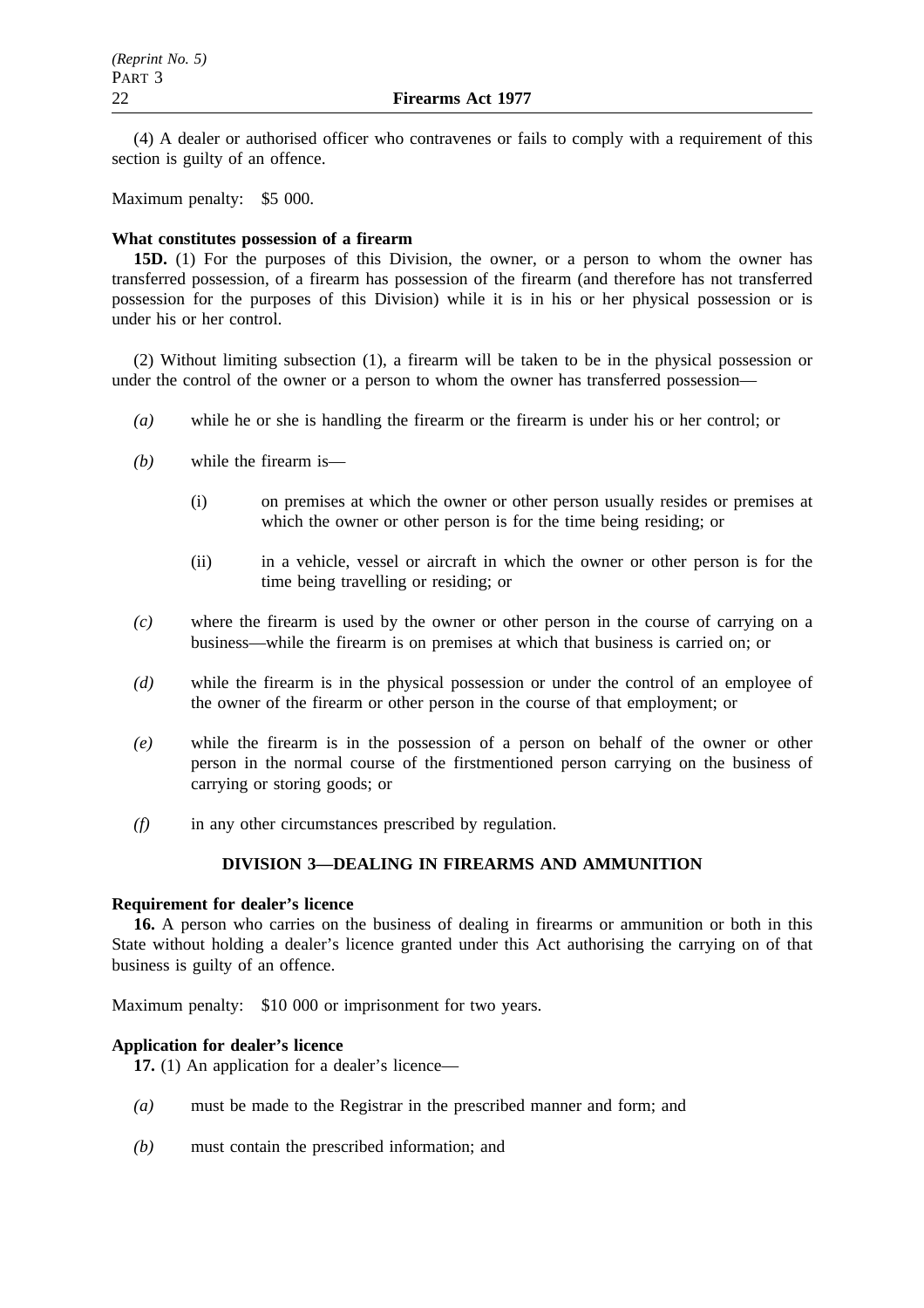- *(c)* must be accompanied by any certificates, declarations, references, reports or other documents required by the regulations or by the Registrar; and
- *(d)* must be accompanied by the prescribed fee.
- (2) The Registrar may require an applicant—
- *(a)* to furnish such further information as may be necessary to enable the Registrar to determine the application; or
- *(b)* to verify by statutory declaration information furnished in relation to the application.

(3) Subject to this section, where an application for a dealer's licence is properly made, the Registrar may only refuse the application if—

- *(a)* the Registrar is not satisfied that—
	- (i) the applicant is a fit and proper person to hold such a licence; or
	- (ii) the premises at which the applicant intends carrying on the business of dealing in firearms or ammunition is appropriate for that purpose,

and the consultative committee agrees with the Registrar's decision; or

*(b)* the applicant is not usually resident in this State.

(3a) A dealer's licence does not authorise dealing in class C or D firearms or the receivers of class C or D firearms unless it is endorsed to that effect.

(4) A dealer's licence is subject to—

- *(a)* a condition that the licensee must not deal in prescribed firearms; and
- *(b)* any conditions prescribed by the regulations; and
- *(c)* any conditions imposed by the Registrar with the approval of the consultative committee; and
- *(d)* any conditions imposed by the Registrar with the agreement of the holder of the licence.

(4a) The Registrar may impose licence conditions pursuant to subsection (4) on the grant or renewal of the licence or at any time during the term of the licence.

(4b) A licence condition imposed pursuant to subsection  $(4)(c)$  during the term of the licence does not operate until the Registrar has given the holder of the licence (either personally or by post) notice in writing of the condition.

(4c) The Registrar may, on his or her own initiative or on the application of the holder of a dealer's licence, vary or revoke a licence condition.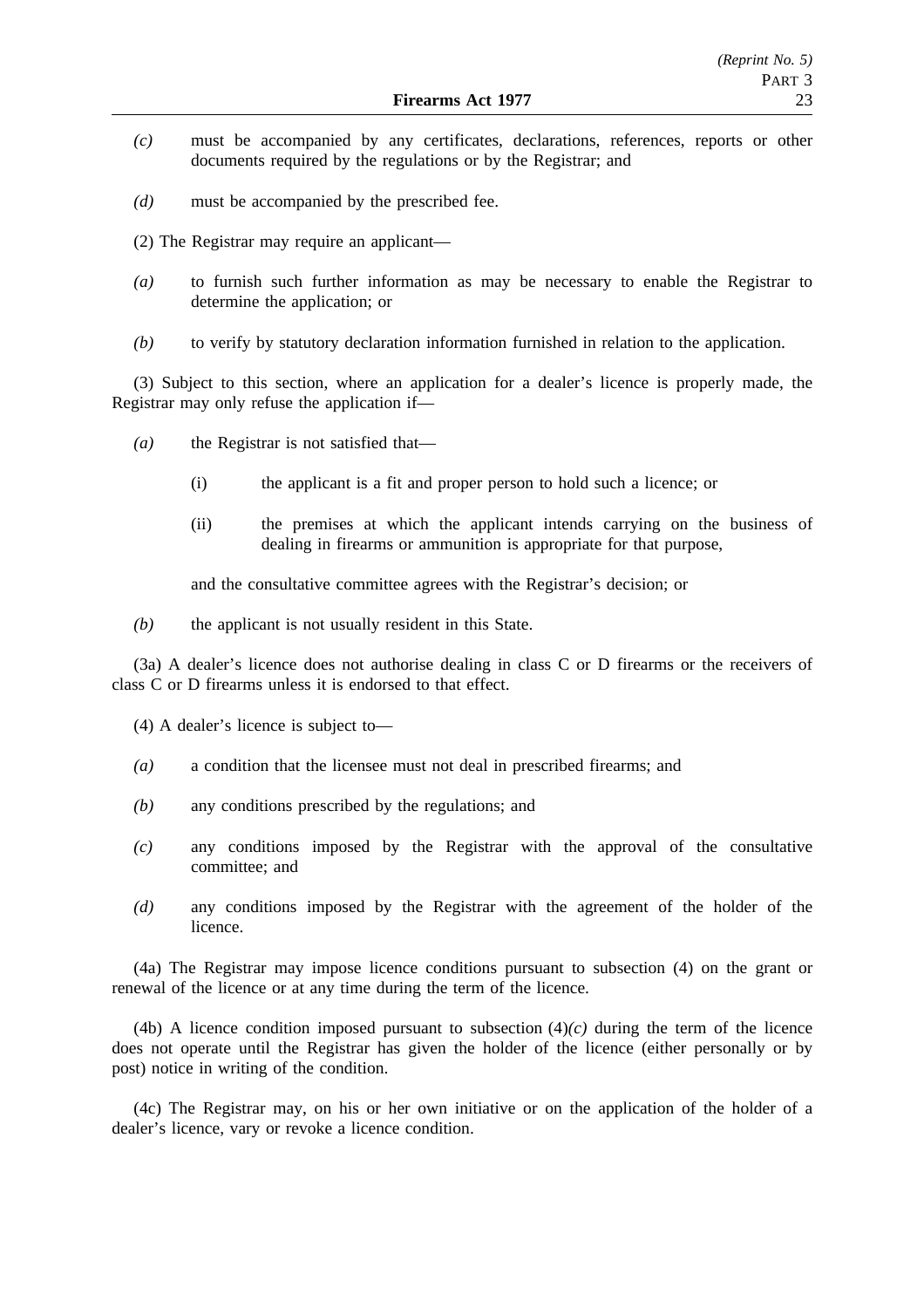(4d) A variation or revocation of a licence condition under subsection (4c) does not operate until the Registrar has given the holder of the licence (either personally or by post) notice in writing of the variation or revocation.

(4e) The Registrar cannot vary a licence condition on his or her initiative under subsection (4c) without the approval of the consultative committee.

(5) A dealer's licence that authorises dealing in ammunition but not firearms must be endorsed to that effect.

(6) A dealer's licence cannot be granted to a person under the age of 18.

#### **Records**

**18.** A dealer who—

- *(a)* fails to keep prescribed records in relation to the firearms or ammunition in which the dealer deals; or
- *(b)* fails to submit prescribed returns to the Registrar in accordance with the regulations,

is guilty of an offence.

Maximum penalty: \$5 000.

## **DIVISION 4—LICENCES**

#### **Term and renewal of licence**

**19.** (1) Subject to this Act a firearms licence remains in force—

- *(a)* in the case of a licence that authorises the possession or use of prescribed firearms or class D or H firearms—for a term not exceeding one year;
- *(b)* in the case of a licence that only authorises the possession or use of Class A, B or C firearms—for a term not exceeding five years.
- (1a) Subject to this Act a dealer's licence remains in force for a term not exceeding five years.

(2) A licence may be renewed from time to time.

- (3) An application for renewal of a licence—
- *(a)* must be made to the Registrar in the prescribed manner and form; and
- *(b)* must contain the prescribed information; and
- *(c)* must be accompanied by any certificates, declarations, references, reports or other documents required by the regulations or by the Registrar; and
- *(d)* must be accompanied by the prescribed fee.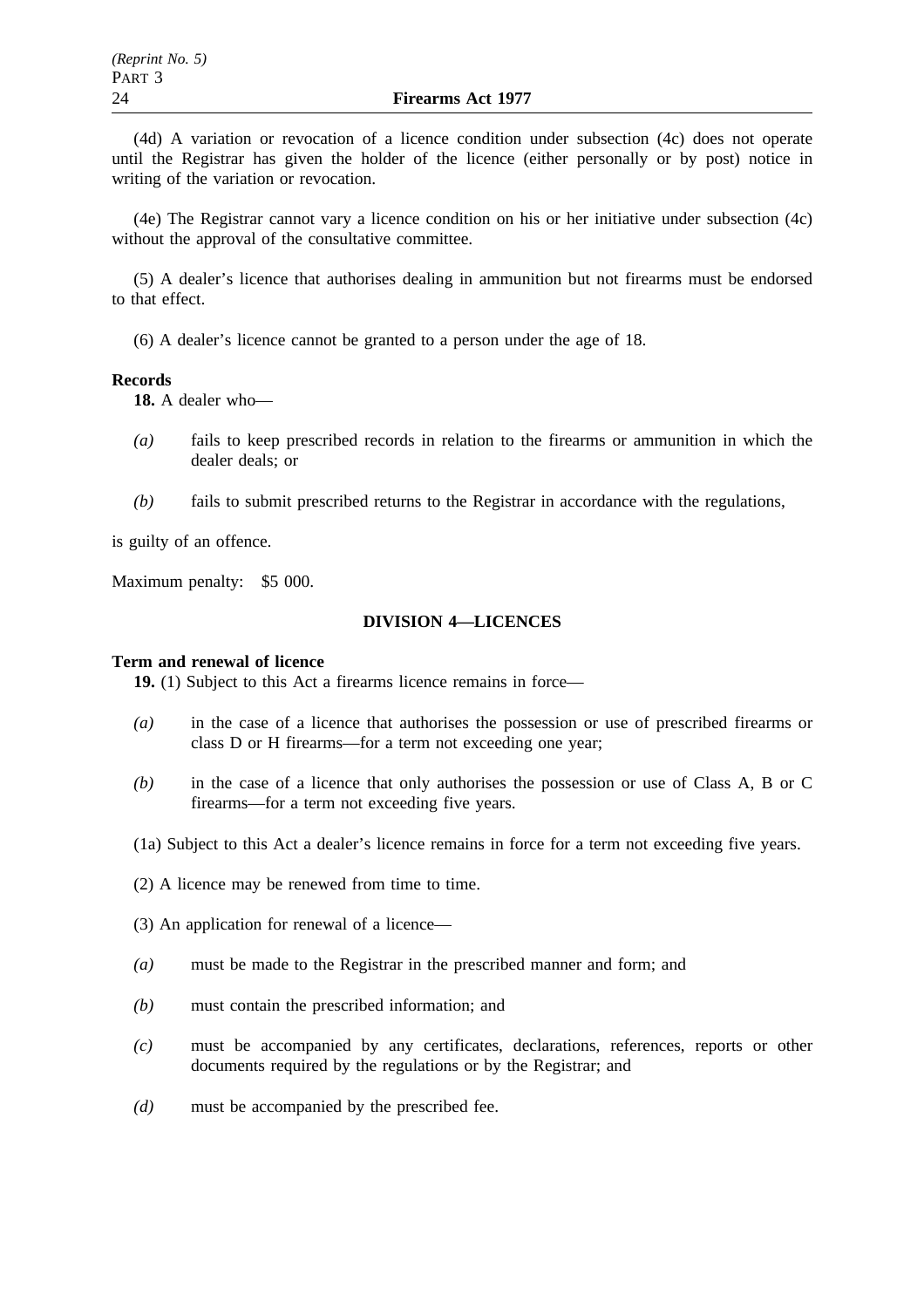(4) The Registrar may require an applicant for renewal of a licence—

- *(a)* to furnish such further information as may be necessary to enable the Registrar to determine the application; or
- *(b)* to verify by statutory declaration information furnished in relation to the application.

(5) The provisions of this Part that apply in relation to the determination of an application for a new licence apply in relation to the determination of an application for renewal of the licence.

## **Licences to include photographs**

**19A.** (1) All licences granted, renewed varied or replaced under this Act must include a photograph of the holder of the licence.

(2) The Registrar may require the applicant for the grant or renewal of a licence or the holder of a licence that is to be varied or replaced—

- *(a)* to attend at a specified place for the purpose of having his or her photograph taken; or
- *(b)* to supply the Registrar with one or more photographs of the applicant or holder of the licence specified by the Registrar.

(3) Where an application is made for the grant, renewal, variation or replacement of a licence and—

- *(a)* the applicant refuses or fails to comply with a requirement under subsection (2); or
- *(b)* a photograph taken or supplied under subsection (2) is not suitable, in the Registrar's opinion, for inclusion in a licence,

the Registrar may suspend his or her consideration of the application until the applicant complies with the requirement or a suitable photograph is taken or supplied.

(4) Where the Registrar varies a licence on his or her own initiative and the holder of the licence refuses or fails to comply with a requirement under subsection  $(2)(a)$ , the Registrar may suspend or cancel the licence.

(5) Where the Registrar is prepared to grant, renew vary or replace a licence but the new licence cannot be issued immediately, the Registrar may issue an interim licence that does not include a photograph of the applicant or holder of the licence.

(6) An interim licence does not come into force until the prescribed application fee has been paid and a receipt for the fee is printed on the licence and the licence remains in force for 28 days or until a licence that includes a photograph is issued to the applicant whichever first occurs.

#### **Cancellation, variation and suspension of licence**

**20.** (1) If the Registrar is satisfied that the holder of a licence—

*(a)* has contravened or failed to comply with a provision of this Act or a condition of the licence; or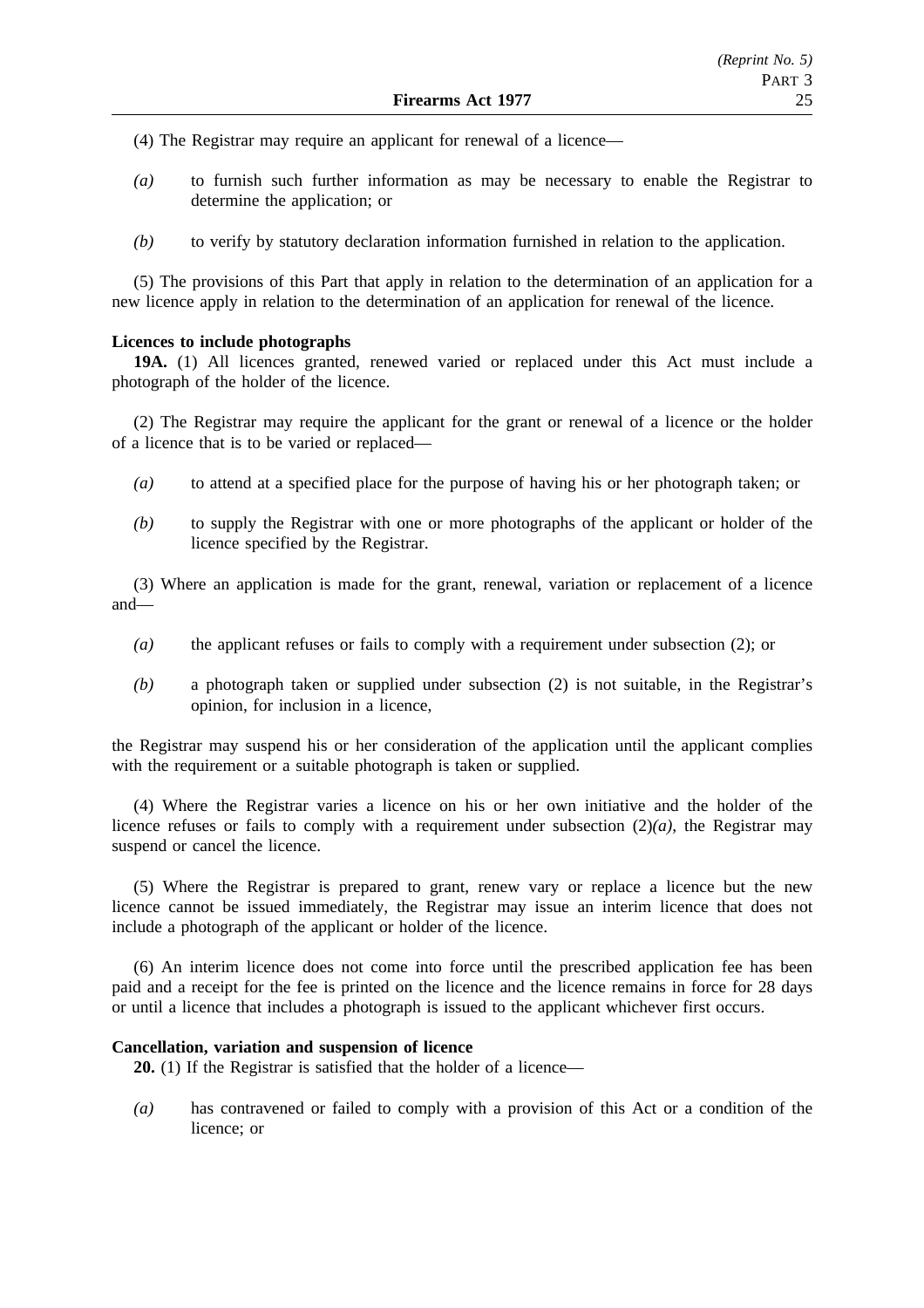*(b)* is, for any reason, not a fit and proper person to hold the licence,

the Registrar may, with the concurrence of the consultative committee, by notice in writing served personally or by post on the holder of the licence, cancel the licence.

(1a) Where the Registrar is satisfied that—

- *(a)* it would be contrary to the public interest to permit the holder of a firearms licence to continue to possess and use firearms; or
- *(b)* the holder of a firearms licence can no longer use any firearm for one or more of the purposes endorsed on his or her licence; or
- *(c)* a class of firearms to which the licence applies can no longer be used by the holder of the licence in accordance with the conditions of the licence,

the Registrar may with the agreement of the consultative committee and after giving the holder of the licence at least 14 days written notice—

- *(d)* where paragraph *(a)* applies—cancel the licence; or
- *(e)* where paragraph *(b)* applies—vary the licence by removing the relevant purpose or purposes from the licence; or
- *(f)* where paragraph *(c)* applies—vary the licence so that it no longer authorises the possession and use of that class of firearms.

(1b) The cancellation or variation of a licence under subsection (1a) will be effected by written notice served—

- *(a)* in the case of cancellation—personally on the holder of the licence;
- *(b)* in the case of variation—personally or by certified mail on the holder of the licence.

(2) The Registrar may, by notice in writing served personally or by post on the holder of a licence, suspend the licence for a period not exceeding three months (or such longer period as is allowed in a particular case by the consultative committee) pending an investigation as to whether the licence should be cancelled under subsection (1).

(3) A notice served on the holder of a licence cancelling, varying or suspending the licence under this section must set out the Registrar's reasons for the cancellation, variation or suspension.

(4) The Registrar may, on his or her own initiative or on application by a person whose licence is suspended, revoke the suspension.

(5) Where a firearms licence held by a person—

- *(a)* has been cancelled or suspended and—
	- (i) the person was a member of a recognised firearms club; or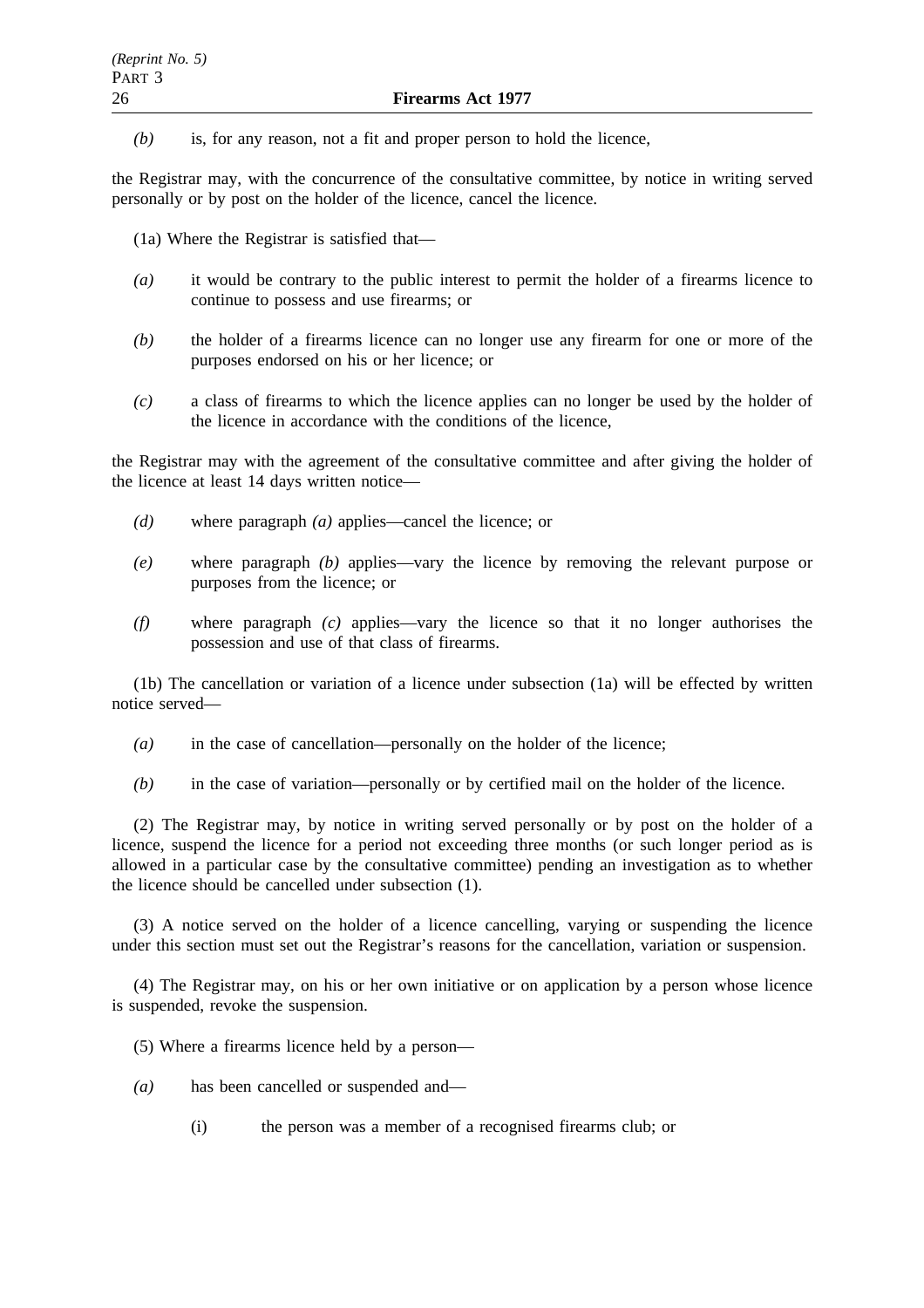- (ii) the licence authorised the person to use a firearm in the course of his or her employment; or
- *(b)* has been varied and, as a result, the person is no longer entitled to use a firearm—
	- (i) as a member of a recognised firearms club; or
	- (ii) in the course of his or her employment,

the Registrar may, if he or she has complied with subsection (6), inform the club or the person's employer (or both) that the licence has been cancelled, suspended or varied.

(6) The Registrar must serve notice on the holder or former holder of a licence that he or she intends to inform that person's club or employer (or both) of the cancellation, suspension or variation of the licence.

(7) The Registrar is not subject to any civil or criminal liability in respect of action taken by the Registrar under subsection (5).

## **Reporting obligations of certain persons and clubs**

**20A.** (1) Where a prescribed person has reasonable cause to believe that—

- *(a)* a person whom he or she has seen in his or her professional capacity is suffering from a physical or mental illness, disability or deficiency that is likely to make the possession of a firearm by the person unsafe for the person or any other person; and
- *(b)* that person holds or intends applying for a firearms licence or possesses or has the intention of possessing a firearm,

the prescribed person has a duty to inform the Registrar in writing of the person's name and address, the nature of the illness, disability or deficiency and the reason why, in the opinion of the prescribed person, it is or would be unsafe for the person to have possession of a firearm.

(2) Where a recognised firearms club has reasonable cause to believe that a member of the club is suffering from a physical or mental illness, disability or deficiency that is likely to make the possession of a firearm by the member unsafe for the member or any other person, the club has a duty to inform the Registrar in writing of the member's name and address and the reason why, in the opinion of the club, it is unsafe for the member to have possession of a firearm.

(3) A prescribed person and a club must comply with this section as soon as practicable after first forming the relevant belief.

(4) Compliance by a prescribed person or a club, or by a person on behalf of a prescribed person or a club, with this section does not attract civil or criminal liability.

(5) In this section—

"**prescribed person**" means a medical practitioner or a person of any other class prescribed by regulation for the purposes of this definition.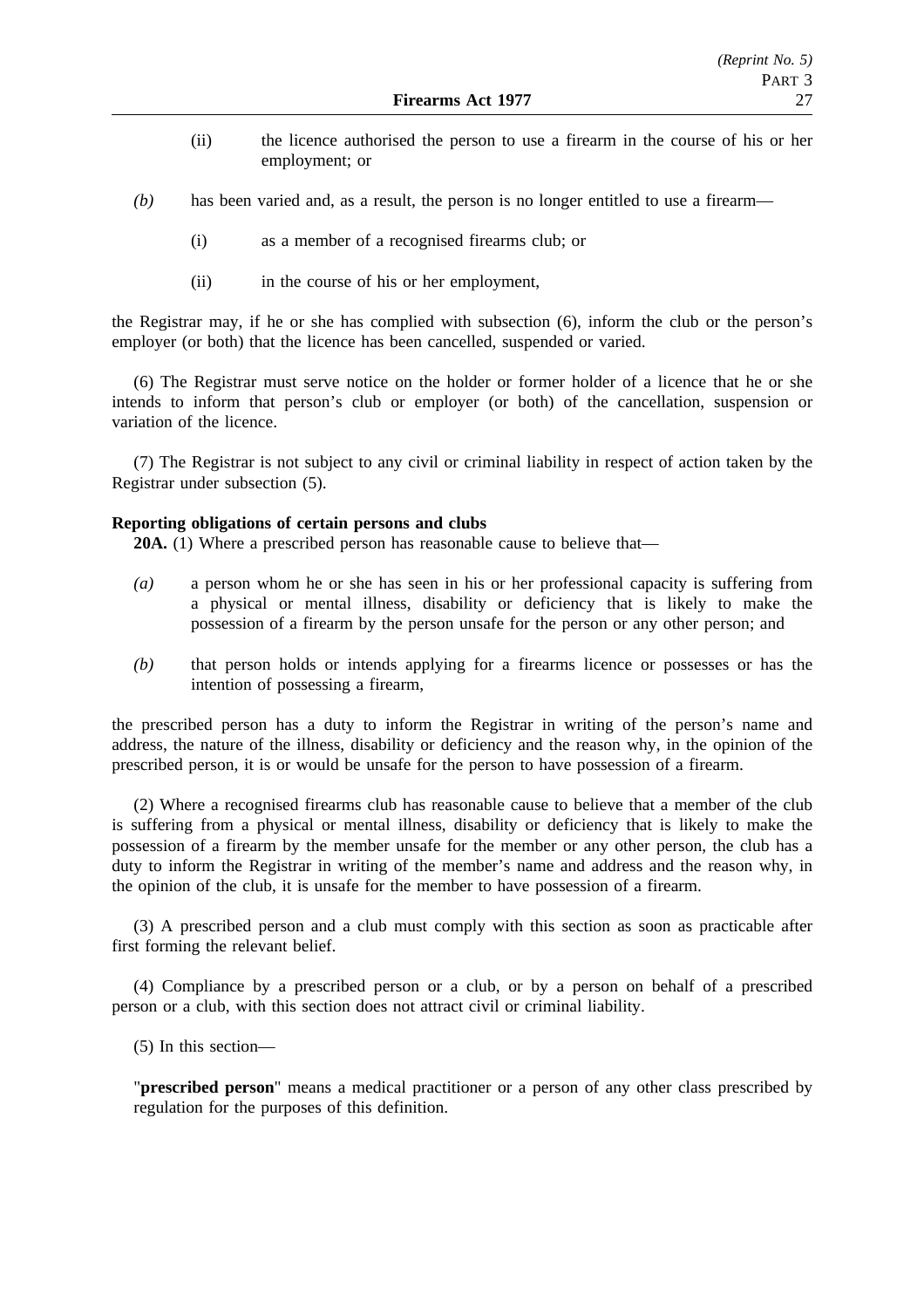#### **Breach of conditions, etc.**

**21.** The holder of a licence who contravenes, or fails to comply with, a condition of the licence is guilty of an offence.

Maximum penalty: where the condition relates to a prescribed firearm or a class C, D or H firearm—\$10 000 or imprisonment for two years

in any other case—\$5 000 or imprisonment for one year.

## **Notice of change of address**

**21A.** The holder of a licence who fails to give the Registrar notice in writing of a change of his or her address within 14 days of the change is guilty of an offence.

Maximum penalty: \$2 500.

#### **Return of licence to Registrar**

**21AB.** (1) The former holder of a licence that has been suspended or cancelled who does not forthwith return the licence to the Registrar is guilty of an offence.

(2) The holder of a licence who does not return the licence to the Registrar in accordance with the directions of the Registrar in order for endorsements on the licence to be made or altered is guilty of an offence.

(3) The maximum penalty for an offence against this section is \$5 000.

## **DIVISION 5—ACQUISITION OF AMMUNITION**

#### **Acquisition of ammunition**

**21B.** (1) A person must not purchase ammunition or accept ammunition as a gift unless he or she is the holder of—

- *(a)* a firearms licence (not being a collector's licence) that authorises possession of a firearm designed to fire that ammunition; or
- *(b)* a permit granted by the Registrar entitling the holder to acquire ammunition of that kind.
- (2) A person who contravenes subsection (1) is guilty of an offence.

(2a) In proceedings for an offence against subsection (2) the onus is on the defendant to establish that he or she held the licence or permit required by subsection (1) when the ammunition was acquired.

(3) The Registrar must not grant a permit to acquire ammunition unless satisfied that the applicant—

- *(a)* is a fit and proper person to have possession of ammunition of the kind that may be acquired under the permit; and
- *(b)* has a genuine reason for making the application.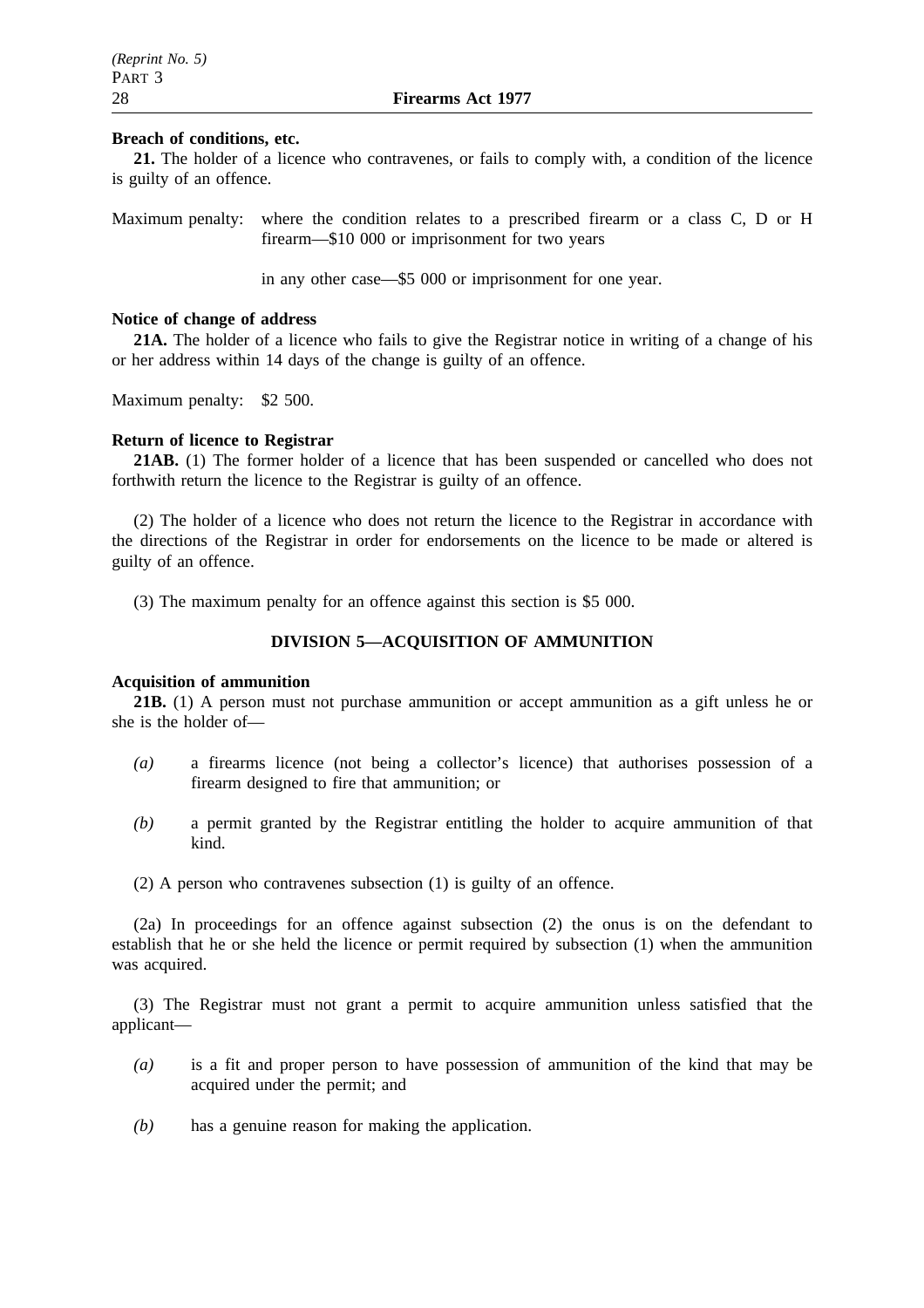(4) When granting a permit the Registrar must not restrict the kind of ammunition that can be acquired unless it is, in the Registrar's opinion, necessary to do so in order to comply with subsection (3).

(5) A person who sells or supplies ammunition to another person knowing, or having reason to believe, that that other person—

- *(a)* is not the holder of a firearms licence (other than a collector's licence) that authorises possession of a firearm designed to fire that ammunition; and
- *(b)* is not the holder of a permit granted by the Registrar authorising the acquisition of that ammunition,

is guilty of an offence.

- (6) This section does not apply in relation to the acquisition of ammunition—
- *(a)* by a licensed dealer in ammunition in the ordinary course of business as a dealer in ammunition; or
- *(b)* by a recognised firearms club for distribution to members of, or visitors to, the club; or
- *(c)* by a member of a recognised firearms club from the club; or
- *(d)* from a recognised firearms club by a visitor to the club for use on the grounds of the club in a manner authorised by the club; or
- *(da)* by a recognised paint-ball operator for distribution to participants in an organised activity involving the use of paint-ball firearms (but no other firearms) on grounds of a recognised paint-ball operator; or
- *(e)* by a person for use by that person in a firearm in circumstances in which that person is not required by this Act to hold a firearms licence.

(7) In proceedings for an offence against this section the onus is on the defendant to prove that he or she was entitled to purchase, accept, sell or supply the ammunition by virtue of subsection (6).

(8) The maximum penalty for an offence against this section is \$10 000 or imprisonment for two years.

#### **Cancellation or suspension of permit**

**21BA.** (1) If the Registrar is satisfied that the holder of a permit under this Division—

- *(a)* has contravened or failed to comply with a provision of this Act or a condition of the permit; or
- *(b)* is, for any reason, not a fit and proper person to hold the permit,

the Registrar may, with the agreement of the consultative committee, by notice in writing served personally or by certified mail on the holder of the permit, cancel the permit.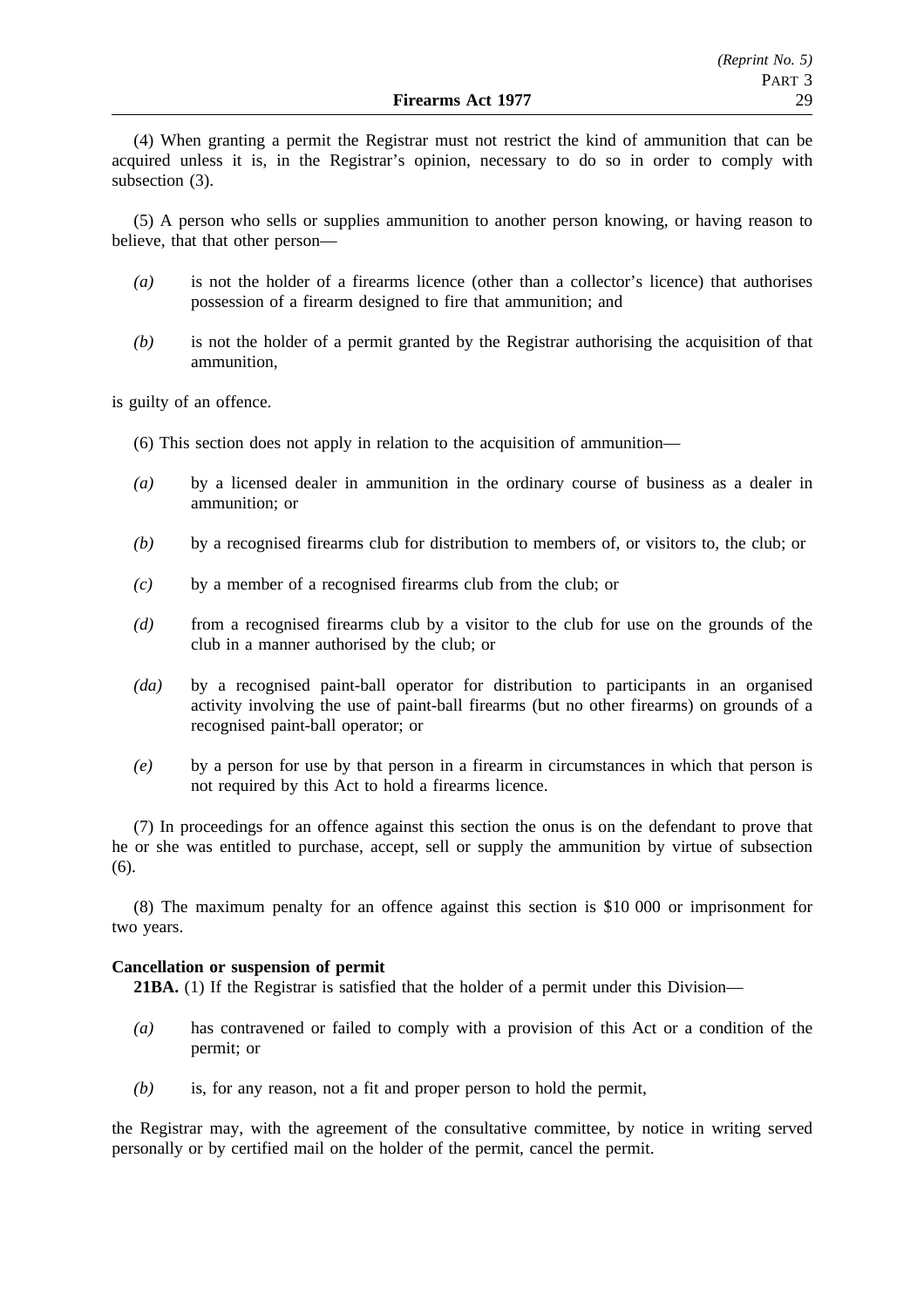(2) The Registrar may, by notice in writing served personally or by certified mail on the holder of a permit, suspend the permit for a period not exceeding three months (or such longer period as is allowed in a particular case by the consultative committee) pending an investigation as to whether the permit should be cancelled under subsection (1).

(3) A notice served on the holder of a permit suspending or cancelling the permit under this section must set out the Registrar's reasons for the suspension or cancellation.

(4) The Registrar may, on his or her own initiative or on application by a person whose permit is suspended, revoke the suspension.

#### **Limit on quantity of ammunition**

**21BB.** (1) The Governor may, by regulation, limit the quantity of ammunition of any kind that a person, or a person of a particular class, may acquire during a specified period or may own or have in his or her possession at any one time.

(2) A person who acquires or owns or has possession of ammunition in contravention of a regulation under subsection (1) is guilty of an offence.

Maximum penalty: \$5 000.

## **DIVISION 6—GENERAL**

\*\*\*\*\*\*\*\*\*\*

#### **Appeals**

**21D.** (1) A person aggrieved by a decision of the Registrar—

- *(a)* to refuse an application for a licence, or renewal of a licence or an application for a permit authorising the acquisition of a firearm; or
- *(b)* to impose or vary licence conditions (other than prescribed conditions); or
- *(ba)* to vary a firearms licence by restricting the classes of firearms to which the licence relates or to vary or revoke a purpose endorsed on the licence; or
- *(c)* to suspend or cancel a licence or permit; or
- *(ca)* to refuse to revoke a suspension of a licence or permit; or
- *(d)* to refuse an application for a permit to acquire ammunition; or
- *(e)* to refuse to approve grounds of a recognised firearms club or recognised paint-ball operator or to revoke such an approval; or
- *(f)* to impose conditions on an approval of grounds of a recognised firearms club or recognised paint-ball operator or to vary such conditions; or
- *(g)* to refuse to approve the range of a recognised commercial range operator or to revoke such an approval; or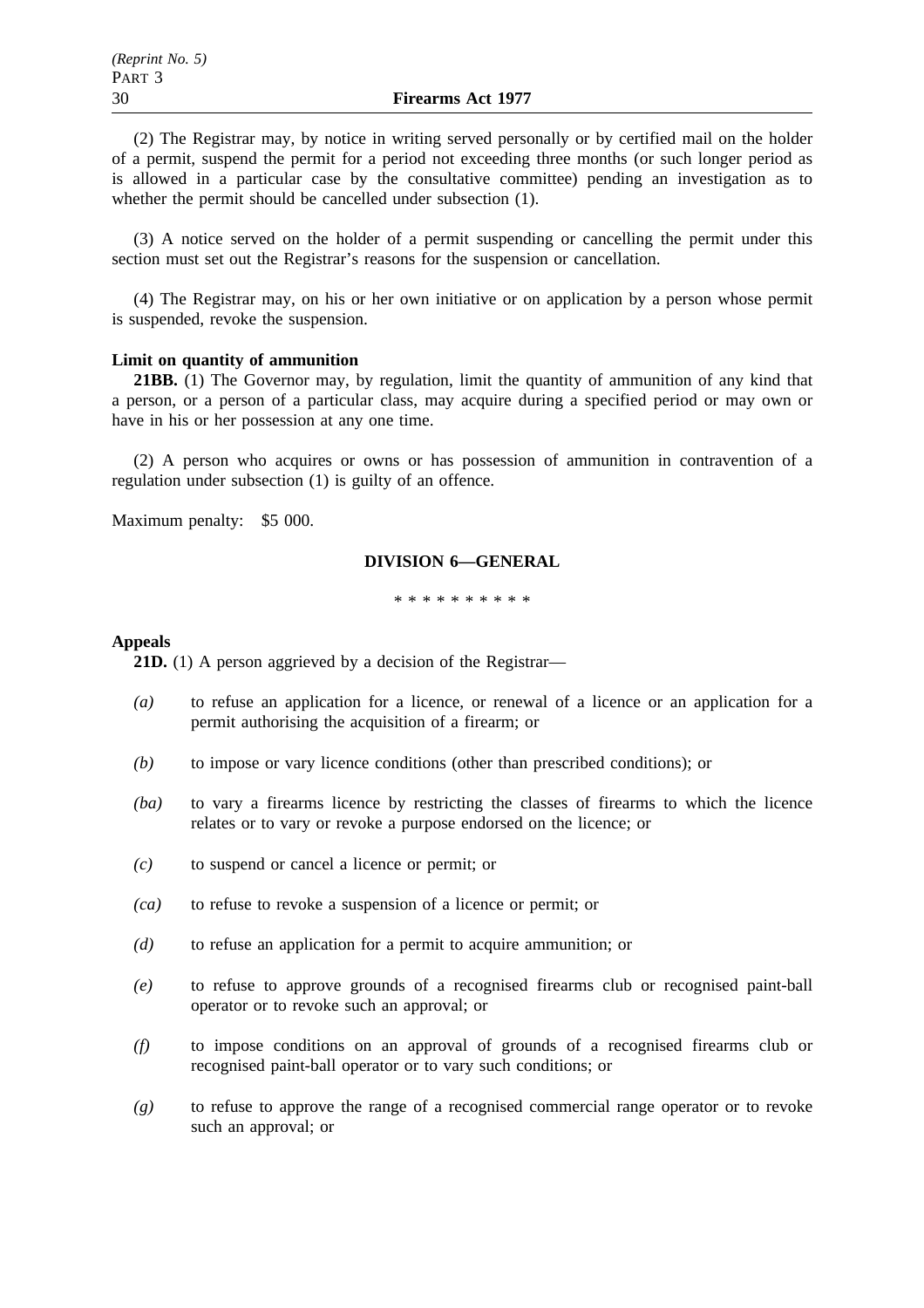*(h)* to impose conditions on an approval of the range of a recognised commercial range operator or to vary such conditions,

may appeal against that decision to a magistrate sitting in chambers.

(2) The appeal must be instituted within one month after the appellant received notice of the decision, but the magistrate may, if satisfied that it is just and reasonable in the circumstances to do so, dispense with the requirement that the appeal should be instituted within that time.

(3) The magistrate may, on the hearing of the appeal, exercise one or more of the following powers:

- *(a)* affirm or vary the decision appealed against, or substitute any decision that should have been made in the first instance;
- *(b)* remit the subject matter of the appeal to the Registrar for further consideration;
- *(c)* make any order for costs.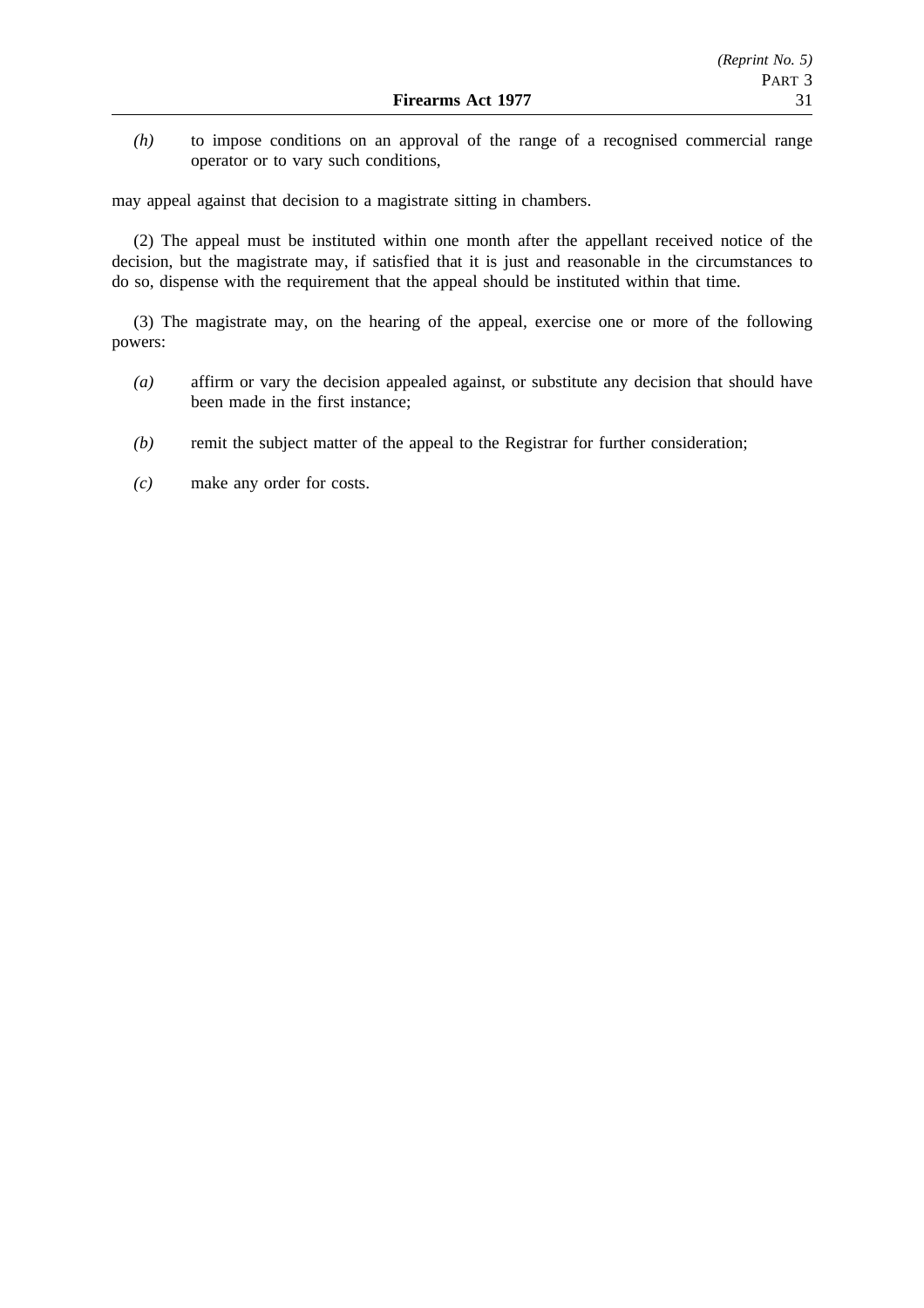## **PART 4 REGISTRATION OF FIREARMS**

#### **Application of this Part**

**22.** This Part does not apply to—

- *(a)* any firearm in the possession of a person in the ordinary course of business as a licensed dealer in firearms pursuant to his or her licence; or
- *(b)* any firearm in the possession of a person in the ordinary course of the business of carrying or storing goods; or
- *(c)* a person in relation to a firearm that that person has possession of in his or her capacity as—
	- (i) the executor or administrator of a deceased estate; or
	- (ii) the administrator or manager of the estate of a person who is unable to manage his or her affairs; or
	- (iii) the donee of an enduring power of attorney during a period of legal incapacity suffered by the donor of the power; or
	- (iv) the Official Trustee or the registered trustee of a bankrupt estate; or
- *(ca)* any prescribed firearm in the possession of the holder of a firearms licence that authorises possession of the prescribed firearm; or
- *(d)* any firearm in the possession of a person in prescribed circumstances.

## **Duty to register firearms**

**23.** (1) A person who has possession of any unregistered firearm is guilty of an offence.

(2) It is a defence to a charge of an offence under subsection (1) if the defendant proves that the firearm came into his or her possession not more than fourteen days before the alleged date of the offence and that it was not reasonably practicable in the circumstances for the firearm to be registered by the time of the alleged offence.

(3) The owner of a firearm that is not registered in the name of the owner is guilty of an offence.

(4) It is a defence to a charge of an offence under subsection (3) if the defendant proves that ownership of the firearm passed to him or her not more than 14 days before the alleged date of the offence and that it was not reasonably practicable in the circumstances for the firearm to be registered in his or her name by the time of the alleged offence.

- (5) The maximum penalty for an offence against this section is as follows:
- *(a)* where the firearm is a prescribed firearm or a class C, D or H firearm—\$10 000 or imprisonment for two years;
- *(b)* where the firearm is any other kind of firearm—\$5 000 or imprisonment for one year.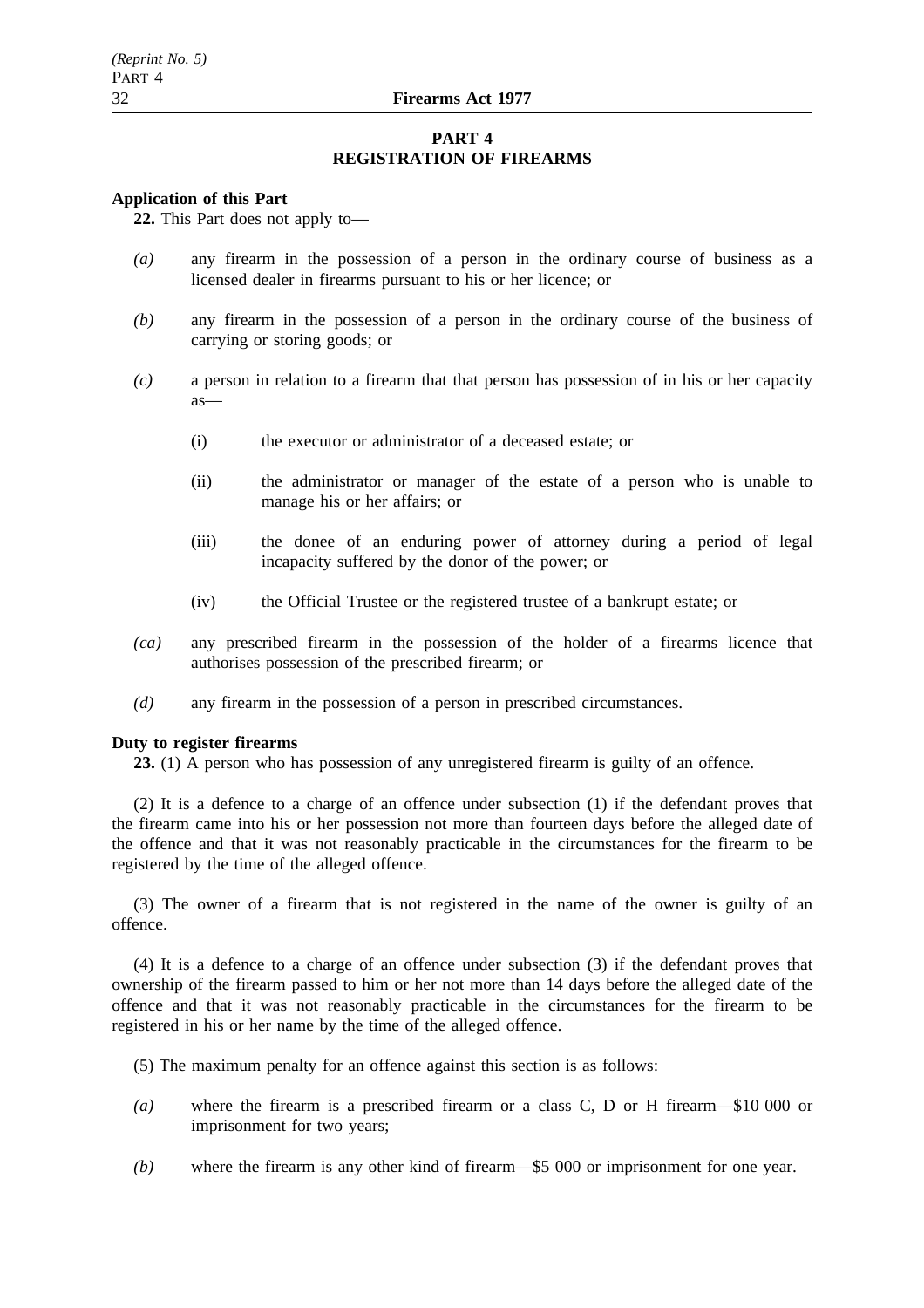### **Registration of firearms**

**24.** (1) An application for registration of a firearm—

- *(a)* must be made to the Registrar in the prescribed manner and form; and
- *(b)* must contain the prescribed information; and
- *(c)* must be accompanied by the prescribed fee.

\*\*\*\*\*\*\*\*\*\*

(3) If a person has ceased to be the owner of a firearm, registration of the firearm in that person's name is cancelled by registration of the firearm in the name of the subsequent owner.

#### **Identification of firearms**

**24A.** (1) Subject to this section, all firearms that are required to be registered under this Act must have stamped or engraved into part of the metal structure of the firearm a number, or a number preceded or followed by a letter or letters, for the purposes of identification.

(2) The identification must be on the outside surface of the firearm where it can be easily seen and must, if possible, be on the receiver of the firearm.

(3) At least four characters must comprise the number or the combination of numbers and letters.

(4) The characters must be at least two millimetres in height and must be stamped to form an indentation to a depth, or be engraved to a depth, of at least 0.5 millimetres.

(5) Where a firearm that is produced for registration does not comply with this section, the Registrar must allocate a number, or numbers and letters, to the firearm and the owner of the firearm must produce the firearm to a member of the police force within 14 days with the identification stamped or engraved on the firearm in accordance with this section.

Maximum penalty: where the firearm is a prescribed firearm or a class C, D or H firearm—\$10 000 or imprisonment for two years

> where the firearm is any other kind of firearm—\$5 000 or imprisonment for one year.

(6) This section does not apply to a firearm of historical, archaeological or cultural value if—

- *(a)* to stamp or engrave a number on the firearm would reduce its value; and
- *(b)* the Registrar is satisfied that it can be identified in some other way.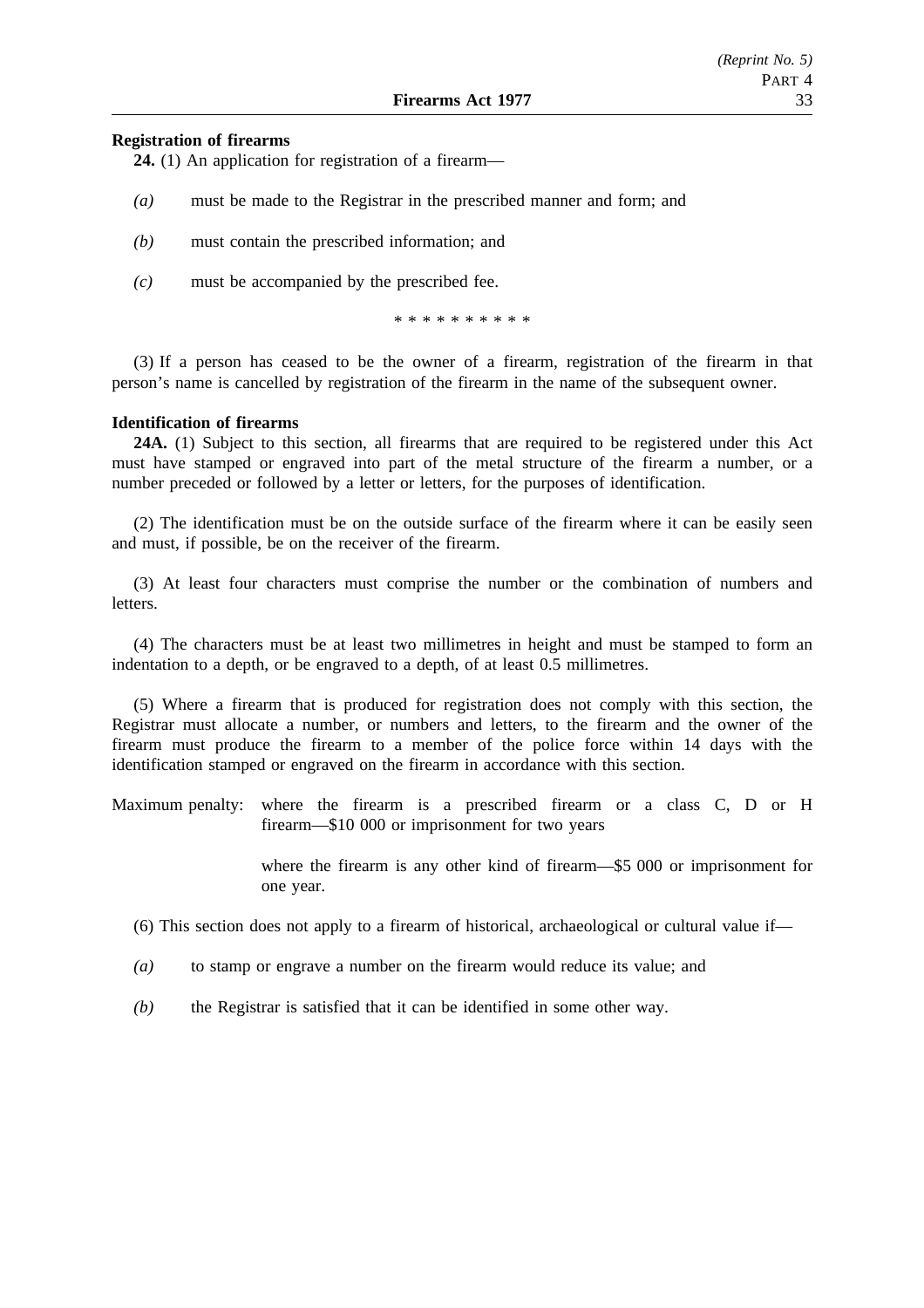(7) A person who defaces or alters the identifying characters of a firearm is guilty of an offence.

Maximum penalty: where the firearm is a prescribed firearm or a class C, D or H firearm—\$10 000 or imprisonment for two years

> where the firearm is any other kind of firearm—\$5 000 or imprisonment for 1 year.

## **Notice by owner of registered firearm**

**25.** (1) The owner of a registered firearm must, within fourteen days after—

\*\*\*\*\*\*\*\*\*\*

- *(b)* any alteration is made to the firearm that affects the nature or performance of the firearm in a prescribed manner or to a prescribed extent; or
- *(c)* the firearm is lost, stolen, or destroyed,

give notice of that fact in the prescribed form to the Registrar.

(1a) Without limiting subsection  $(1)(b)$  an alteration to a firearm will be taken to affect the nature and performance of the firearm if, as a result of the alteration, the firearm becomes a firearm of a different class.

(2) A person who fails to comply with this section is guilty of an offence.

Maximum penalty: \$5 000.

(3) Where an alteration of a kind referred to in subsection  $(1)(b)$  has been made to a firearm the Registrar may with the concurrence of the consultative committee cancel registration of the firearm if the Registrar would not have granted a permit to the owner of the firearm to purchase it in its altered state.

(4) The cancellation will not be effective until notice in writing of the cancellation has been served personally or by certified mail on the owner of the firearm.

#### **Notice of change of address**

**26.** The owner of a registered firearm who fails to give the Registrar notice in writing of a change of his or her address within 14 days of the change is guilty of an offence.

Maximum penalty: \$2 500.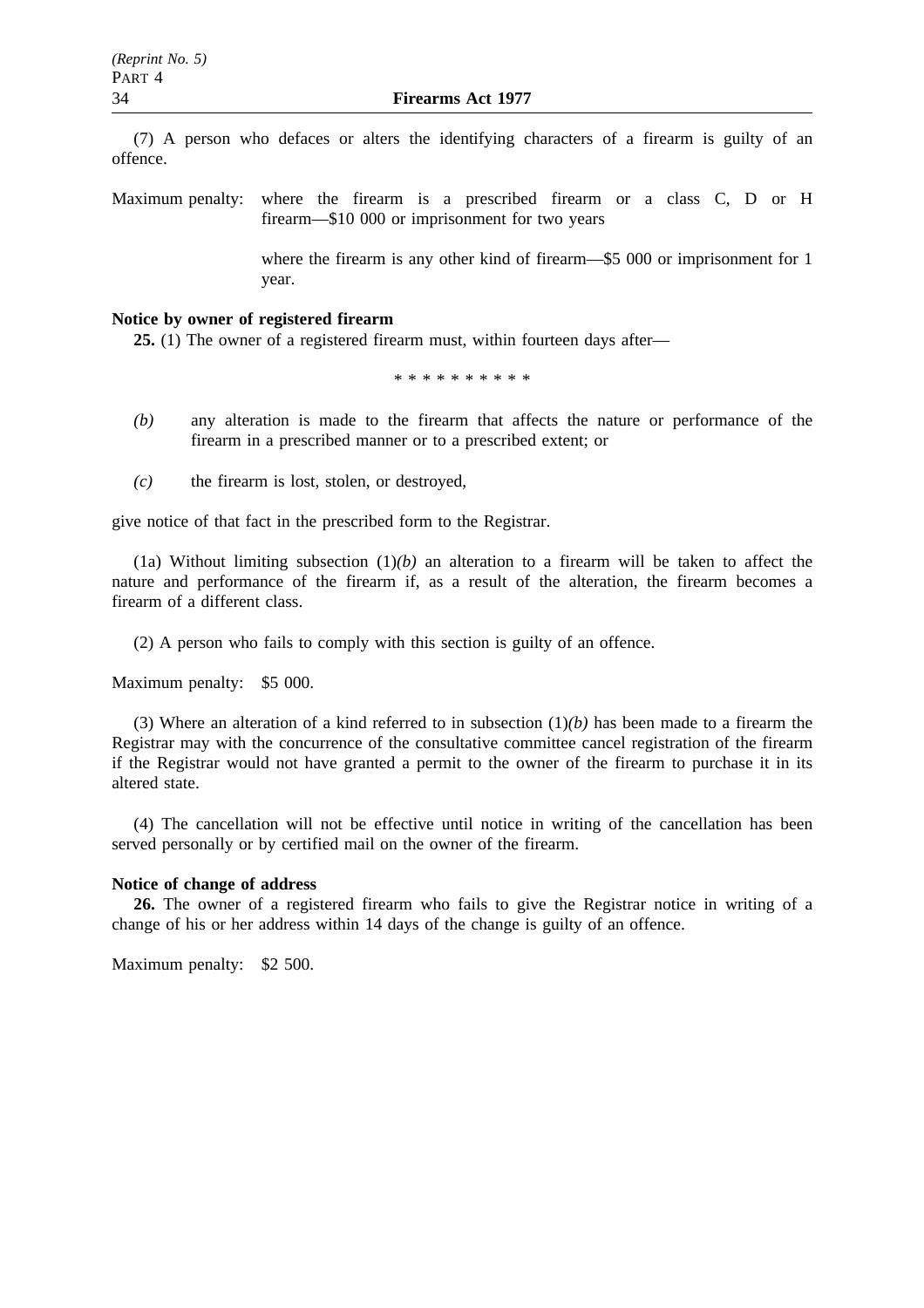# **PART 5 MISCELLANEOUS**

## **Recognised firearms clubs**

**26A.** (1) If the Minister is satisfied that a firearms club conducts its affairs and activities in a responsible manner, the Minister must, if the club applies for recognition, declare the club to be a recognised firearms club by notice in the *Gazette*.

(2) If the Minister refuses an application for recognition the Minister must provide the applicant with a written statement setting out the reasons for the refusal.

(3) If at any time the Minister is satisfied that a recognised firearms club has failed to comply with this Act or no longer conducts its affairs or activities in a responsible manner, the Minister may, by notice in the *Gazette*, revoke a declaration under subsection (1).

(4) Before revoking a declaration the Minister must—

- *(a)* give the club at least two months written notice of the proposed revocation setting out the Minister's reasons for the proposed revocation; and
- *(b)* give the club a reasonable opportunity to make written or oral submissions to the Minister in relation to the proposed revocation.

(5) The club must upon receiving notice of the proposed revocation inform its members in writing of the proposal.

#### **Recognised paint-ball operators**

**26B.** (1) If the Minister is satisfied that a paint-ball operator conducts its affairs and activities in a responsible manner, the Minister must, on application by the operator for recognition, declare the operator to be a recognised paint-ball operator by notice in the *Gazette*.

(2) If the Minister refuses an application for recognition, the Minister must provide the applicant with a written statement setting out the reasons for the refusal.

(3) If at any time the Minister is satisfied that a recognised paint-ball operator has failed to comply with this Act or no longer conducts its affairs or activities in a responsible manner, the Minister may, by notice in the *Gazette*, revoke a declaration under subsection (1).

- (4) Before revoking a declaration, the Minister must—
- *(a)* give the operator at least two months written notice of the proposed revocation setting out the Minister's reasons for the proposed revocation; and
- *(b)* give the operator a reasonable opportunity to make written or oral submissions to the Minister in relation to the proposed revocation.

#### **Recognised commercial range operators**

**26BA.** (1) If the Minister is satisfied that a commercial range operator conducts his or her affairs and activities in a responsible manner, the Minister must, on application by the operator for recognition, declare the operator to be a recognised commercial range operator by notice in the *Gazette*.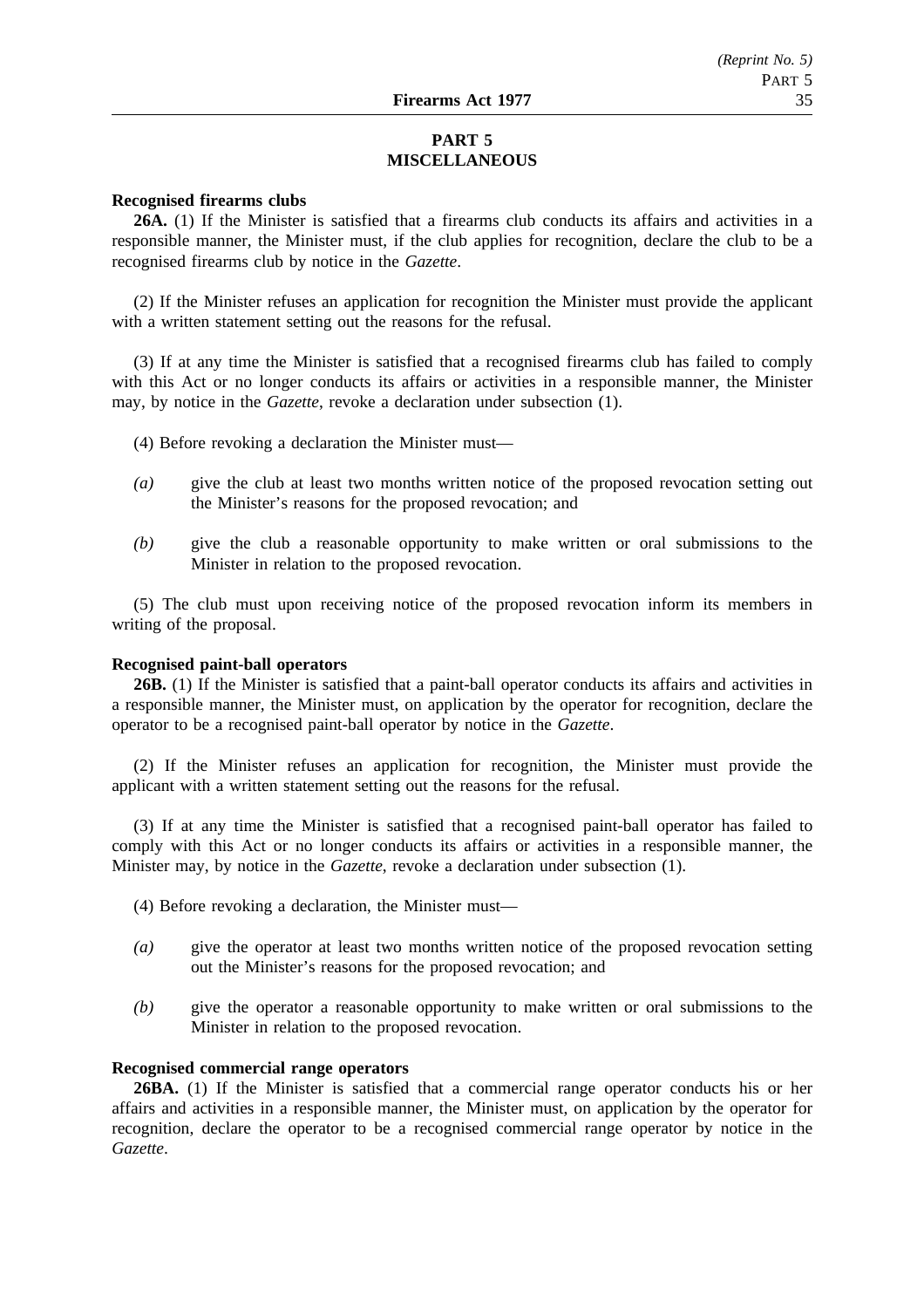(2) If the Minister refuses an application for recognition, the Minister must provide the applicant with a written statement setting out the reasons for the refusal.

(3) If at any time the Minister is satisfied that a recognised commercial range operator has failed to comply with this Act or no longer conducts his or her affairs or activities in a responsible manner, the Minister may, by notice in the *Gazette*, revoke a declaration under subsection (1).

- (4) Before revoking a declaration, the Minister must—
- *(a)* give the operator at least two months written notice of the proposed revocation setting out the Minister's reasons for the proposed revocation; and
- *(b)* give the operator a reasonable opportunity to make written or oral submissions to the Minister in relation to the proposed revocation.

#### **Approval of grounds of recognised firearms clubs or paint-ball operator**

**26C.** (1) If any activity involving the use of a firearm takes place on grounds of a recognised firearms club or recognised paint-ball operator and those grounds are not approved under this section in relation to that activity, recognition of the club or operator under this Part is by force of this section revoked.

(2) If the Registrar is satisfied that the grounds of a recognised firearms club or recognised paint-ball operator are suitable for the purpose of the activities of the club or operator, the Registrar may, on the application of the club or operator, approve those grounds for use in connection with those activities.

- (3) An approval under this section is subject to—
- *(a)* any conditions prescribed by the regulations; and
- *(b)* any conditions imposed by the Registrar (which may include a condition limiting the periods during which the grounds may be used by the club or operator).

(4) The Registrar may impose conditions pursuant to subsection (3) on the approval of the grounds or subsequently.

(5) If the Registrar refuses an application for approval, the Registrar must provide the applicant with a written statement setting out the reasons for the refusal.

(6) If at any time the Registrar is satisfied that grounds approved under this section would not be approved if application for approval were made at that time or that a condition of the approval has been contravened, the Registrar may, by notice to the club or operator, revoke the approval.

(7) The Registrar may, on his or her own initiative or on application by a recognised firearms club or recognised paint-ball operator, vary or revoke conditions of an approval.

(8) Before revoking an approval or varying conditions of an approval on his or her own initiative, the Registrar must—

*(a)* give the club or operator at least two months written notice of the proposed revocation or variation setting out the Registrar's reasons for the proposed revocation or variation; and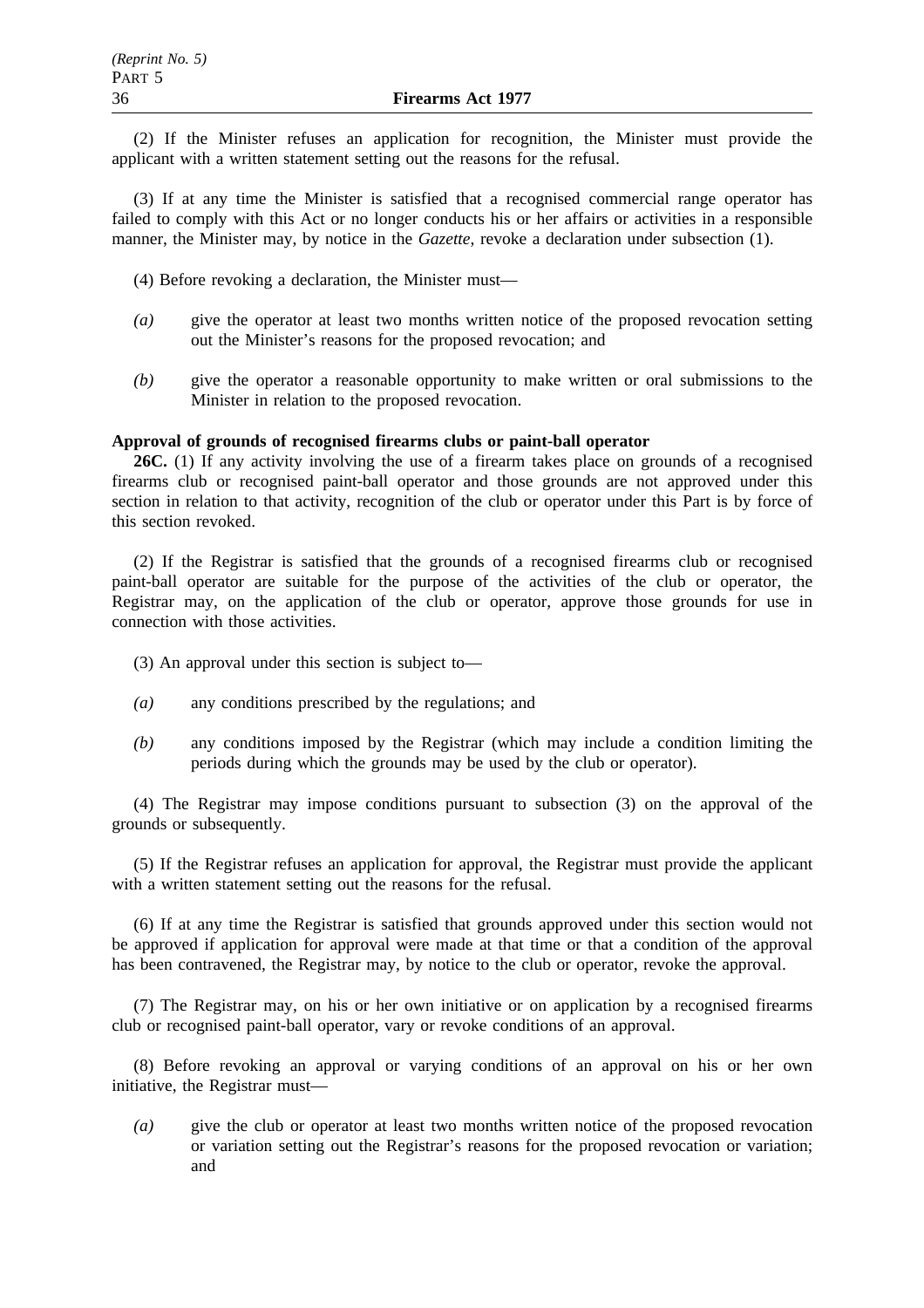*(b)* give the club or operator a reasonable opportunity to make written or oral submissions to the Registrar in relation to the proposed revocation or variation.

(9) The Registrar, or a person authorised by the Registrar, may, for the purposes of determining an application for approval under this section, reviewing such an approval or determining whether conditions of approval are being or have been contravened, enter and inspect the grounds of a recognised firearms club or recognised paint-ball operator at any reasonable time.

## **Approval of range of recognised commercial range operator**

**26D.** (1) If any activity involving the use of a firearm takes place on the range of a recognised commercial range operator and the range is not approved under this section in relation to that activity, recognition of the operator under this Part is by force of this section revoked.

(2) If the Registrar is satisfied that the range of a recognised commercial range operator is suitable for the purpose of the activities of the operator, the Registrar may, on the application of the operator, approve the range for use in connection with those activities.

- (3) An approval under this section is subject to—
- *(a)* any conditions prescribed by the regulations; and
- *(b)* any conditions imposed by the Registrar (which may include a condition limiting the periods during which the range may be used by the operator).

(4) The Registrar may impose conditions pursuant to subsection (3) when he or she approves the range under this section or at any later time.

(5) If the Registrar refuses an application for approval, the Registrar must provide the applicant with a written statement setting out the reasons for the refusal.

(6) If at any time the Registrar is satisfied that a range approved under this section would not be approved if application for approval were made at that time or that a condition of the approval has been contravened, the Registrar may, by notice to the operator, revoke the approval.

(7) The Registrar may, on his or her own initiative or on application by a recognised commercial range operator, vary or revoke conditions of an approval.

(8) Before revoking an approval or varying conditions of an approval on his or her own initiative, the Registrar must—

- *(a)* give the operator at least two months written notice of the proposed revocation or variation setting out the Registrar's reasons for the proposed revocation or variation; and
- *(b)* give the operator a reasonable opportunity to make written or oral submissions to the Registrar in relation to the proposed revocation or variation.

(9) The Registrar, or a person authorised by the Registrar, may, for the purposes of determining an application for approval under this section, reviewing such an approval or determining whether conditions of approval are being or have been contravened, enter and inspect the range of a recognised commercial range operator at any reasonable time.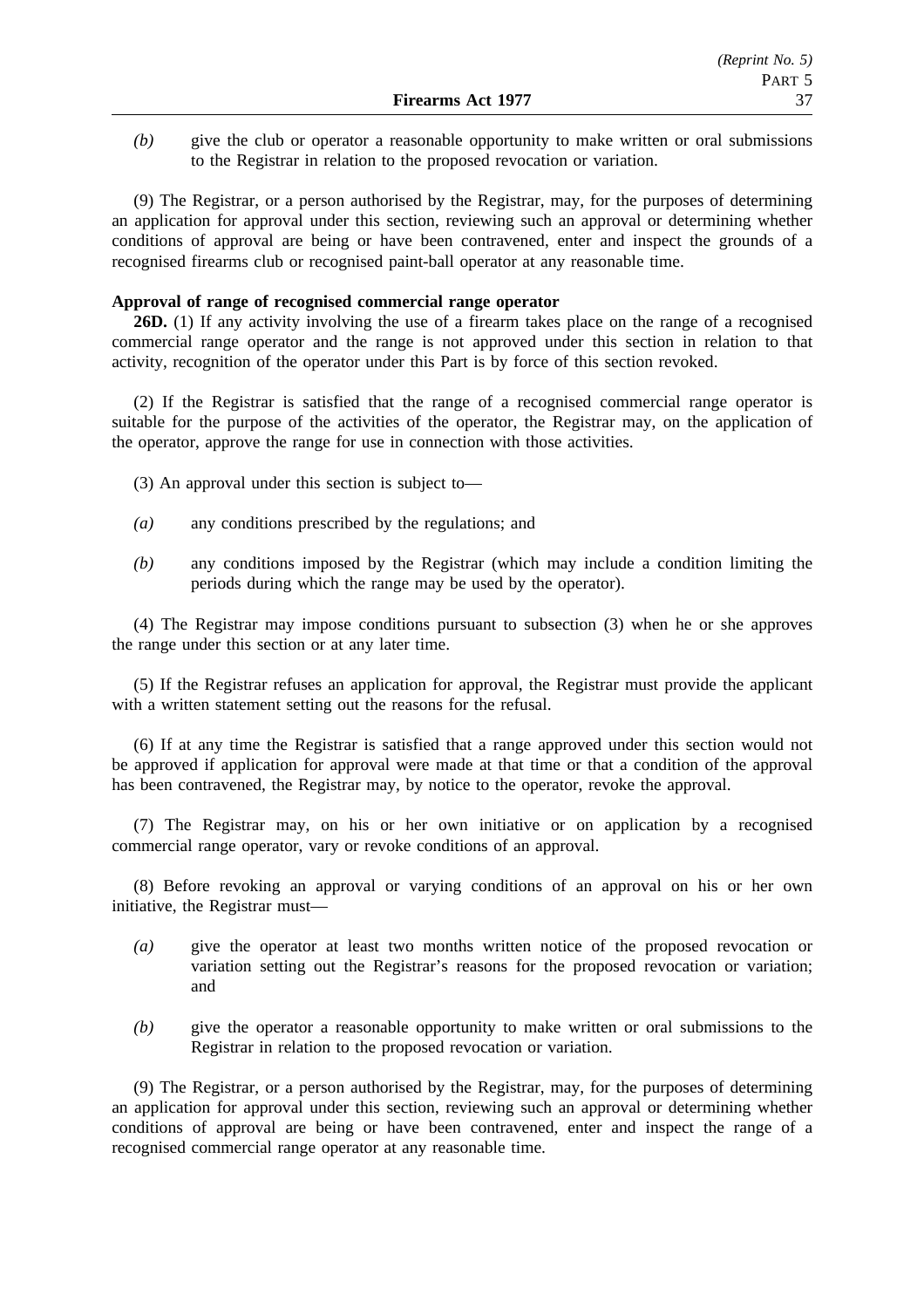## **Registers**

**27.** (1) The Registrar must maintain—

- *(a)* a register of licences issued under this Act; and
- *(b)* a register of firearms registered under this Act.

(2) Where the Registrar is satisfied that a person has a proper interest in the contents of a register maintained under this section, the Registrar may permit that person to inspect that register, or portion of that register.

## **False information**

**28.** (1) A person who provides information to the Registrar or any other person under this Act that is false or misleading in a material particular is guilty of an offence.

Maximum penalty: \$10 000 or imprisonment for two years.

(2) It is a defence to a charge under subsection (1) to prove that the defendant believed upon reasonable grounds that the information was true.

## **Handling firearms when under the influence**

**29.** (1) A person who handles a firearm while so much under the influence of intoxicating liquor or a drug as to be incapable of exercising effective control of the firearm is guilty of an offence if—

- *(a)* a round is in the breech or chamber or the magazine of the firearm; or
- *(b)* the person is handling or is carrying with him or her ammunition that can be used in the firearm.

Maximum penalty: \$10 000 or imprisonment for two years.

(2) A person who transfers possession of a firearm to a person who is so much under the influence of intoxicating liquor or a drug as to be incapable of exercising effective control of the firearm is guilty of an offence if—

- *(a)* a round is in the breech or chamber or the magazine of the firearm; or
- *(b)* the person to whom possession of the firearm has been transferred is handling or is carrying with him or her ammunition that can be used in the firearm.

Maximum penalty: \$10 000 or imprisonment for two years.

(3) Without limiting subsection (1) or (2), a person is incapable of exercising effective control of a firearm if, owing to the influence of intoxicating liquor or a drug, the use of any mental or physical faculty of that person is lost or appreciably impaired.

#### **Possession of silencer and other parts of firearms**

**29A.** (1) A person who has possession of a silencer is guilty of an offence.

Maximum penalty: \$10 000 or imprisonment for two years.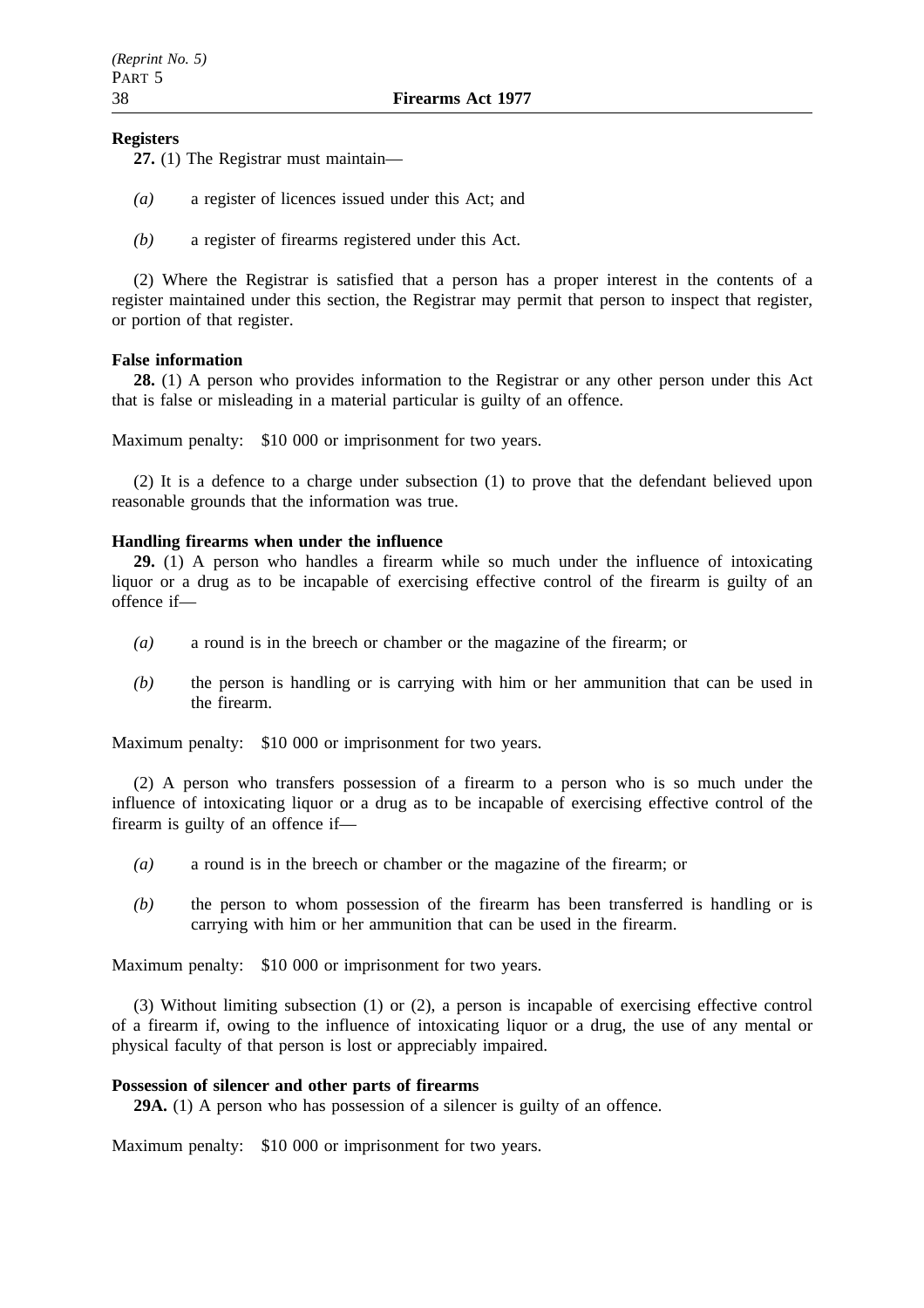- (2) A person who has possession of—
- *(a)* a mechanism or other fitting that can be fitted to a firearm to convert it to an automatic firearm; or
- *(b)* a mechanism or other fitting that, when fitted to a suitable firearm, will enable the firearm to fire grenades or other explosive projectiles,

is guilty of an offence unless he or she is authorised to have possession of the mechanism or other fitting by a firearms licence.

Maximum penalty: \$10 000 or imprisonment for two years.

(3) Subsection (2) does not apply to a licensed dealer in firearms in the normal course of carrying on the business of dealing in firearms pursuant to his or her licence.

#### **Possession of the receiver of a firearm**

**29B.** (1) A person who has possession of the receiver of a prescribed firearm or a class C or class D firearm is guilty of an offence unless the receiver comprises part of a registered firearm (whether assembled or dismantled) that is lawfully in his or her possession.

Maximum penalty: \$10 000 or imprisonment for two years.

(2) A person who has possession of the receiver of any other kind of firearm is guilty of an offence unless—

- *(a)* the receiver comprises part of a registered firearm (whether assembled or dismantled) that is lawfully in his or her possession; or
- *(b)* that person was the owner of the receiver immediately before the commencement of the *Firearms (Miscellaneous) Amendment Act 1996*.

Maximum penalty: \$5 000 or imprisonment for one year.

- (3) This section does not apply to—
- *(a)* a licensed dealer in firearms in the normal course of carrying on the business of dealing in firearms pursuant to his or her licence; or
- *(b)* a person in the normal course of the business of carrying or storing goods.

#### **Duty to carry licence**

**29C.** (1) A person who is carrying a firearm on or about his or her person or who has a firearm in his or her immediate physical control must carry with him or her a firearms licence authorising his or her possession of the firearm.

Maximum penalty: \$5 000.

(2) Subsection (1) does not apply to a licensed dealer in firearms in the normal course of carrying on the business of dealing in firearms pursuant to his or her licence.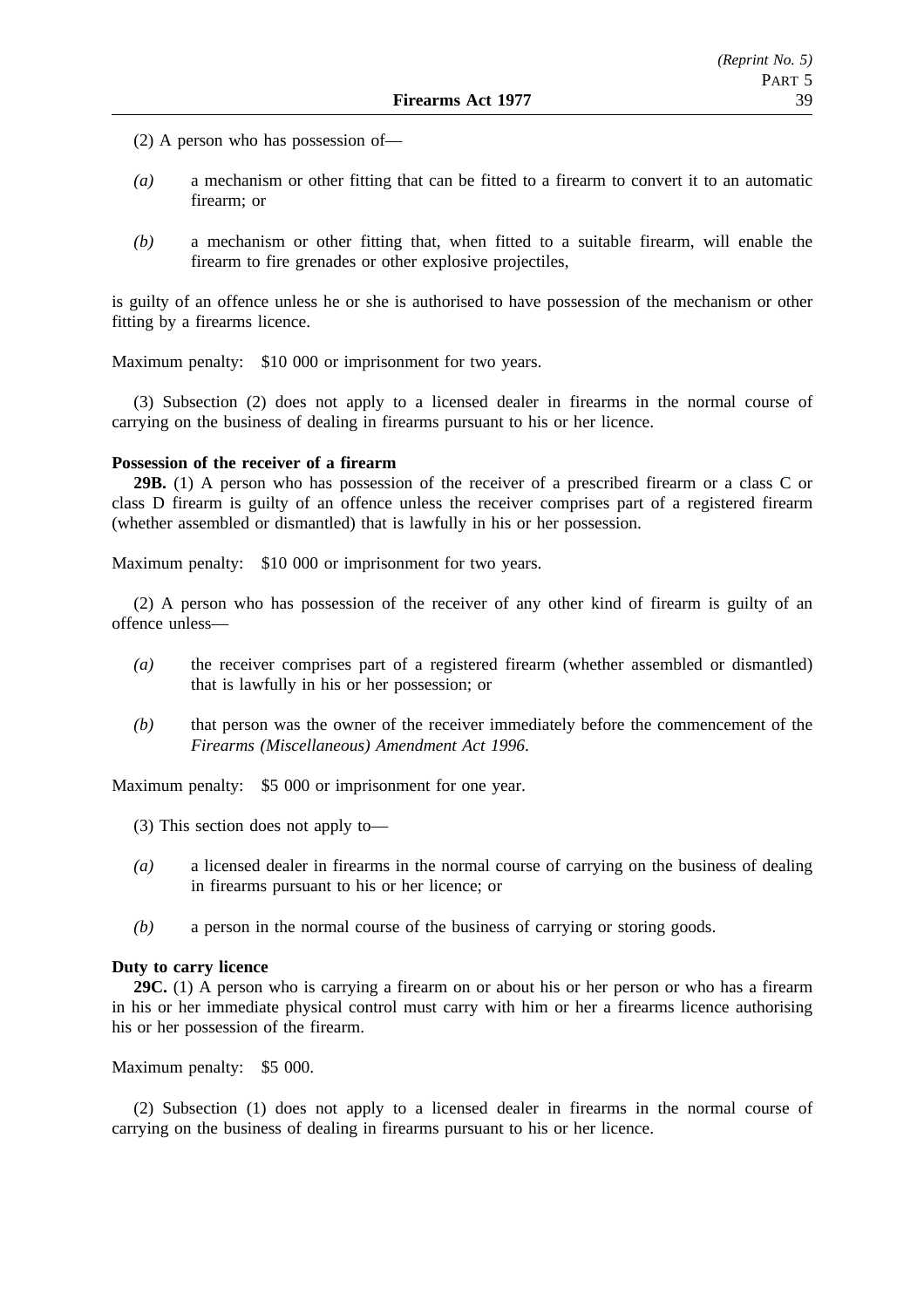#### **Information to be given to police officer**

**30.** (1) A member of the police force who suspects on reasonable grounds that a person has, or recently has had, in his or her possession a firearm or ammunition, may require that person to state his or her full name, address and age.

(1a) A member of the police force may require the owner of a firearm to answer questions relating to the whereabouts of the firearm or relating to the person or persons who have, or have had, possession, of the firearm.

(2) The member of the police force may, if he or she thinks fit to do so, require that person to produce such evidence as may be stipulated by the member of the police force to verify information given in response to a requirement under this section.

(3) A person who fails or refuses without reasonable excuse to—

- *(a)* comply with a requirement under this section; or
- *(b)* answer a question put by a member of the police force to the best of his or her knowledge, information and belief,

is guilty of an offence.

Maximum penalty: \$5 000 or imprisonment for one year.

(4) A person may not decline on grounds of self-incrimination to answer a question put by a member of the police force under subsection (1a) but the answer to any such question is not admissible except in proceedings for an offence against this section.

#### **Production of licence and certificate of registration**

**31.** (1) A person who has possession of a firearm must, at the request of a member of the police force or a warden under the *National Parks and Wildlife Act 1972*—

- *(a)* produce a firearms licence authorising his or her possession of the firearm and the certificate of registration of the firearm for inspection by the member of the police force or warden (or, if production of the licence or certificate is not possible at the time of the request, that person must produce the licence or certificate within 48 hours for inspection by a member of the police force at a police station nominated by that person at the time of the request); and
- *(b)* produce the firearm for inspection or, if production is not possible at the time of the request, produce the firearm within 48 hours for inspection by a member of the police force at a police station nominated by that person at the time of the request.

Maximum penalty: \$5 000.

(2) An apparently genuine document purporting to be signed by the Commissioner of Police, and to certify that a licence or certificate of registration has not been produced as required under this section, must, in the absence of proof to the contrary, be accepted as proof of the matter so certified.

(3) A warden under the *National Parks and Wildlife Act 1972* can only act under subsection (1) when the person in possession of a firearm is on a reserve constituted under that Act.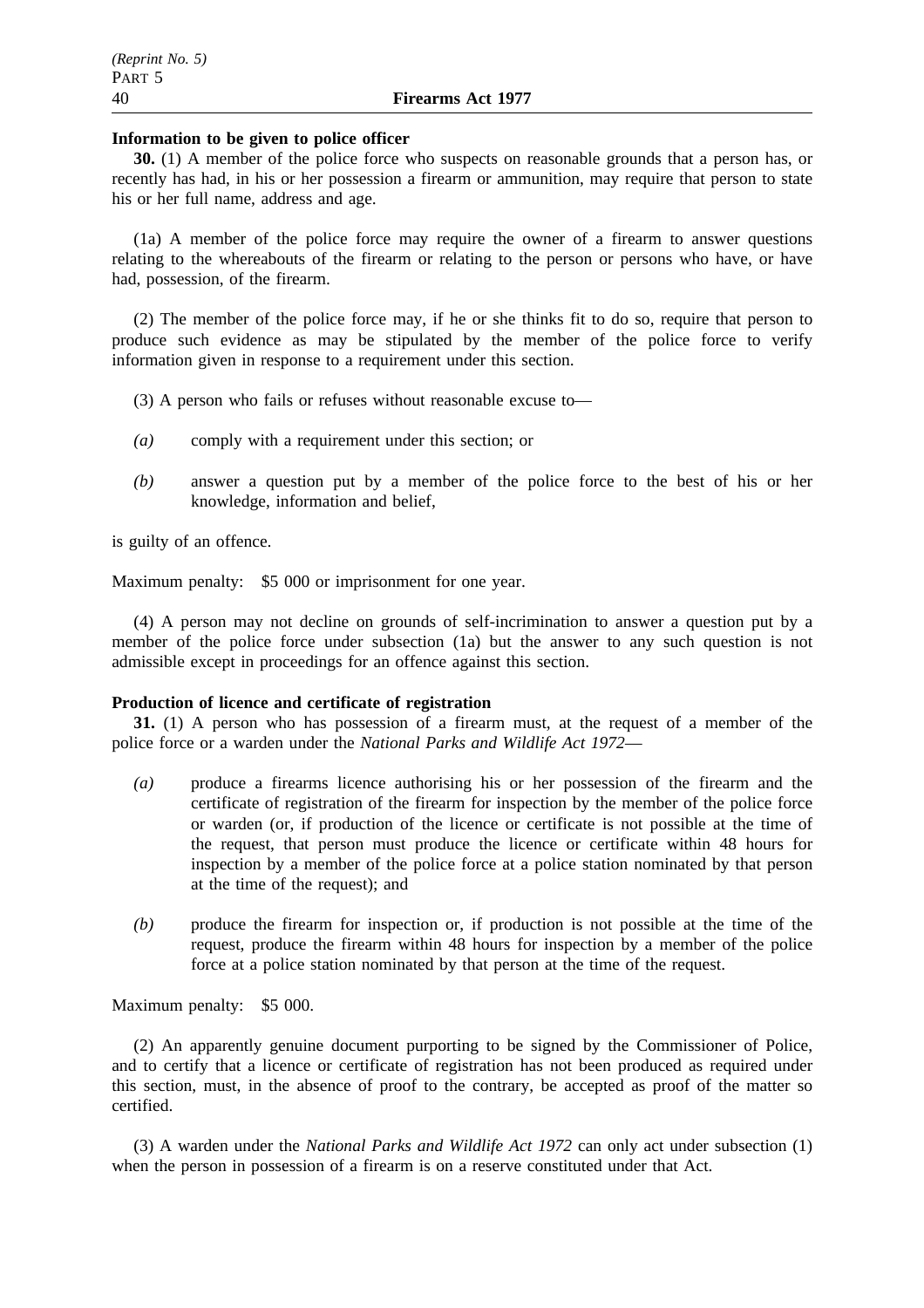#### **Period of grace on cancellation, suspension, etc., of licence**

**31A.** (1) Subject to this Act, where—

- *(a)* a licence authorising possession of a firearm is cancelled or suspended; or
- *(b)* the Registrar refuses to renew such a licence; or

\*\*\*\*\*\*\*\*\*\*

*(d)* the registration of a firearm is cancelled,

the person who held, or applied for renewal of, the licence or in whose name the firearm was registered (as the case may require) may, in order to dispose of the firearm, retain possession of it for one month.

(2) Where a licence authorising possession of a firearm is suspended under this Act, the person who held the licence may retain the power of disposition over the firearm if—

- *(a)* the firearm is kept by a person who holds a dealer's licence or a person approved by the Registrar; and
- *(b)* the person who held the licence does not have access to the firearm.

(3) A person referred to in this section who uses the firearm for any purpose before disposing of it in accordance with this section is guilty of an offence.

Maximum penalty: where the firearm is a prescribed firearm or a class C, D or H firearm—\$10 000 or imprisonment for two years

> where the firearm is any other kind of firearm—\$5 000 or imprisonment for one year.

(4) A person who receives a firearm (the subject of a licence that is suspended) for the purpose of keeping it in accordance with subsection (2) and who does not forthwith notify the Registrar of that receipt is guilty of an offence.

Maximum penalty: \$5 000.

#### **Power to seize firearms, etc.**

**32.** (1) If a member of the police force suspects upon reasonable grounds that—

- *(a)* a firearm is unregistered; or
- *(b)* an offence against this Act has been committed, or is being committed, with respect to a firearm; or
- *(ba)* a firearm has been forfeited to the Crown by order of a court; or
- *(c)* a person who has possession of a firearm is not a fit and proper person to have possession of that firearm; or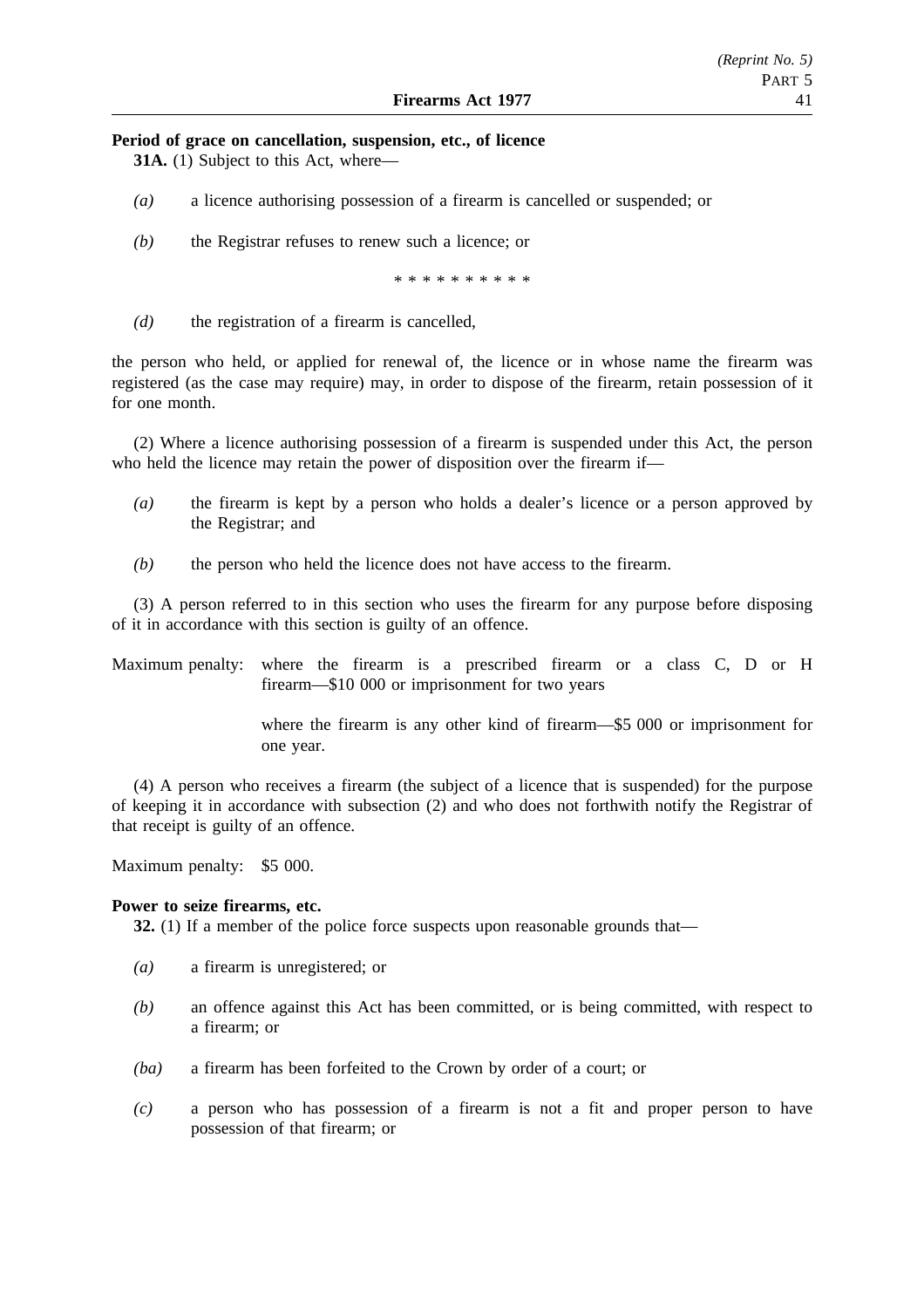- *(ca)* continued possession of a firearm by a person would be likely to result in undue danger to life or property; or
- *(cb)* a person has possession of a firearm in contravention of an order of a court whether the order was made in this State or in any other State or Territory of the Commonwealth; or
- *(d)* a firearm is mechanically unsafe; or
- *(e)* a firearm (not being a prescribed firearm)—
	- (i) is particularly dangerous by reason of its design, construction or any other factor; or
	- (ii) can easily be converted to an automatic firearm; or
	- (iii) is, by reason of its size or any other factor, more readily concealed than other firearms of the same class and is for that, or any other reason, particularly suited to unlawful use,

the member may seize that firearm.

(1aa) If a member of the police force suspects on reasonable grounds that a person has possession of a firearm, the receiver of a firearm or any other mechanism or fitting in contravention of this Act, the member may seize the firearm, receiver, mechanism or fitting.

(1ab) If a member of the police force suspects on reasonable grounds that a person has possession of ammunition that has been acquired or is held in contravention of this Act the member may seize the ammunition.

(1a) If a member of the police force suspects on reasonable grounds that—

- *(a)* a person has possession of a licence authorising possession of a firearm that has been seized under this section; or
- *(b)* a person has possession of a licence in contravention of an order of a court; or
- *(c)* a person has possession of a licence that has been cancelled or suspended; or
- *(d)* a person has possession of a licence for an illegal purpose; or
- *(e)* a person who has possession of a firearms licence is not a fit and proper person to have possession of the licence,

the member may require the person to deliver the licence to him or her forthwith and, if the person refuses or fails to comply with such a requirement, seize the licence.

- (2) A member of the police force may stop, detain and search or detain and search—
- *(a)* any vehicle upon which the member suspects on reasonable grounds that there is a firearm, licence, receiver, mechanism, fitting or ammunition liable to seizure under this section; or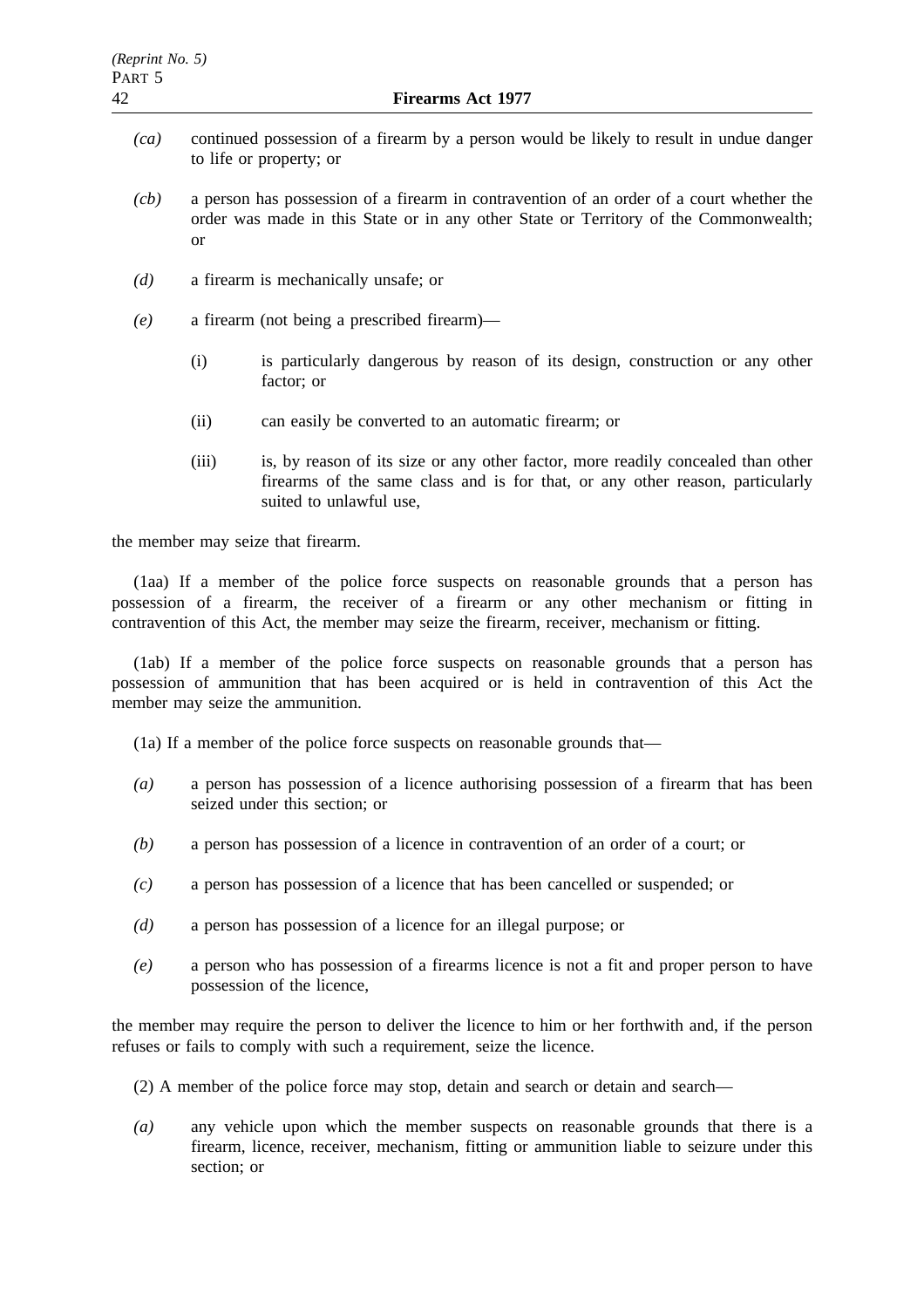*(b)* any person whom the member suspects on reasonable grounds has possession of a firearm, licence, receiver, mechanism, fitting or ammunition liable to seizure under this section.

(2a) If a member of the police force suspects on reasonable grounds that a person who has possession of a firearm, or the receiver of a firearm, has failed to keep the firearm or receiver secured as required by this Act, the member may inspect the firearm or receiver and the means (if any) by which it has been secured.

(3) A member of the police force may break into, enter and search any premises in which the member suspects on reasonable grounds—

- *(a)* there is a firearm, licence, receiver, mechanism, fitting or ammunition liable to seizure under this section; or
- *(b)* a firearm or the receiver of a firearm is kept contrary to the security requirements of this Act.

(4) Where a firearm, licence, receiver, mechanism, fitting or ammunition is delivered or seized in pursuance of this section, it must be forwarded forthwith to the Registrar.

## **Obstruction of police officer**

**33.** A person who hinders or resists a member of the police force acting in the exercise of powers conferred by this Act is guilty of an offence.

Maximum penalty: \$5 000.

## **Forfeiture of firearms, etc.**

**34.** (1) Where a firearm, receiver, mechanism, fitting or ammunition is seized under this Part, the Registrar may institute proceedings for forfeiture of the firearm, receiver, mechanism, fitting or ammunition before a court of summary jurisdiction.

(2) If, in proceedings under subsection (1), a court is satisfied that—

- *(a)* the owner of the firearm, receiver, mechanism, fitting or ammunition is not authorised by or under this Act to be in possession of the firearm, receiver, mechanism, fitting or ammunition; or
- *(b)* that the return of the firearm, receiver, mechanism, fitting or ammunition to its owner would be likely to result in undue danger to life or property; or
- *(c)* that the whereabouts of the owner of the firearm, receiver, mechanism, fitting or ammunition has not been, and is not likely to be, ascertained by reasonable inquiry; or
- *(d)* the owner of the firearm, receiver, mechanism, fitting or ammunition has failed to comply with the requirements of this Act in relation to the safe storage of the firearm, receiver, mechanism, fitting or ammunition; or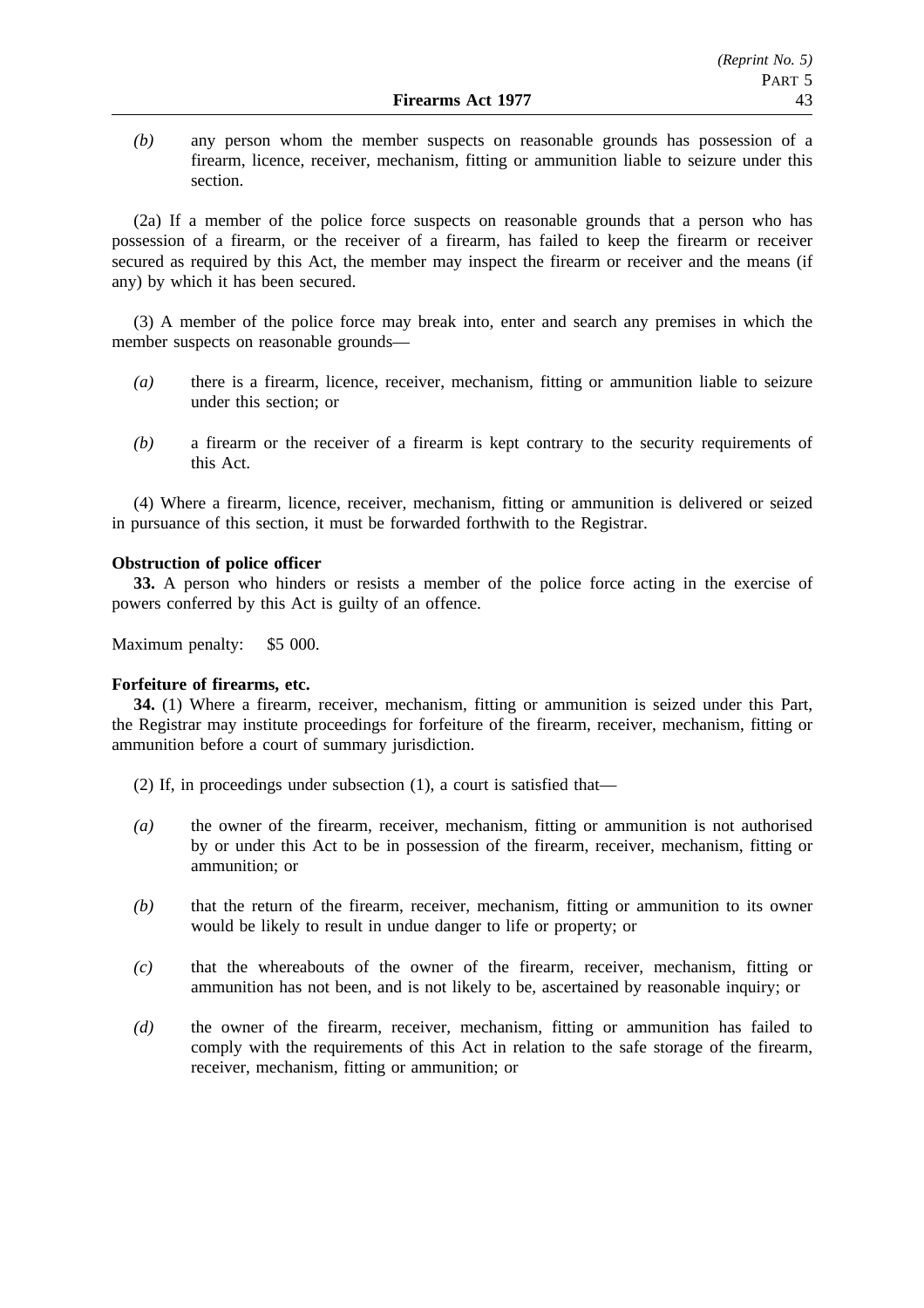*(e)* in the case of a firearm—the firearm can easily be converted to an automatic firearm,

it may order that the firearm, receiver, mechanism, fitting or ammunition be forfeited to the Crown, or make such other order for the disposal of the firearm, receiver, mechanism, fitting or ammunition as it thinks appropriate.

(3) A firearm, receiver, mechanism, fitting or ammunition seized under this Part may be held under this subsection—

- *(a)* until—
	- (i) proceedings are instituted for an order under this section or for an offence in relation to the firearm, receiver, mechanism, fitting or ammunition against the owner of the firearm, receiver, mechanism, fitting or ammunition or a decision is made not to institute such proceedings; or
	- (ii) the expiration of 12 months after the firearm, receiver, mechanism, fitting or ammunition was seized,

whichever first occurs;

*(b)* if proceedings of either kind referred to in paragraph *(a)*(i) are instituted within 12 months after the firearm, receiver, mechanism, fitting or ammunition was seized—until those proceedings are finally determined.

## **Return of licence that has been delivered or seized**

**34AA.** Where a licence has been delivered to or seized by a member of the police force under this Part and the licence has not been suspended or cancelled, it must, subject to the order of any court, be dealt with as follows:

- *(a)* if the firearm to which the licence relates has been seized—the licence must be returned to the holder on the return of the firearm to its owner;
- *(b)* in any other case—the licence must be returned to the holder at the expiration of 14 days from the date of delivery or seizure.

## **Forfeiture of firearms by court**

**34A.** (1) Where a court convicts a person of an offence against this or any other Act and the court finds that a firearm, receiver, mechanism, fitting or ammunition was involved in the commission of the offence the court must make one or more of the following orders:

- *(a)* where the firearm, receiver, mechanism, fitting or ammunition was owned by the convicted person—that the firearm, receiver, mechanism, fitting or ammunition be forfeited to the Crown or be disposed of in such other manner as the court directs;
- *(b)* that a licence held by the convicted person is subject to specified conditions;
- *(c)* that a licence held by the convicted person is suspended for a specified period or until further order;
- *(d)* that a licence held by the convicted person is cancelled;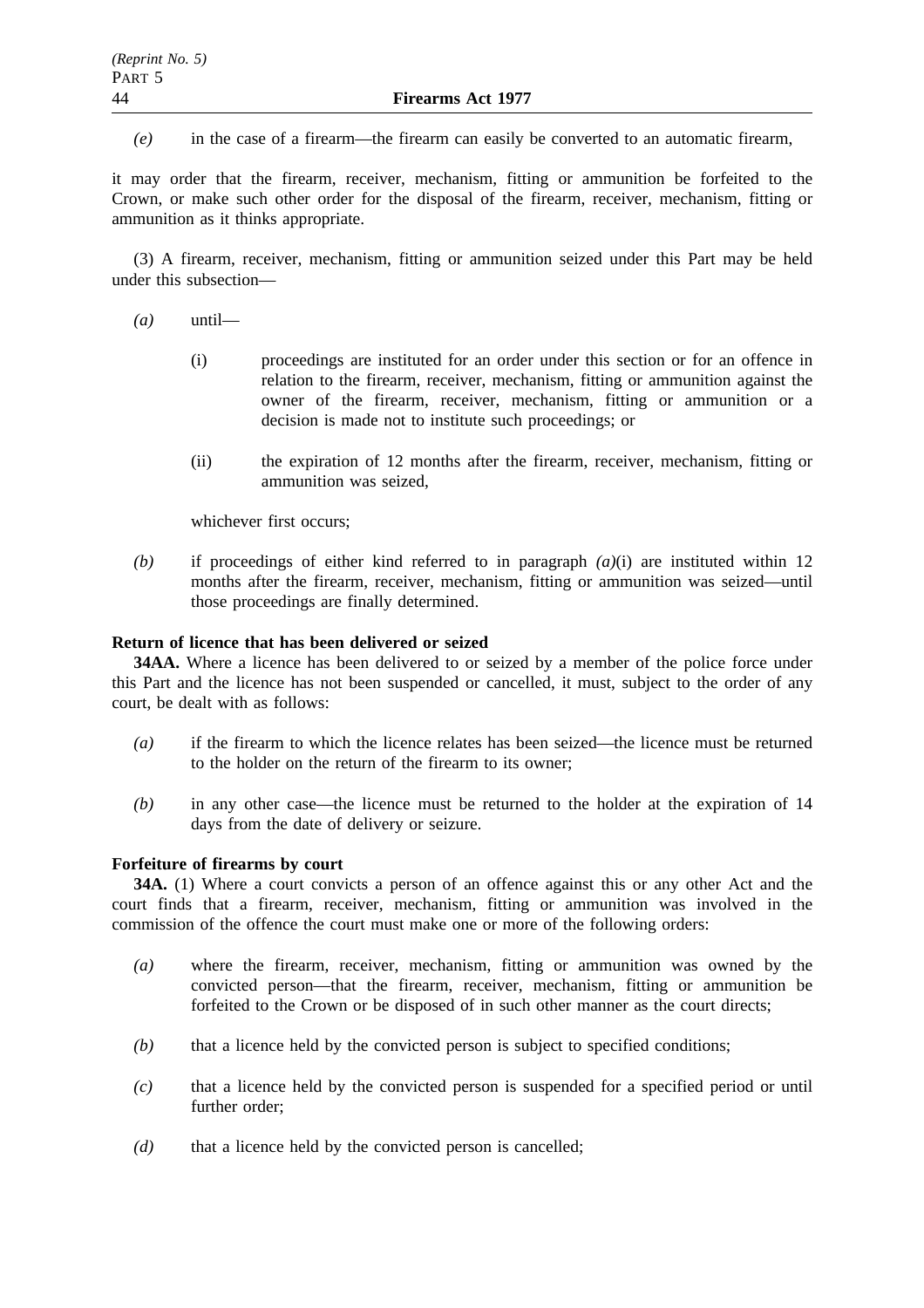*(e)* that the convicted person is disqualified from holding or obtaining a licence for a specified period or until further order.

(2) Where, in the course of proceedings before a court, the court forms the view that a party to the proceedings who has possession of a firearm, receiver, mechanism, fitting or ammunition is not a fit and proper person to have possession of the firearm, receiver, mechanism, fitting or ammunition, the court must make one or more of the following orders:

- *(a)* that the firearm, receiver, mechanism, fitting or ammunition be disposed of in such manner as the court directs;
- *(b)* that a licence held by the party is subject to specified conditions;
- *(c)* that a licence held by the party is suspended for a specified period or until further order;
- *(d)* that a licence held by the party is cancelled;
- *(e)* that the party is disqualified from holding or obtaining a licence for a specified period or until further order.

#### **Disposal of forfeited firearms, etc.**

**35.** (1) The Registrar may sell or otherwise dispose of a firearm, receiver, mechanism, fitting or ammunition forfeited to the Crown under this or any other Act.

(2) Subject to the other provisions of this Act or the regulations, the Registrar may sell or otherwise dispose of a firearm, receiver, mechanism, fitting or ammunition surrendered to the Registrar.

(3) Where a court makes an order confiscating a firearm to the custody of the Registrar but does not make an order as to the manner in which the firearm should be disposed of or dealt with, the Registrar must, subject to a further order of the court or the order of any other court, keep the firearm for one year and must then sell or otherwise dispose of it as he or she thinks fit.

(4) The proceeds of the sale or disposal of a firearm under this section must be paid into the Consolidated Account.

#### **Transporting of firearms**

**35A.** (1) Subject to any exclusions prescribed by regulation, a person who carries on the business of carrying goods must not, in the course of carrying on that business, carry a firearm and ammunition (whether the ammunition is suitable for use in the firearm or not), or cause a firearm and ammunition to be carried, by the same vehicle, vessel or aircraft.

Maximum penalty: \$5 000.

(2) A person (whether a person who carries on the business of carrying goods or not) must comply with the requirements prescribed by regulation when transporting a class C, D or H firearm or a prescribed firearm.

Maximum penalty: \$5 000.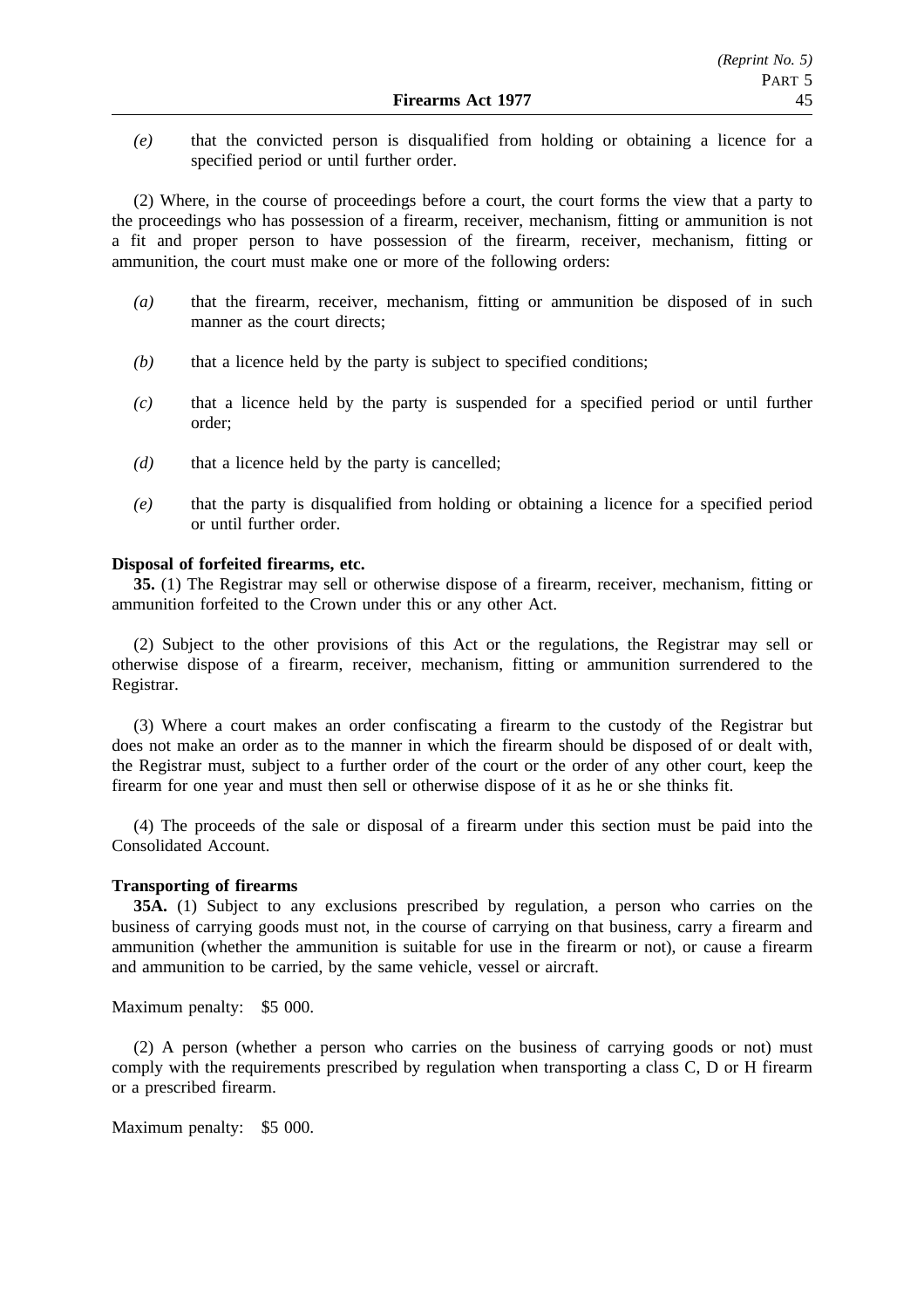#### **Advertising firearms for sale**

**35B.** A person (other than a licensed dealer in firearms) who advertises a firearm for sale must include in the advertisement a statement that transfer of possession of the firearm on sale must take place in the presence of, and be witnessed by, a licensed dealer in firearms, an authorised officer of a recognised firearms club or a member of the police force in accordance with section 15B(9).

Maximum penalty: \$2 500.

#### **Dealing with firearms by executors, etc.**

**35C.** Where a person is the owner of a firearm as—

- *(a)* the executor or administrator of a deceased estate; or
- *(b)* the administrator or manager of the estate of a person who is unable to manage his or her affairs; or
- *(c)* the donee of an enduring power of attorney; or
- *(d)* the Official Trustee or the registered trustee of a bankrupt estate,

the owner must, subject to any law to the contrary—

- *(e)* sell or give the firearm to another person in accordance with this Act as soon as practicable; or
- *(f)* surrender the firearm to the Registrar.

Maximum penalty: \$5 000.

#### **Notice to Registrar when storing firearms**

**35D.** A person who has given a firearm to a person who carries on the business of storing firearms to keep the firearm in storage for more than 14 days must, within 14 days after the period of storage commences, provide the Registrar with the following information in writing:

- *(a)* the name and address of the person to whom the firearm has been given; and
- *(b)* the place at which the firearm will be stored.

Maximum penalty: \$5 000.

#### **Evidentiary provisions**

**36.** In any proceedings for an offence under this Act, an apparently genuine document purporting to be signed by the Registrar and to certify—

- *(a)* that at a specified time a person was or was not the holder of a licence; or
- *(b)* that a licence was endorsed with specified endorsements; or
- *(ba)* that a licence was subject to specified conditions; or
- *(bb)* that a licence was suspended or cancelled; or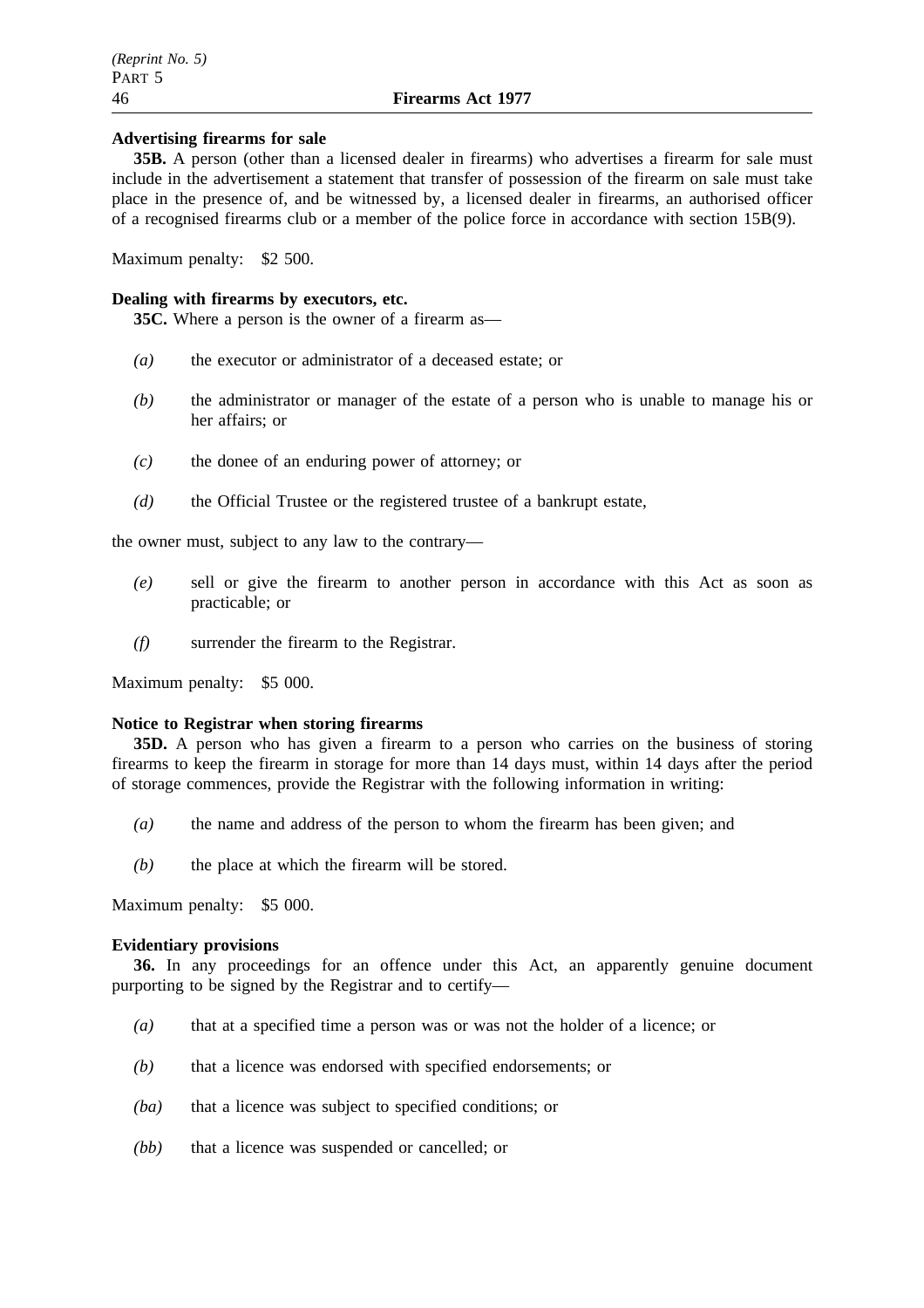- *(bc)* that a person was disqualified from holding or obtaining a licence; or
- *(bd)* that a person was or was not the holder of a permit; or
- *(c)* that at a specified time a firearm mentioned in the document was or was not registered; or
- *(d)* that a person or body was, or was not, a firearms club, paint-ball operator or commercial range operator; or
- *(e)* that a firearms club, paint-ball operator or commercial range operator was, or was not, a recognised firearms club, recognised paint-ball operator or recognised commercial range operator; or
- *(f)* that the grounds of a recognised firearms club or recognised paint-ball operator were or were not approved under this Act; or
- *(fa)* that the range of a recognised commercial range operator was, or was not, approved under this Act; or
- *(g)* that an approval under this Act was subject to specified conditions; or
- *(h)* that information required to be provided under this Act to the Registrar has, or has not, been provided,

must, in the absence of proof to the contrary, be regarded as proof of the matter so certified.

#### **General defence**

**36A.** It is a defence to a charge of an offence against this Act if the defendant proves that the alleged offence was not committed intentionally and did not result from any failure on the part of the defendant to take reasonable care to avoid the commission of the offence.

## **Service of notices**

**36B.** (1) A notice or other document required or authorised to be given to or served on a person under this Act may be given or served as follows:

- *(a)* by personal service on the person or the agent of the person;
- *(b)* by leaving it for the person at his or her place of residence or, in the case of a company, at the company's registered office, with someone apparently over the age of 16 years;
- *(c)* by serving it by certified mail on the person or an agent of the person at his or her last known address.

(2) Service by post is effected by addressing, prepaying and posting the notice or document and service will be taken to have occurred when the notice or document, or notice that the notice or document is available for collection, would be delivered in the ordinary course of post.

## **General amnesty**

**37.** (1) The Registrar may, with the approval of the Minister, from time to time declare a general amnesty from one or more of the provisions of this Act.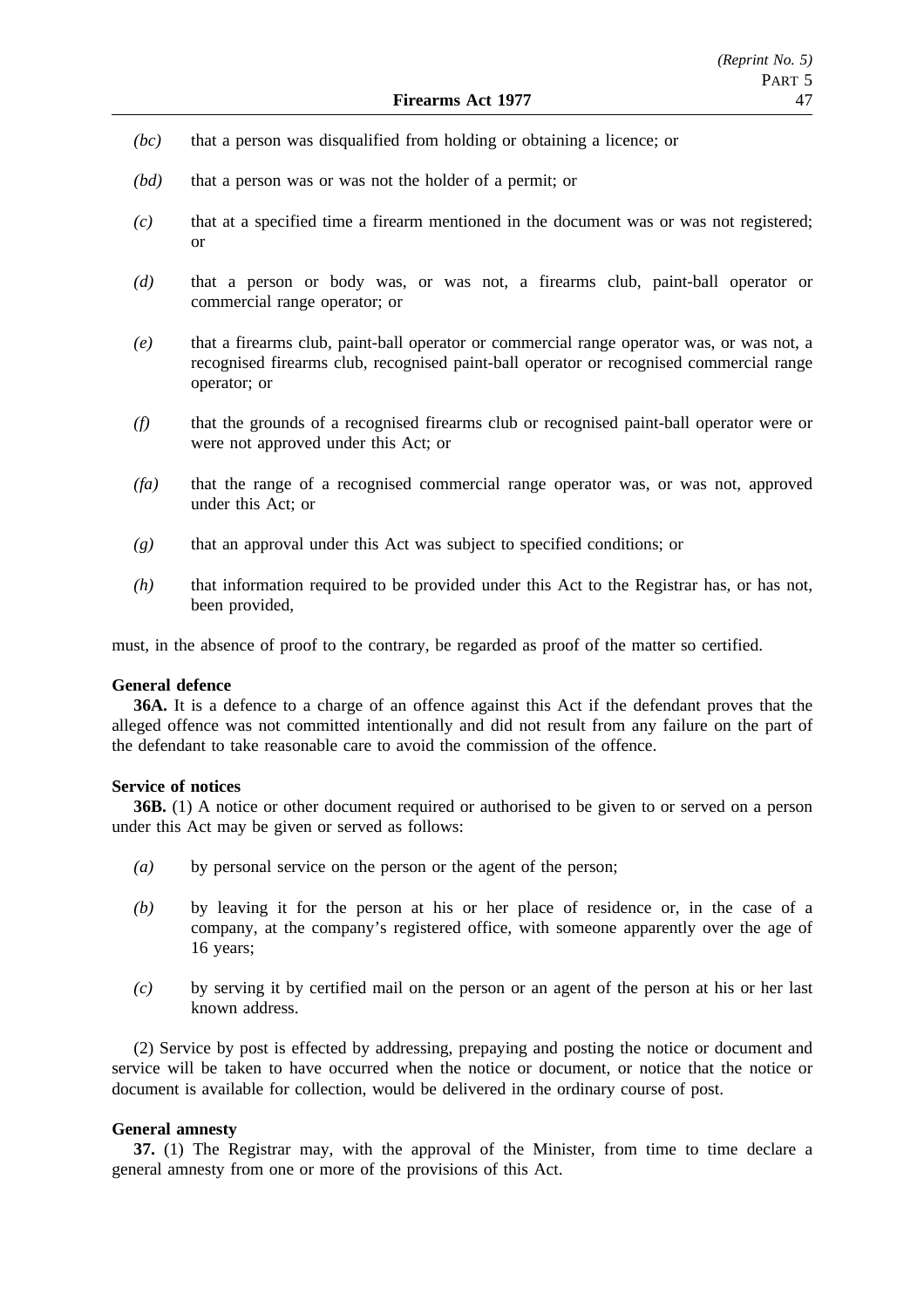(2) An amnesty—

- *(a)* must be declared by notice published in the *Gazette* and in a newspaper circulating generally throughout the State; and
- *(b)* applies in relation to the provision or provisions of this Act specified in the notice for such period as is specified in the notice; and
- *(c)* applies for the benefit of all members of the class or classes of persons affected by the provision or provisions to which the amnesty relates; and
- *(d)* is subject to the terms and conditions (if any) set out in the notice.

(3) The Registrar may, with the approval of the Minister, vary or revoke the declaration of an amnesty under subsection (1) by notice published in the *Gazette* and in a newspaper circulating generally throughout the State.

#### **Commencement of proceedings for offences**

**38.** \*\*\*\*\*\*\*\*\*\*\*

(2) Proceedings for an offence against this Act may be commenced at any time within twelve months after the date of the alleged offence.

## **Regulations**

**39.** (1) The Governor may make such regulations as are contemplated by this Act, or as are necessary or expedient for the purposes of this Act.

- (2) Without limiting the generality of the foregoing, those regulations may—
- *(a)* prescribe the duties of the Registrar;
- *(ab)* amend or replace the definition of class A, B, C, D or H firearms in section 5;
- *(ac)* prescribe or empower the Registrar to determine qualifications or experience in relation to the safe handling of firearms that an applicant for a licence must have in order to obtain a licence under this Act;
- *(ad)* provide or empower the Registrar to determine requirements for the safe custody of firearms generally, or any specified class of firearms, or ammunition generally, or any specified class of ammunition;
- *(ada)* provide or empower the Registrar to determine requirements for the safe custody of the receivers of firearms;
- *(ae)* empower the Registrar to endorse a firearms licence with a purpose or purposes not included in regulations;
- *(af)* require the keeping of records and the furnishing of information to the Registrar by—
	- (i) recognised firearms clubs;
	- (ia) recognised paint-ball operators;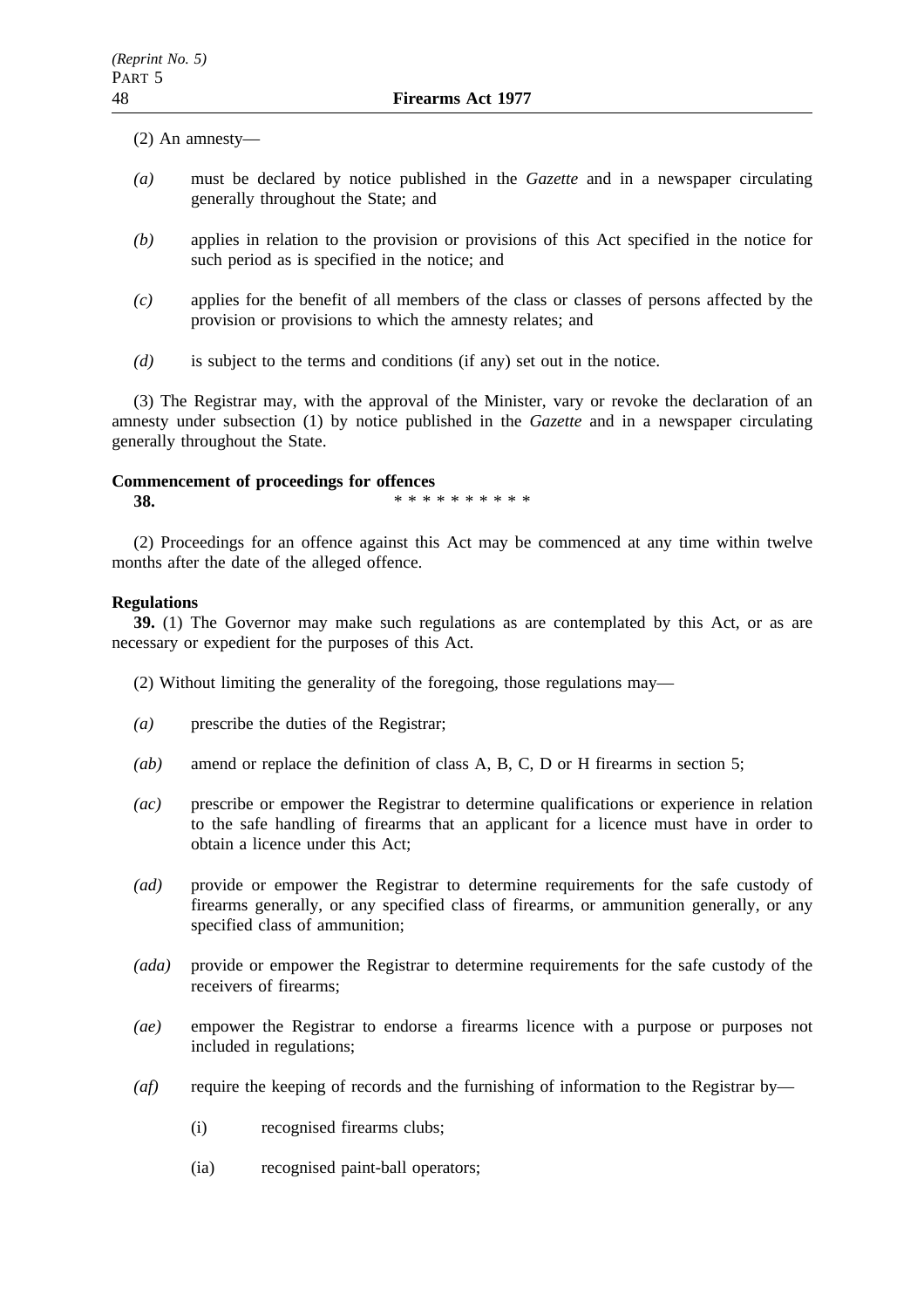- (ib) recognised commercial range operators;
- (ii) licensed dealers;
- (iii) employers whose employees are required to carry firearms in the course of their employment;
- *(b)* regulate the keeping and form of registers;
- *(c)* prescribe forms or empower the Registrar to approve forms to be used in connection with this Act;
- *(d)* prescribe, and provide for the payment or recovery of, fees for the purposes of any application or other proceeding under this Act;
- *(e)* exempt absolutely or subject to conditions—
	- (i) persons of a specified class; or
	- (ii) firearms of a specified class,

from specified provisions of this Act;

\*\*\*\*\*\*\*\*\*\*

*(g)* prescribe penalties not exceeding a fine of \$2 500 for breach of, or non-compliance with, any regulation.

(3) A regulation made under this section or any other provision of this Act may confer discretionary powers.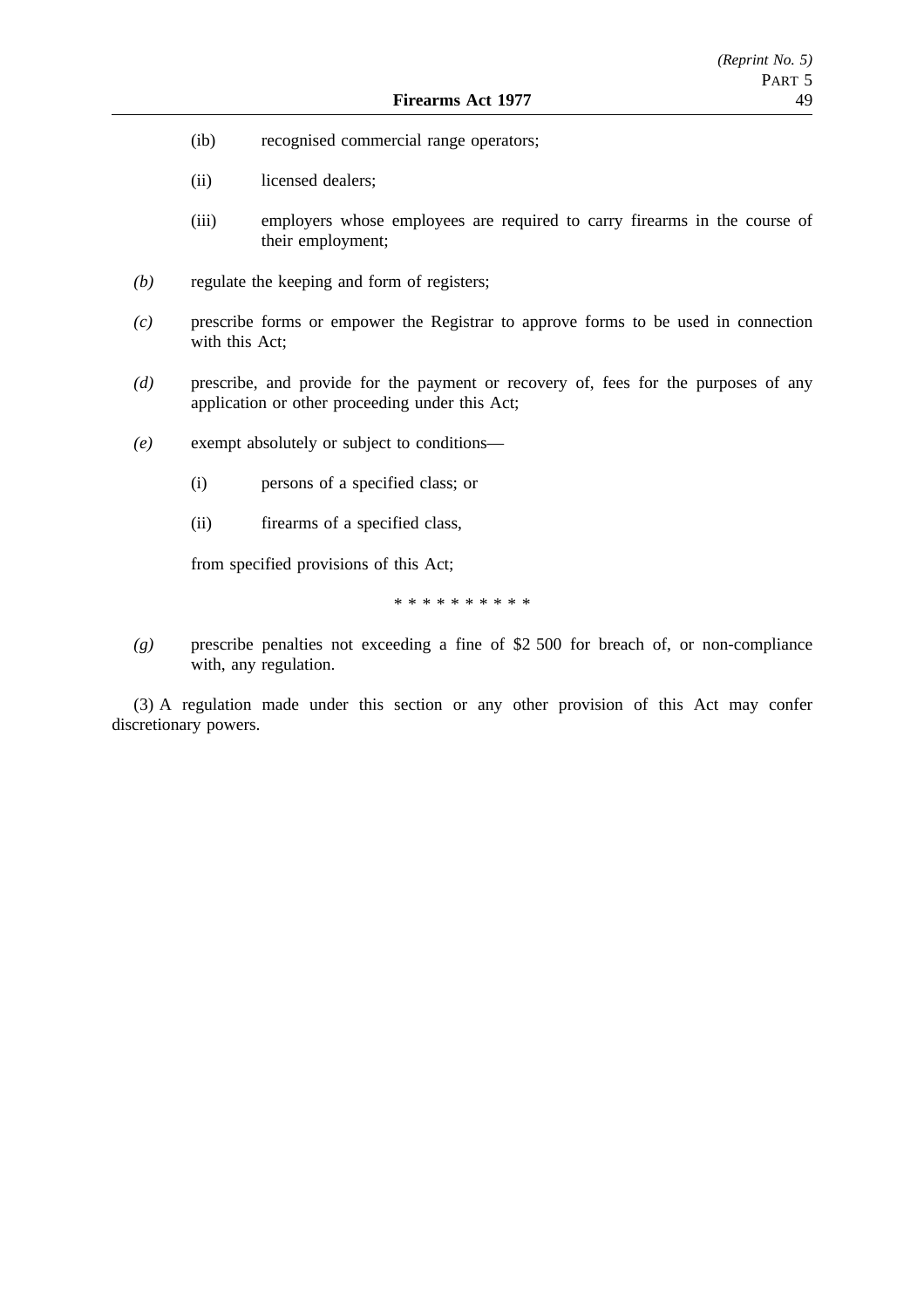## **SCHEDULE**

#### *Transitional Provisions*

#### **Interpretation**

**1.** (1) In this schedule unless the contrary intention appears—

"**amending Act**" means the *Firearms (Miscellaneous) Amendment Act 1996*;

"**the application date**" means the application date fixed by proclamation for the purposes of this definition;

"**licensed dealer"** in firearms means a person who was immediately before the commencement of the amending Act the holder of a dealer's licence granted under this Act;

"**new licence**" means a firearms licence granted by the Registrar pursuant to an application made on or before the application date by the holder of an old licence;

"**old licence**" means a firearms licence in force immediately before the commencement of the amending Act;

"**the surrender date**" means the surrender date fixed by proclamation for the purposes of this definition;

"**unexpired term**" of an old licence means the period commencing on the date on which a new licence is granted under this Act to the holder of the old licence and the date on which the old licence would have expired if the amending Act had not been enacted.

(2) The Governor may by proclamation fix the application date and the surrender date and may, by subsequent proclamation or proclamations, vary either of those dates to a later date.

#### **Firearms licences**

**2.** (1) An old licence remains in force—

- *(a)* until midnight at the end of the day that is the application date; or
- *(b)* if the holder of the licence had applied (and paid the prescribed fee) for a new licence on or after the commencement of the amending Act and on or before the application date—until the new licence is granted or the surrender date whichever first occurs.

(2) Subject to this schedule, an old licence that remains in force under subclause (1) authorises the possession and use of firearms as though the amending Act had not been enacted.

#### **Application for new licence**

**3.** (1) Subject to subclause (2), the holder of an old licence who applies for a new licence on or after the commencement of the amending Act and on or before the application date may elect that the term of the new licence will be—

- *(a)* equal to the unexpired term of the old licence; or
- *(b)* equal to one year plus the unexpired term of the old licence; or
- *(c)* equal to three years plus the unexpired term of the old licence.
- (2) The term of a new licence authorising the possession and use of—
- *(a)* class A, B or C firearms must not exceed five years;
- *(b)* class D or H firearms or prescribed firearms must not exceed one year.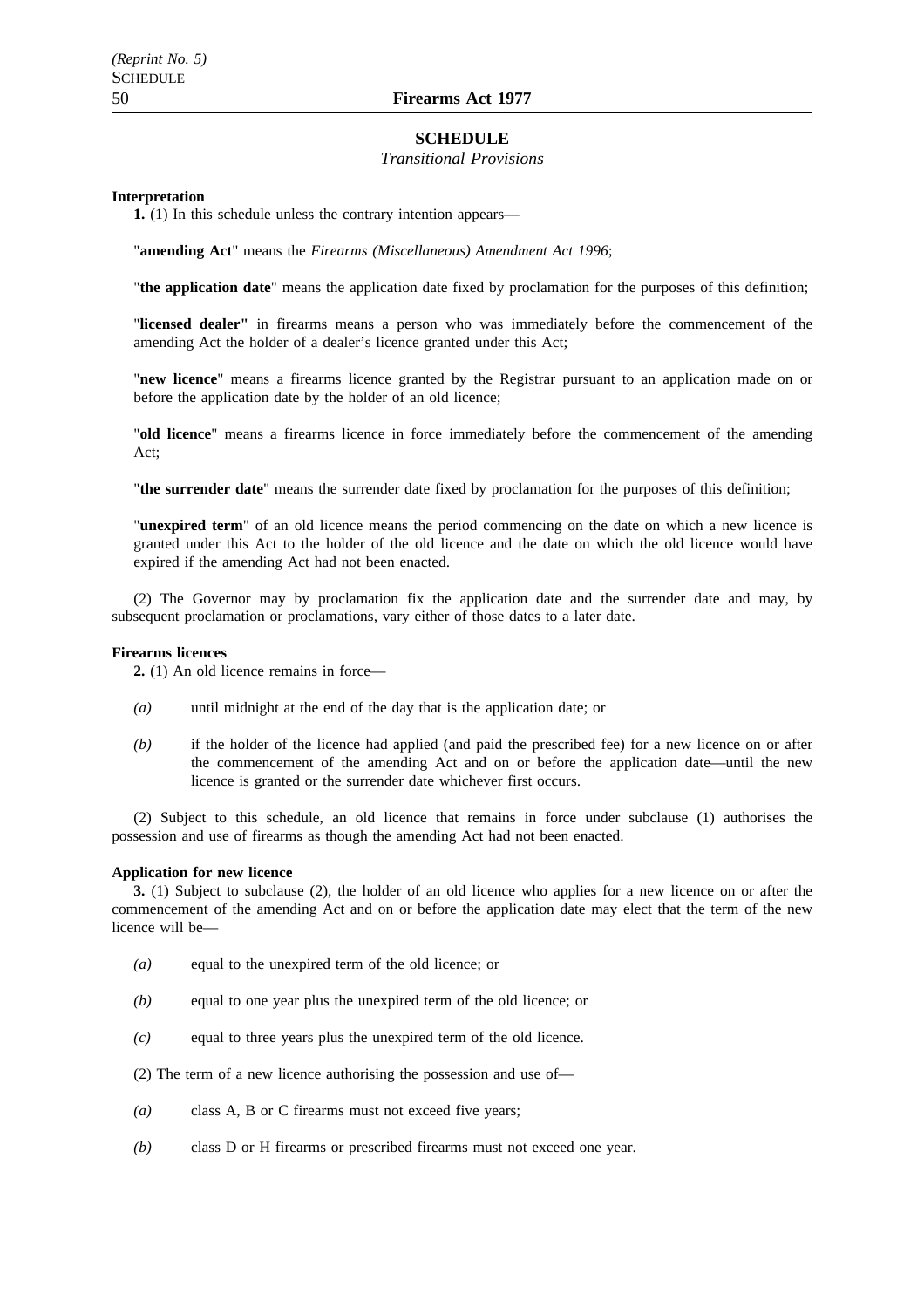#### **Class C and D firearms**

- **4.** (1) The holder of an old licence—
- *(a)* who was authorised by that licence immediately before the commencement of the amending Act to have possession of firearms now defined as class C or D firearms; and
- *(b)* who applied for a new licence on or before the application date,

is entitled to have possession of, but (subject to subclause  $(2)$ ,  $(3)$  or  $(4)$ ) not to use, a class C or D firearm until the surrender date if he or she was the owner of the firearm immediately before the commencement of the amending Act.

(2) A person referred to in subclause (1) who was the owner of a firearm now defined as a class C firearm immediately before the commencement of the amending Act may use the firearm until the application date for the purposes of the business of primary production (if any) carried on by that person.

(3) A person referred to in subclause (1) who was the owner of a firearm now defined as a class C or D firearm immediately before the commencement of the amending Act may use the firearm until the application date for a purpose or purposes prescribed by regulation if the requirements prescribed by the regulations have been satisfied.

(4) A person referred to in subclause (1) who was the owner of a firearm now defined as a class C or D firearm immediately before the commencement of the amending Act may, if his or her livelihood was, immediately before the commencement of that Act, and continues to be wholly or partly professional shooting, use the firearm until the application date for the purposes of destroying animals in the course of professional shooting.

(5) An old licence or a new licence that authorises the holder to have possession of and use firearms now defined as class C firearms on the ground that he or she carries on the business of primary production only authorises the possession and use of one class C rifle and one class C shotgun.

- (6) The Registrar may refuse to grant a new licence to an applicant—
- *(a)* if the licence would authorise possession and use of a class C or D firearm that is in the applicant's possession; and
- *(b)* if the applicant were proposing to acquire that firearm, the Registrar would not be prepared to grant a permit to the applicant to acquire it.

#### **Applications before the amending Act**

**5.** An application for a firearms licence or a permit to purchase a firearm made before the commencement of the amending Act lapses on the commencement of that Act.

#### **Dealer's licences**

**6.** A dealer's licence in force immediately before the commencement of the amending Act which has not been endorsed by the Registrar to authorise dealing in class C or D firearms and in the receivers of those classes of firearms, authorises the dealer to retain possession of class C or D firearms and the receivers of those classes of firearms that were lawfully in his or her possession in the normal course of dealing in firearms immediately before the commencement of the amending Act until the surrender date.

#### **Possession of receivers and other fittings**

**7.** (1) A person who immediately before the commencement of the amending Act owned and was lawfully in possession of the receiver of a class C or D firearm that did not comprise part of a registered firearm (whether assembled or dismantled) may retain possession of the receiver if, on or before the surrender date, it is incorporated as part of a registered firearm that the person is entitled to possess and use under this Act.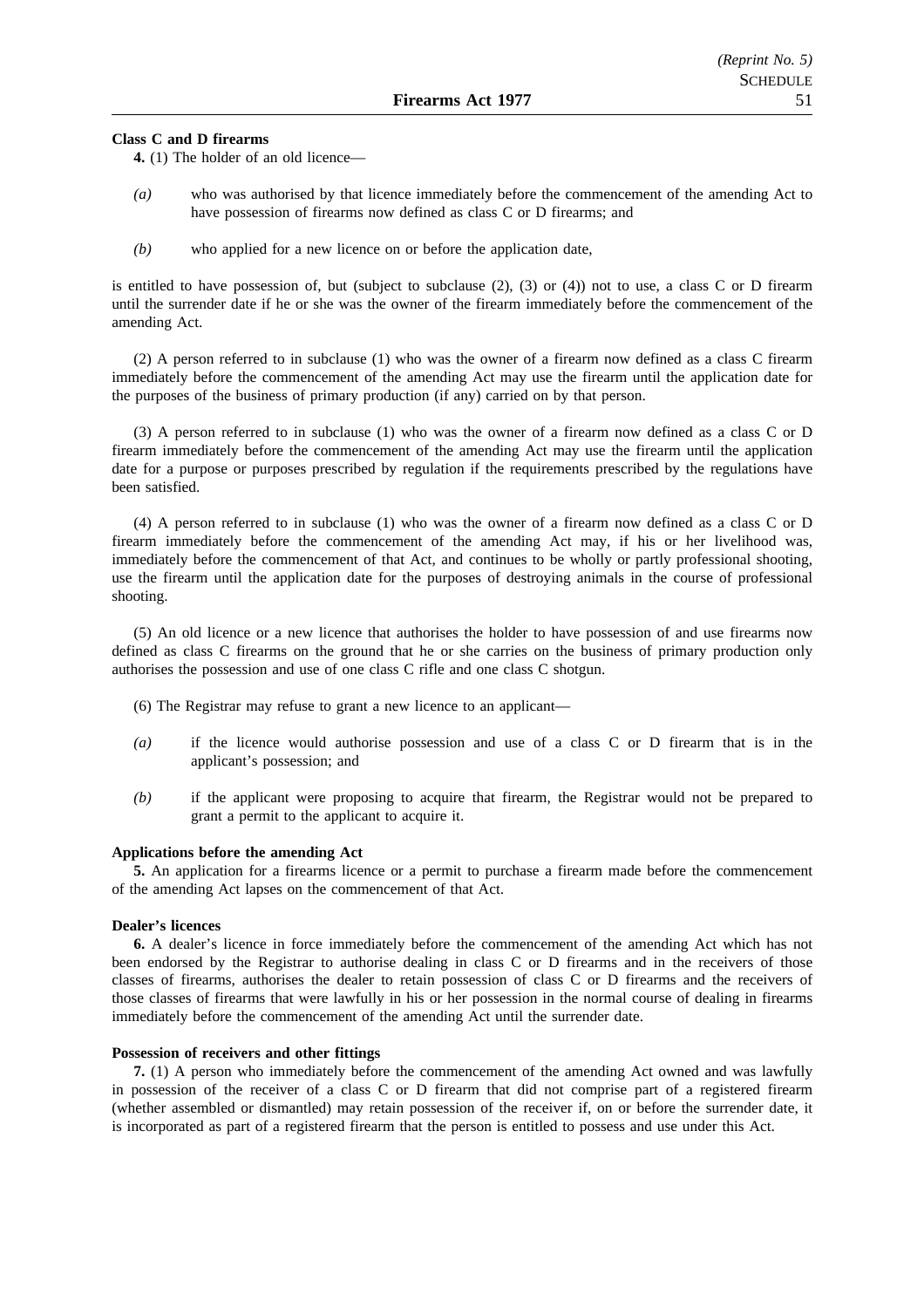(2) A person who immediately before the commencement of the amending Act was lawfully in possession of—

- *(a)* a mechanism or other fitting that could be fitted to a firearm to convert it to an automatic firearm; or
- *(b)* a mechanism or fitting that when fitted to a suitable firearm, would enable the firearm to fire grenades or other explosive projectiles,

may retain possession of the mechanism or fitting until the surrender date.

#### **Regulations may provide for compensation**

**8.** (1) The regulations may provide for compensation to be paid—

- *(a)* to licensed dealers in firearms or ammunition affected by the enactment of the amending Act; and
- *(b)* to persons who own class C or D firearms or parts, mechanisms, fittings accessories or ammunition for class C or D firearms.

(2) No proceeding for judicial review or for a declaration, injunction, writ, order or other remedy may be brought to challenge or question—

- *(a)* the amount of compensation payable under regulations made under subclause (1) or a determination of, or a determination or decision that affects, the amount of compensation payable under regulations made under that subclause; or
- *(b)* proceedings or procedures under regulations made under subclause (1); or
- *(c)* an act, omission, matter or thing incidental or relating to the operation of regulations under subclause (1).

(3) Compensation payable pursuant to a regulation referred to in subclause (1) must be paid from the Consolidated Account which is appropriated by this subclause to the necessary extent.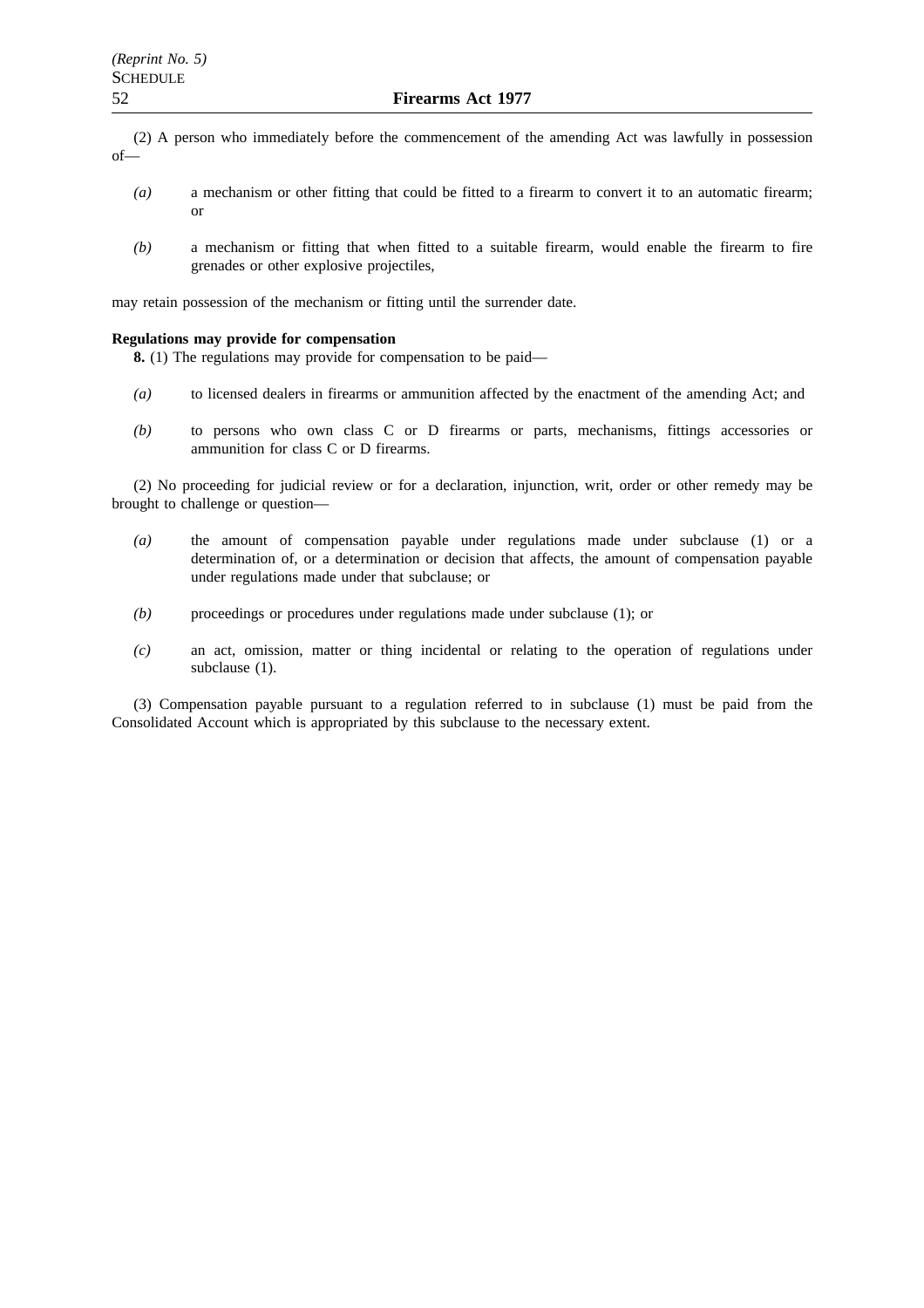## **APPENDIX**

#### **LEGISLATIVE HISTORY**

#### **Repeals**

The *Firearms Act 1977* repealed the following Acts and portions of Acts:

the *Firearms Act 1958* so much of schedule 2 to the *Statute Law Revision Act (No. 2) 1975* as relates to the *Firearms Act 1958* the *Pistol Licence Act 1929* the *Pistol Licence Act Amendment Act 1965* the *Pistol Licence Act Amendment Act 1971* the *Pistol Licence Act Amendment Act (No. 2) 1971* so much of schedule 2 to the *Statute Law Revision Act 1975* as relates to the *Pistol Licence Act 1929-1971*

#### **Legislative History**

(*entries in bold type indicate amendments incorporated since the last reprint*)

Long title: amended by 87, 1988, s. 3; 13, 1993, Sched.

Sections 2, 3 and 4: repealed by 87, 1988, s. 19 (Sched.)

Section 5(1): definition of "air gun" inserted by 13, 1993, s. 3(a); amended by 70, 1996, s. 3(a)

definition of "air rifle" inserted by 13, 1993, s. 3(a)

definition of "ammunition" inserted by 87, 1988, s. 4(a); amended by 13, 1993, s. 3(b)

definition of "automatic firearm" inserted by 87, 1988 s. 4(a)

- definition of "class A firearms" inserted by 70, 1996, s. 3(b)
- definition of "class B firearms" inserted by 70, 1996, s. 3(b);
	- amended by Regulation No. 208 of 1996, reg. 8 [*Gaz*. 5 September 1996, p. 1077]
- definitions of "class C firearms", "class D firearms", "class H firearms", "collector's licence" and "commercial range operator" inserted by 70, 1996, s. 3(b)
- definition of "dangerous firearm" repealed by 70, 1996, s. 3(c)

definition of "dealer" amended by 87, 1988, s. 4(b), (c)

- definition of "firearm" amended by 87, 1988, s. 4(d); paragraph (b) repealed by 87, 1988, s. 4(d)
- definition of "firearms club" inserted by 87, 1988, s. 4(e)
- definition of "firearms licence" substituted by 70, 1996, s. 3(d)
- definitions of "firearms permit", "firing mechanism", "to give" and "handgun" inserted by 70, 1996, s. 3(d)
- definition of "licence" inserted by 60, 1986, s. 3(a); substituted by 87, 1988, s. 4(f)
- definitions of "licensed dealer" and "loading mechanism" inserted by 70, 1996, s. 3(e)

definition of "owner" substituted by 70, 1996, s. 3(f)

- definition of "paint-ball firearm" inserted by 13, 1993, s. 3(c)
- definition of "paint-ball operator" inserted by 13, 1993, s. 3(c)
- definition of "pistol" inserted by 13, 1993, s. 3(c); repealed by 70, 1996, s. 3(g)
- definitions of "prescribed firearm" and "pump action shotgun" inserted by 70, 1996, s.  $3(g)$
- definition "to purchase" inserted by 87, 1988, s. 4(g)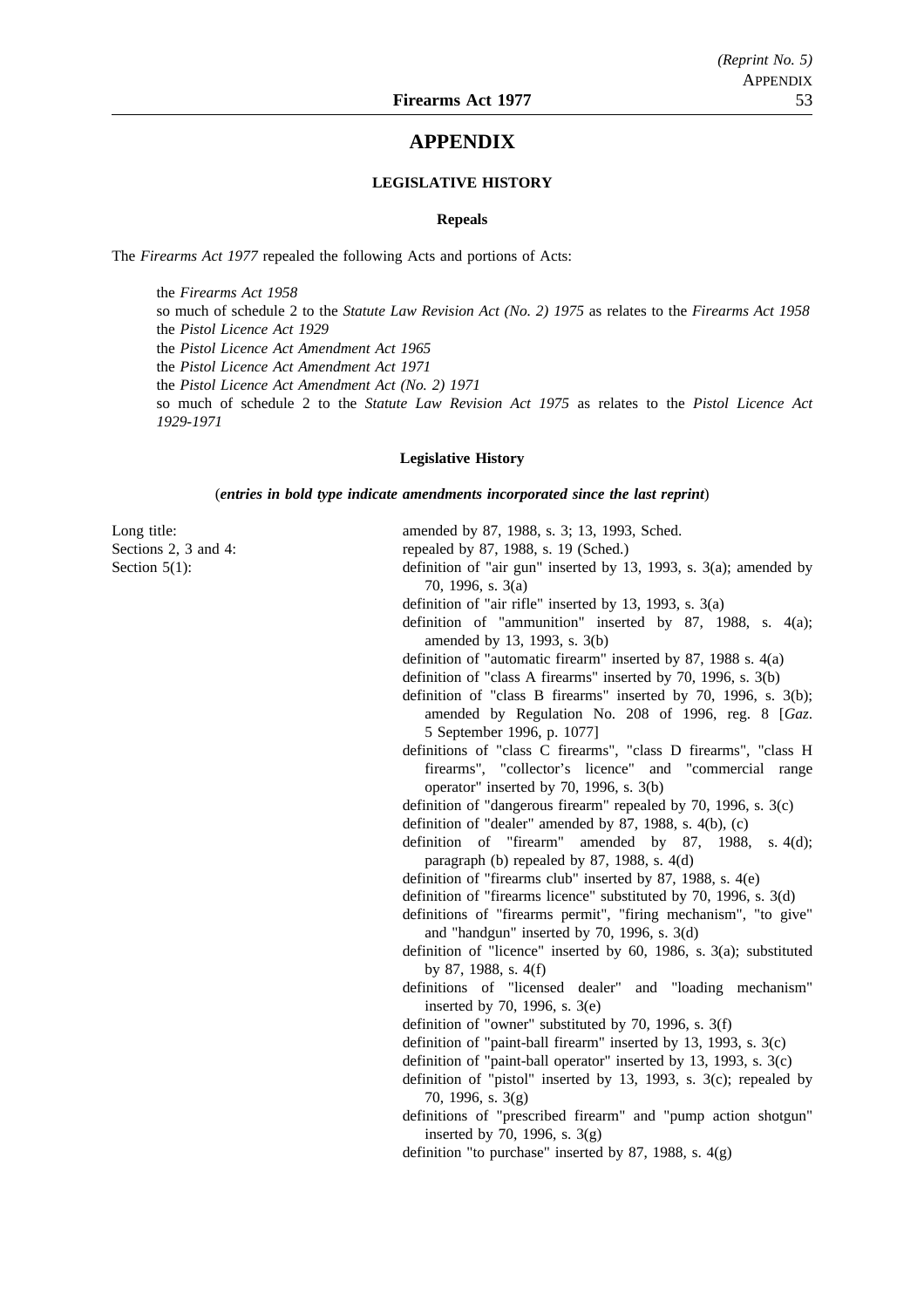Section  $5(2)$ :

- Section  $5(3)$ : Section  $5(4)$ : Section 5(5): Section 5(6): Section  $5(7)$  and  $(8)$ : Section  $5(9) - (12)$ : Section 5A: Section 6: Section  $7(1)$ : Section  $7(2)$ : Section  $7(2a)$ : Section  $7(4)$ : Section  $8(1)$ : Section  $8(2)$ : Section  $8(3)$ : Section 9: Section  $10(1)$ :
- Section  $11(4)$ : Section  $11(4a)$  and  $(4b)$ : Section  $11(5)$ : Section  $11(6)$  and  $(7)$ : Section  $12(1)(d)$ : Section 12(3): substituted by 13, 1993, s. 6(a); 70, 1996, s. 8(b) Section 12(4): substituted by 70, 1996, s. 8(b) Section 12(4a): inserted by 70, 1996, s. 8(b)

| definitions of "receiver" and "recognised commercial range                                                                                                                                     |  |
|------------------------------------------------------------------------------------------------------------------------------------------------------------------------------------------------|--|
| operator" inserted by 70, 1996, s. 3(h)<br>definition of "recognised rifle, pistol or gun club" repealed and<br>definition of "recognised firearms club" inserted in its place                 |  |
| by 87, 1988, s. 4(h)<br>definition of "recognised paint-ball operator" inserted by<br>13, 1993, s. 3(d)                                                                                        |  |
| definition of "relative" inserted by 70, 1996, s. 3(i)                                                                                                                                         |  |
| definition of "restricted firearm" inserted by 13, 1993, s. 3(e);<br>repealed by 70, 1996, s. 3(j)                                                                                             |  |
| definition of "the repealed Firearms Act" repealed by 87, 1988,<br>s. 19 (Sched.)                                                                                                              |  |
| definition of "the repealed Pistol Licence Act" repealed by<br>87, 1988, s. 4(i)                                                                                                               |  |
| definition of "round" inserted by 70, 1996, s. $3(j)$<br>definition of "self-loading firearm" inserted by 87, 1988, s. 4(i);<br>amended by 13, 1993, s. 3(f); substituted by 70, 1996, s. 3(k) |  |
| definition of "to sell" inserted by 87, 1988, s. 4(i)<br>definition of "shooting gallery" inserted by 70, 1996, s. 3(l)                                                                        |  |
| definition of "silencer" substituted by 87, 1988, s. 4(j); amended<br>by 13, 1993, s. $3(g)$                                                                                                   |  |
| definition of "special firearms permit" inserted by 60, 1986,<br>s. $3(b)$ ; substituted by 87, 1988, s. $4(k)$ ; repealed by<br>13, 1993, s. 3(h)                                             |  |
| definition of "spouse" inserted by 70, 1996, s. 3(m)<br>amended by 87, 1988, s. 19 (Sched.); substituted by 70, 1996,                                                                          |  |
| s. $3(n)$<br>inserted by 87, 1988, s. 4( <i>l</i> ); amended by 70, 1996, s. 3(o)<br>inserted by 87, 1988, s. 4(l)                                                                             |  |
| inserted by 87, 1988, s. $4(l)$ ; amended by 70, 1996, s. $3(p)$<br>inserted by 87, 1988, s. $4(l)$ ; amended by 13, 1993, s. $3(i)$                                                           |  |
| inserted by 13, 1993, s. 3(j)<br>inserted by 70, 1996, s. $3(q)$                                                                                                                               |  |
| inserted by 13, 1993, s. 4; amended by 70, 1996, s. 4<br>amended by 13, 1993, Sched.                                                                                                           |  |
| substituted by 13, 1993, Sched.<br>amended by 13, 1993, Sched.; 70, 1996, s. 5(a), (b)<br>inserted by 70, 1996, s. $5(c)$                                                                      |  |
| amended by 13, 1993, Sched.<br>amended by 13, 1993, Sched.; 70, 1996, s. 6(a)                                                                                                                  |  |
| amended by 13, 1993, Sched.; substituted by 70, 1996, s. 6(b)<br>inserted by 70, 1996, s. 6(b)                                                                                                 |  |
| substituted by 87, 1988, s. 19 (Sched.).<br>amended by 13, 1993, Sched.                                                                                                                        |  |
| Part 3 comprising ss. 11 - 21 and headings amended by<br>60, 1986, ss. 4 - 6; repealed and ss. 11 - 21D and headings<br>inserted in its place by 87, 1988, s. 5                                |  |
| amended by 13, 1993, s. 5; 70, 1996, s. 7(a), (b)<br>inserted by 70, 1996, s. 7(c)                                                                                                             |  |
| amended by 70, 1996, s. 7(d)                                                                                                                                                                   |  |
| inserted by 70, 1996, s. 7(e)<br>repealed by 70, 1996, s. 8(a)                                                                                                                                 |  |
| experimented by 12, 1002 $g(6)$ , 70, 1006 $g(8/6)$                                                                                                                                            |  |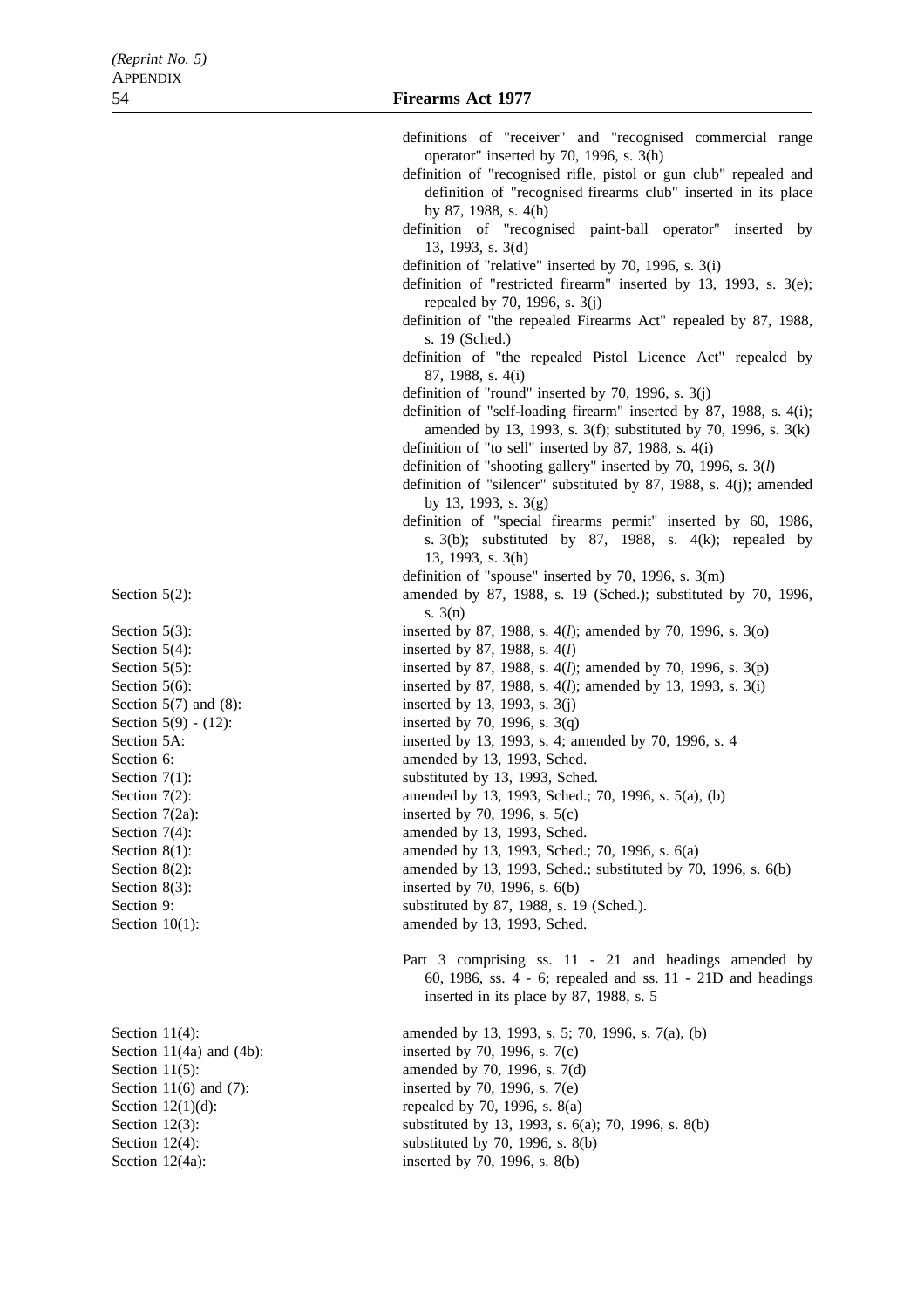**Section 12(5):** substituted by 13, 1993, s. 6(b); **amended by** 70, 1996, s. 8(c); 30, 1997, s. 10; **33, 1999, Sched (item 24)** Section 12(5a): inserted by 13, 1993, s. 6(b) Section 12(6): amended by 70, 1996, s. 8(d) Section 12(7): amended by 13, 1993, s. 6(c); 70, 1996, s. 8(e) Section 12(8) - (11): inserted by 70, 1996, s. 8(f) Section 13(2a): inserted by 70, 1996, s. 9(a) Section 13(3): amended by 70, 1996, s. 9(b) Section 13(3a): inserted by 70, 1996, s. 9(c) Section 13(6): amended by 70, 1996, s. 9(d) Section 13(7): repealed by 13, 1993, s.  $7(a)$ Section 13(8): amended by 13, 1993, s. 7(b), (c) Section 13(8a): inserted by 70, 1996, s. 9(e) Section 13(9): inserted by 13, 1993, s. 7(d) Part 3 Division 2 heading: substituted by 70, 1996, s. 10 Section 14: **amended** by 13, 1993, s. 8; substituted by 70, 1996, s. 11 Section 15(1): amended by 13, 1993, s. 9(a); 70, 1996, s. 12(a) Section 15(3): amended by 13, 1993, s. 9(b); substituted by 70, 1996, s. 12(b) Section 15(4): substituted by 70, 1996, s. 12(b) Section 15(4a): inserted by 13, 1993, s. 9(c); repealed by 70, 1996, s. 12(b) Section 15(5): amended by 13, 1993, s. 9(d); substituted by 70, 1996, s. 12(b) Section 15(6) and (7): repealed by 70, 1996, s. 12(b) Section 15A: inserted by 70, 1996, s. 13 Division 2A of Part 3 comprising ss. 15B - 15D and heading inserted by 70, 1996, s. 14 Section 16: substituted by 70, 1996, s. 15 Section 17(3): amended by 70, 1996, s. 16(a) Section 17(3a): inserted by 70, 1996, s. 16(b) Section 17(4): substituted by 13, 1993, s. 10; amended by 70, 1996, s. 16(c) Section 17(4a) - (4e): inserted by 13, 1993, s. 10 Section 18: **amended** by 70, 1996, s. 17 Section 19(1): substituted by 70, 1996, s. 18 Section 19(1a): inserted by 70, 1996, s. 18 Section 19A: inserted by 70, 1996, s. 19 Section 20: amended and redesignated as s. 20(1) by 13, 1993, s. 11 Section 20(1a) and (1b): inserted by 70, 1996, s.  $20(a)$ Section 20(2): inserted by 13, 1993, s. 11(b) Section 20(3): inserted by 13, 1993, s. 11(b); substituted by 70, 1996, s. 20(b) Section 20(4): inserted by 13, 1993, s. 11(b) Section 20(5) - (7): inserted by 70, 1996, s. 20(c) Section 20A: inserted by 13, 1993, s. 12; substituted by 70, 1996, s. 21 Section 21: **amended** by 70, 1996, s. 22 Section 21A: amended by 70, 1996, s. 23 Section 21AB: inserted by 13, 1993, s. 13 Section 21AB(3): inserted by 70, 1996, s. 24 Section 21B(1): amended by 70, 1996, s. 25(a) Section 21B(2a): inserted by 70, 1996, s. 25(b) Section 21B(5): amended by 70, 1996, s. 25(c) Section 21B(6): amended by 13, 1993, s. 14 Section 21B(7): substituted by 70, 1996, s.  $25(d)$ Section 21B(8): inserted by 70, 1996, s. 25(d) Sections 21BA and 21BB: inserted by 70, 1996, s. 26 Section 21C: repealed by 70, 1996, s. 27 Section 21D(1): amended by 13, 1993, s. 15; 70, 1996, s. 28 Section 22: **amended** by 60, 1986, s. 7; 87, 1988, s. 6; 13, 1993, s. 16, Sched.; 70, 1996, s. 29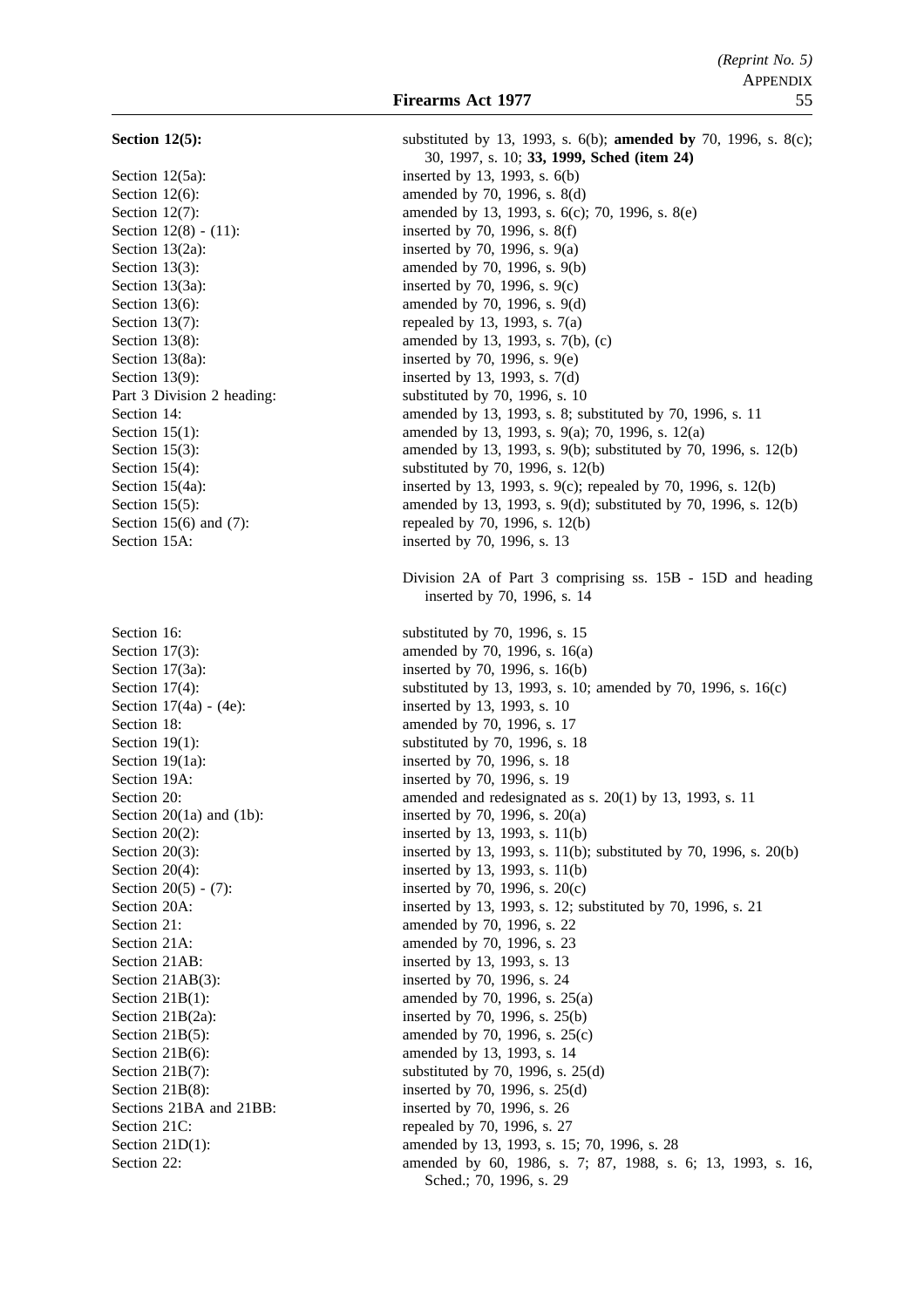Section 34A(2): amended by 13, 1993, s. 24(c), (d); 70, 1996, s. 46(c)

Section 23(1) and (2): amended by 13, 1993, Sched. Section 23(3) and (4): inserted by 13, 1993, s. 17 Section 23(5): inserted by 70, 1996, s. 30 Section 24(2): amended by 13, 1993, Sched.; repealed by 70, 1996, s. 31 Section 24(3): inserted by 13, 1993, s. 18 Section 24A: inserted by 70, 1996, s. 32 Section 25(1): amended by 13, 1993, Sched. Section  $25(1)(a)$ : repealed by 70, 1996, s. 33(a) Section 25(1a): inserted by 70, 1996, s. 33(b) Section 25(2): substituted by 87, 1988, s. 19 (Sched.); amended by 70, 1996, s. 33(c) Section 25(3): inserted by 87, 1988, s. 7 Section 25(4): inserted by 87, 1988, s. 7; amended by 70, 1996, s. 33(d) Section 26: substituted by 87, 1988, s. 8; amended by 70, 1996, s. 34 Section 26A: inserted by 87, 1988, s. 9 Section 26B: inserted by 13, 1993, s. 19 Section 26BA: inserted by 70, 1996, s. 35 Section 26C: inserted by 13, 1993, s. 19 Section 26C(8): amended by 70, 1996, s. 36 Section 26D: inserted by 70, 1996, s. 37 Section 27(1) and (2): amended by 13, 1993, Sched. Section 28(1): amended by 13, 1993, Sched.; substituted by 70, 1996, s. 38(a) Section 28(2): amended by 13, 1993, Sched.; 70, 1996, s. 38(b) Section 29: Section 29: substituted by 60, 1986, s. 8; amended by 13, 1993, s. 20; substituted by 70, 1996, s. 39 Sections 29A - 29C: inserted by 70, 1996, s. 39 Section 30(1): substituted by 87, 1988, s. 10 Section 30(1a): inserted by 70, 1996, s.  $40(a)$ Section 30(2): amended by 13, 1993, Sched.; 70, 1996, s. 40(b) Section 30(3): amended by 13, 1993, Sched.; substituted by 70, 1996, s. 40(c) Section 30(4): inserted by 70, 1996, s. 40(c) Section 31(1): substituted by 87, 1988, s. 11(a); amended by 70, 1996, s. 41(a)-(c) Section 31(2): amended by 87, 1988, s. 11(b); 13, 1993, Sched. Section 31(3): inserted by , 1996, s.  $41(d)$ Section 31A: inserted by 87, 1988, s. 12; substituted by 13, 1993, s. 21 Section 31A(1): amended by 70, 1996, s. 42(a), (b), (d) Section  $31A(1)(c)$ : repealed by 70, 1996, s. 42(c) Section 31A(3): amended by 70, 1996, s. 42(e) Section 31A(4): amended by 70, 1996, s. 42(f) Section 32(1): amended by 87, 1988, s. 13(a); 13, 1993, s. 22(a), Sched.; 70, 1996, s. 43(a), (b) Section  $32(1aa)$  and  $(1ab)$ : inserted by 70, 1996, s.  $43(c)$ Section 32(1a): inserted by 13, 1993, s. 22(b); amended by 70, 1996, s. 43(d) Section 32(2): amended by 87, 1988, s. 13(b); 13, 1993, s. 22(c), Sched.; 70, 1996, s. 43(g) Section 32(2a): inserted by 70, 1996, s. 43(e) Section 32(3): amended by 13, 1993, s. 22(d), Sched.; substituted by 70, 1996, s. 43(f) Section 32(4): amended by 13, 1993, s. 22(e), Sched.; 70, 1996, s. 43(g) Section 33: substituted by 87, 1988, s. 19 (Sched.); amended by 70, 1996, s. 44 Section 34: **amended** by 60, 1986, s. 9; 87, 1988, s. 14; 13, 1993, Sched.; substituted by 70, 1996, s. 45 Section 34AA: inserted by 13, 1993, s. 23 Section 34A: inserted by 87, 1988, s. 15 Section 34A(1): amended by 13, 1993, s. 24(a), (b); 70, 1996, s. 46(a), (b)